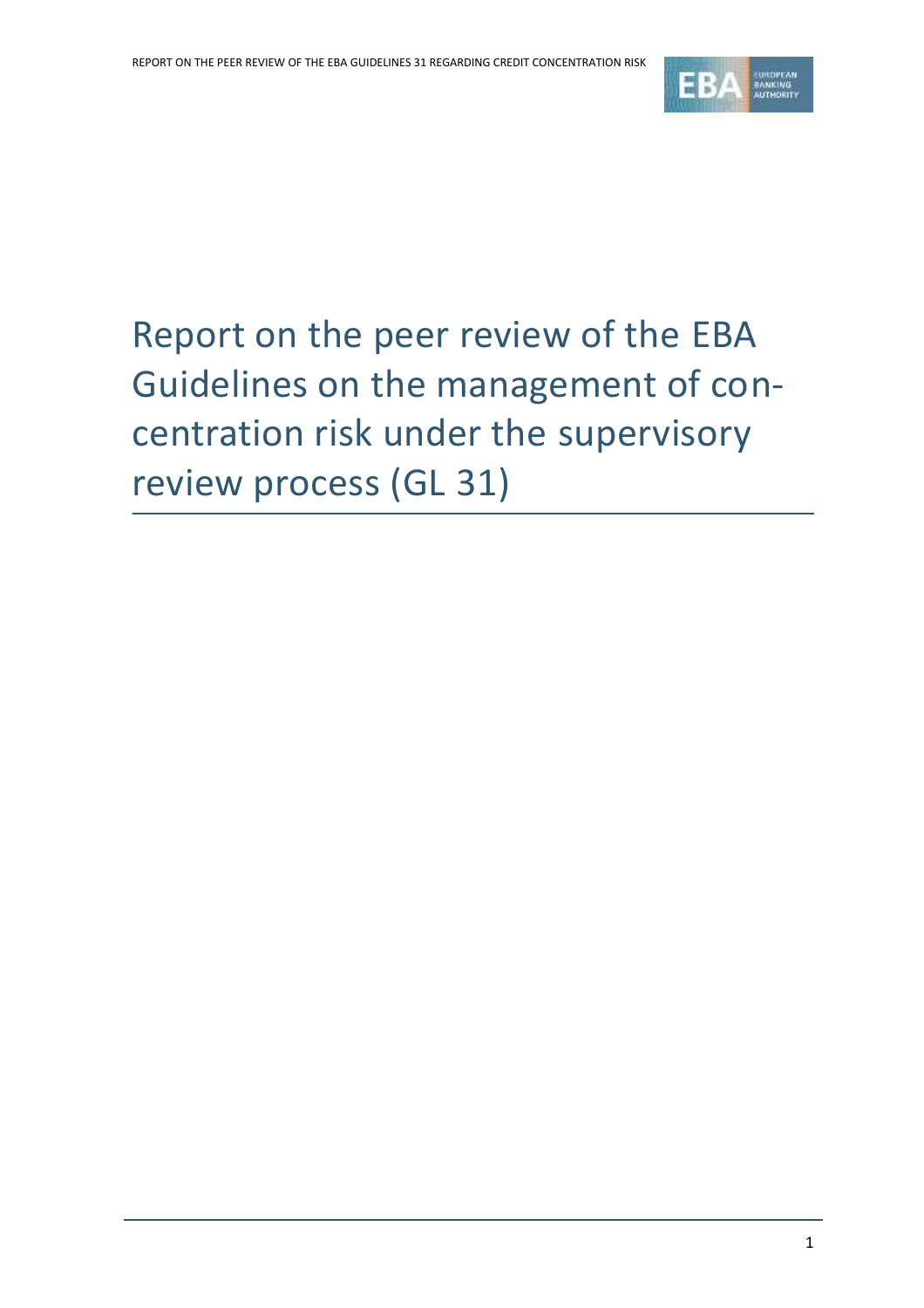

# **Contents**

| <b>Abbreviations</b>                                                    | 4<br>5   |  |  |
|-------------------------------------------------------------------------|----------|--|--|
|                                                                         |          |  |  |
| 1. Executive summary                                                    |          |  |  |
| 2. Background and rationale                                             | 8        |  |  |
| Introduction<br>2.1                                                     | 8        |  |  |
| 2.2<br>Mandate                                                          | 8        |  |  |
| <b>EBA Regulation</b><br>2.3                                            | 9        |  |  |
| Methodology<br>2.4                                                      | 10       |  |  |
| Lessons learned<br>2.5                                                  | 11       |  |  |
| 3. Main findings of the peer review regarding credit concentration risk | 12       |  |  |
| Overview<br>3.1                                                         | 12       |  |  |
| 3.2<br>General implementation by NCAs                                   | 14       |  |  |
| 3.3<br>General - paragraph 60                                           | 16       |  |  |
| Guideline 7<br>3.4                                                      | 20       |  |  |
| Guideline 8<br>3.5<br>24                                                |          |  |  |
| 3.6<br>Analysis of resource and governance arrangements<br>27           |          |  |  |
| 4. Specific findings from on-site visits<br>30                          |          |  |  |
| 5. Examples of good practice<br>32                                      |          |  |  |
| General practices identified across NCAs<br>5.1                         | 32       |  |  |
| 5.2<br>Specific practice per topic                                      | 33       |  |  |
| 5.2.1<br>General implementation by NCAs                                 | 33       |  |  |
| 5.2.2<br>Paragraph 60                                                   | 34       |  |  |
| Guideline 7<br>5.2.3<br>Guideline 8<br>5.2.4                            | 35<br>36 |  |  |
| 5.2.5<br>Resource and governance arrangements                           | 37       |  |  |
| 6. Conclusions and recommendations                                      | 38       |  |  |
| 39<br>Annex I                                                           |          |  |  |
| 40<br><b>Annex II</b>                                                   |          |  |  |
| 41<br><b>Annex III</b>                                                  |          |  |  |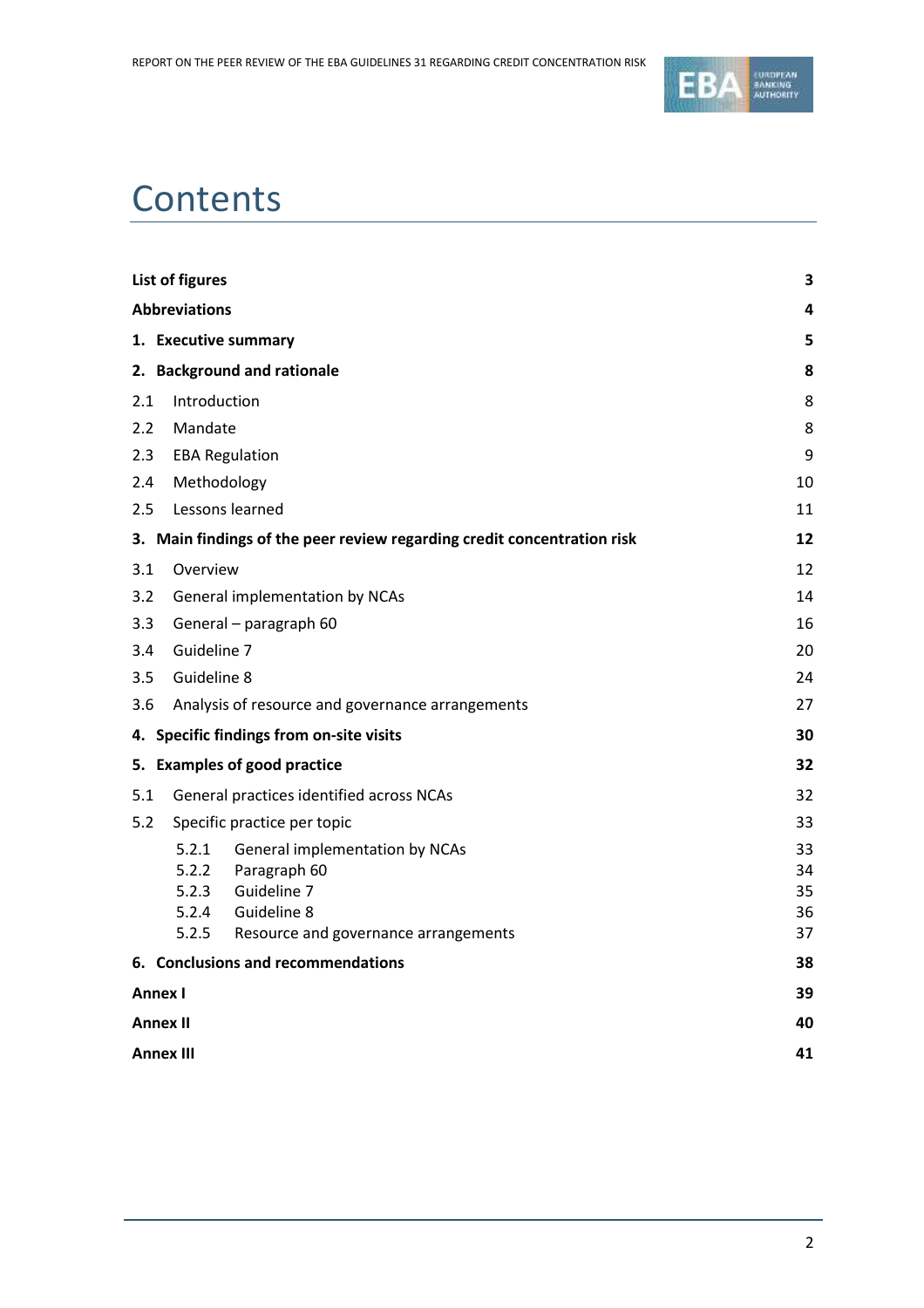

# List of figures

| Figure 1: Overall summary table by number of peer-reviewed assessments  13                      |
|-------------------------------------------------------------------------------------------------|
| Figure 2: Summary table of NCAs' form of implementation of GL 31 regarding credit concentration |
| Figure 3: Summary table of NCA peer-reviewed assessment responses - paragraph 60  17            |
| Figure 4: Summary chart of NCA peer-reviewed assessments - paragraph 60 17                      |
| Figure 5: Summary table of NCA peer-reviewed assessment responses - Guideline 7  20             |
| Figure 6: Summary chart of NCA peer-reviewed assessments - Guideline 7 21                       |
| Figure 7: Summary table of NCA peer-reviewed assessment responses - Guideline 8  24             |
| Figure 8: Summary chart of NCA peer-reviewed assessments - Guideline 8 25                       |
|                                                                                                 |
|                                                                                                 |
|                                                                                                 |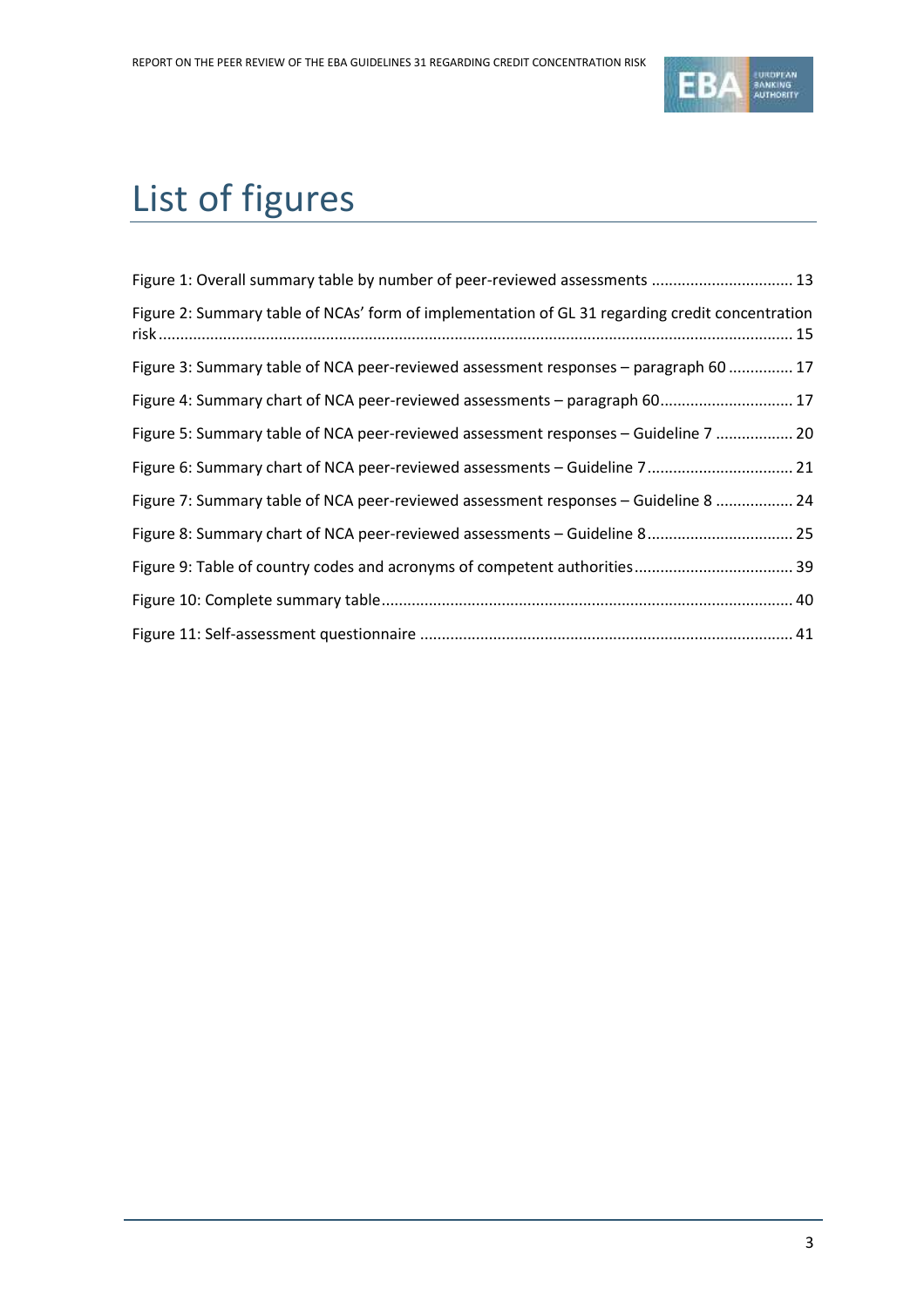

# Abbreviations

| <b>BCBS</b>  | Basel Committee on Banking Supervision           |  |  |  |
|--------------|--------------------------------------------------|--|--|--|
| <b>BoS</b>   | <b>Board of Supervisors</b>                      |  |  |  |
| <b>CEBS</b>  | <b>Committee of European Banking Supervisors</b> |  |  |  |
| <b>CRD</b>   | Capital Requirements Directive                   |  |  |  |
| <b>EBA</b>   | <b>European Banking Authority</b>                |  |  |  |
| EEA          | European Economic Area                           |  |  |  |
| <b>EFTA</b>  | <b>European Free Trade Association</b>           |  |  |  |
| <b>FTE</b>   | full-time equivalent                             |  |  |  |
| GL           | Guideline                                        |  |  |  |
| HHI          | Herfindahl-Hirschmann index                      |  |  |  |
| <b>ICAAP</b> | internal capital adequacy assessment process     |  |  |  |
| <b>LCB</b>   | large and complex bank                           |  |  |  |
| <b>MS</b>    | <b>Member State</b>                              |  |  |  |
| <b>NCA</b>   | national competent authority                     |  |  |  |
| OΒ           | other bank                                       |  |  |  |
| <b>RAS</b>   | risk assessment system                           |  |  |  |
| SAQ          | self-assessment questionnaire                    |  |  |  |
| <b>SREP</b>  | supervisory review and evaluation process        |  |  |  |
|              |                                                  |  |  |  |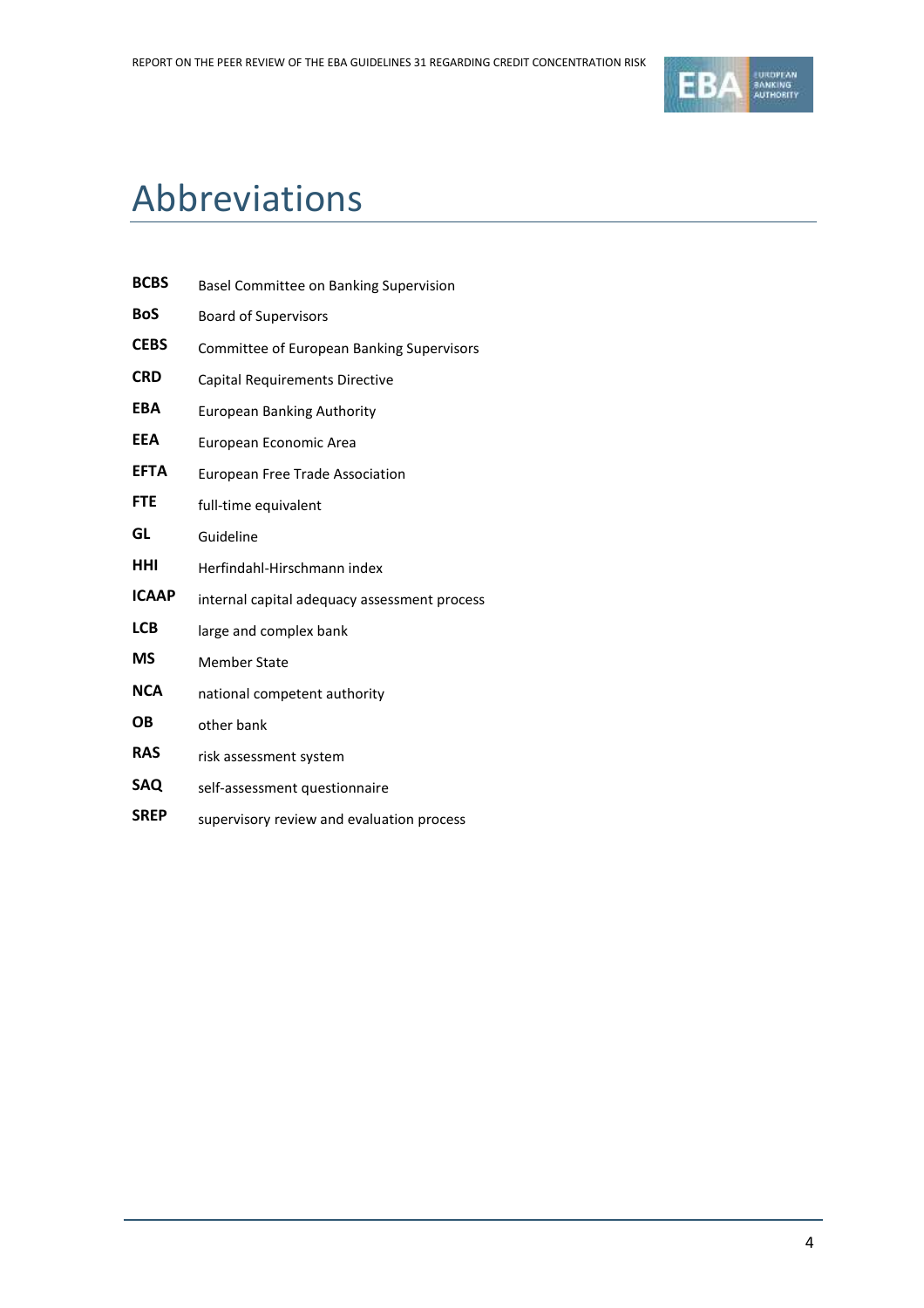

# 1. Executive summary

This report gives an overview of the national competent authorities' (NCAs) peer-reviewed assessments for the EBA's peer review on the credit concentration risk aspects in the [EBA Guide](https://www.eba.europa.eu/documents/10180/16094/Concentration.pdf)[lines on the management of concentration risk under the supervisory review process \(GL](https://www.eba.europa.eu/documents/10180/16094/Concentration.pdf) 31). NCAs from 28 EU Member States (MS) and two EEA/EFTA countries<sup>1</sup> were peer reviewed by the EBA regarding the specific parts of GL 31. Below is a summary of the peer-reviewed assessments.

Overall, the peer review results indicate that NCAs 'largely' or 'fully apply' GL 31 regarding credit concentration risk. The individual assessments (93) of the three areas of the guidelines that were reviewed<sup>2</sup> can be broken down into 35 assessments (37.6%) of 'fully applied', 44 (47.3%) 'largely applied', nine (9.7%) 'partially applied', two (2.2%) 'not applied', and three (3.3%) 'noncontributing'. Paragraph 60 and Guideline 7 (on whether the NCAs' supervisory assessments cover credit institutions' use of methodologies and tools to identify their overall credit exposure) are applied more widely than Guideline 8 on NCAs' requirements for the assessment of credit institutions' ability to capture the nature of interdependencies in models and indicators.

The main findings from the peer review are as follows:

- The vast majority of MS have implemented GL 31 regarding credit concentration risk in their existing domestic supervisory regulations/guidelines (predominantly their guidelines on the internal capital adequacy assessment process (ICAAP)/supervisory review and evaluation process (SREP)) and rarely have they issued a specific domestic regulation/guideline dedicated exclusively to credit concentration risk.
- NCAs indicated that their assessment of credit concentration risk is continuous, goes beyond the annual SREP capital calculation and forms an integral part of their risk assessment system for individual institutions and/or ongoing off-site monitoring. Furthermore, NCAs' on-site examinations regularly cover credit concentration risk.
- Almost all NCAs' approaches assess the definition of credit concentration used by credit institutions. However, a number of NCAs did not verify sufficiently whether the credit institution's definition of credit concentration includes the application of forward-looking credit risk mitigation techniques and risks associated with large indirect credit exposures (e.g. to a single collateral issuer).
- Most NCAs' approaches assess whether credit institutions employ methodologies and tools to identify their overall credit risk exposure. However, half of the NCAs do not consider whether

 $<sup>1</sup>$  The 28 EU Member States' competent authorities plus the FMA Liechtenstein and the Norwegian Finanstilsynet. The</sup> Icelandic Financial Supervisory Authority (FME) did not contribute to the peer review exercise.

 $^2$  This refers to 93 individual observations in total across the three quantitative assessments concerning the three peerreviewed areas of GL 31. See Figure 1 for further detail below.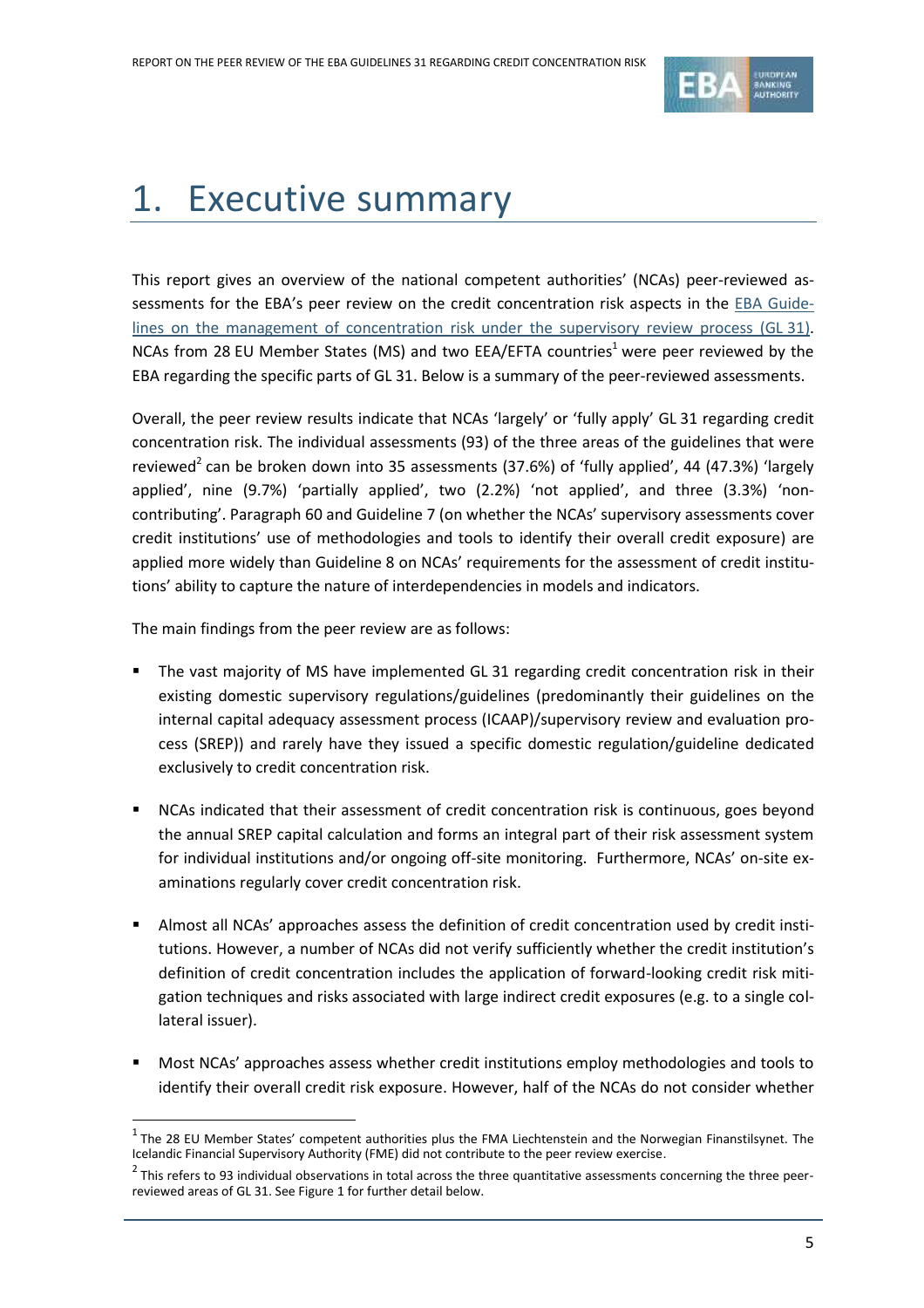

the credit institution's framework takes into account the underlying exposures to credit concentration risks that may arise from the structure of the underlying complex products, such as securitised products. Furthermore, those NCAs do not assess whether the credit institution's framework includes the output of the credit institution's stress test to identify hidden areas of credit concentration risk.

- Another three NCAs had further weaknesses. These NCAs were not able to demonstrate fully that they were assessing whether the infrastructure used by the credit institution to aggregate and consolidate credit exposures and manage credit risk limits was sufficiently robust to capture, on an institution-wide basis, the complexity of the credit portfolio from an obligor relationship and subordination perspective, as required by Guideline 7.
- Most NCAs check whether credit institutions fully understand their models and whether the models consider portfolio characteristics. Only half of the NCAs assess the conservatism of the models' underlying assumptions and techniques as well as how a credit institution uses the resulting outputs when it formulates credit policies and limits.
- In its review of the NCAs' self-assessments, the EBA examined the resources committed by NCAs to the review of institutions' management of credit concentration risk. For most NCAs the review of institutions' management of credit concentration risk is a part of their annual SREP capital calculation and in particular the ICAAP review. Accordingly, the review is usually not a separate and quantifiable function but an integrated part of NCAs' on-going supervision.

Various examples of good supervisory practice were identified:

- A large coverage by NCAs of their supervised credit institutions on the application of GL 31 regarding credit concentration risk in the NCAs' annual SREP capital calculation, both through on-site and off-site supervision, constitutes good practice. It would be even better if the supervisory approach facilitates the integration of both the on-site and off-site analyses.
- Regarding NCAs' resource models, both centralised resources and dispersed resource models have benefits. Dedicating staff to individual credit institutions with a close managerial overview had a positive impact on the overall quality of NCAs' supervision.
- Use of domestic central credit registers (public and/or private), where available, can provide valuable reference information to NCAs for assessing credit concentration and credit risk, subject to granularity of the registers' data.
- The capability of large credit institutions to capture adequate credit data, then analyse and monitor their credit concentrations, and produce a comprehensive set of automated supervisory reports strengthens the NCAs' risk analysis. An automated risk analysis system can be used to extract the relevant information from the reports to better analyse inherent risks.<sup>3</sup>

 $3$  The importance of risk aggregation has also been noted in other reports, e.g. the BCBS's 'Principles for effective risk data aggregation and risk reporting', published by BCBS in January 2013.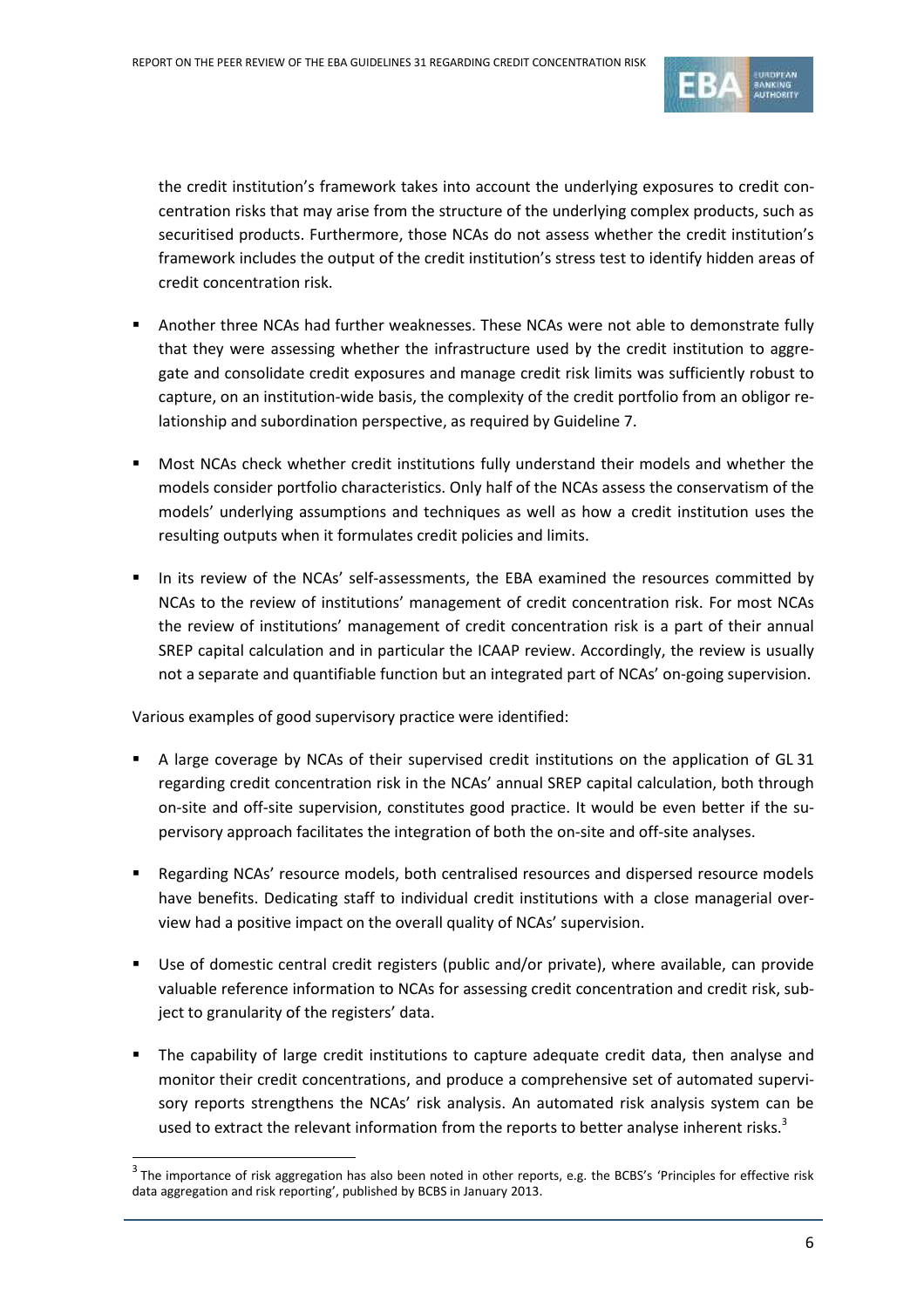

- When applying a concise and practical definition of credit concentration, some NCAs require credit institutions to conduct scenario analysis, stress tests and sensitivity analysis to identify hidden concentrations. Some good practices were: considering concentration in collateral issuers apart from guarantors (e.g. Bank of Italy); a direct link between strategy and outputs (e.g. German BaFin).
- NCAs verify the models and indicators used by credit institutions to measure credit concentration risk. For example, one NCA (Central Bank of Hungary) compares the model parameters against experiences from periods of economic stress and parameters used by other credit institutions. The NCA reproduces the credit institutions' model calculations using simulation methods. Also, some NCAs have detailed checklists and specific guidelines included in their supervisory guides and/or handbooks for this purpose.
- Regular peer comparisons by NCAs between credit institutions provide NCAs with a horizontal view for benchmarking the credit concentration risk by sector, industry and/or country.
- The importance of forward-looking supervision was demonstrated by NCAs. For example, credit institutions' funding and capital plans are required twice a year to be submitted (Bank of Portugal) which allows the NCA to assess the institutions' projected funding and capital position over a longer time horizon.
- Establishment and use by NCAs of dedicated teams, focusing on the validation of internal models used by credit institutions, for risk management purposes, as well the use of internal models for the calculation of capital requirements.
- For less complex credit institutions, the use of the Herfindahl-Hirschmann index (HHI) within the Risk Assessment System as an indicator of credit concentration risk to industries/economic sectors.

Consideration should also be given to how NCAs measure their supervisory resources, as this could assist assessing adequacy of resources in future peer reviews.

Also, the EBA should analyse the elements and practices identified in the peer review, when developing the single supervisory handbook<sup>4</sup>, and as part of the EBA's ongoing work on guidelines related to supervisory practices linked to the CRD.

 $^4$  The EBA will take the timetable established for developing the single supervisory handbook into account in its overall planning.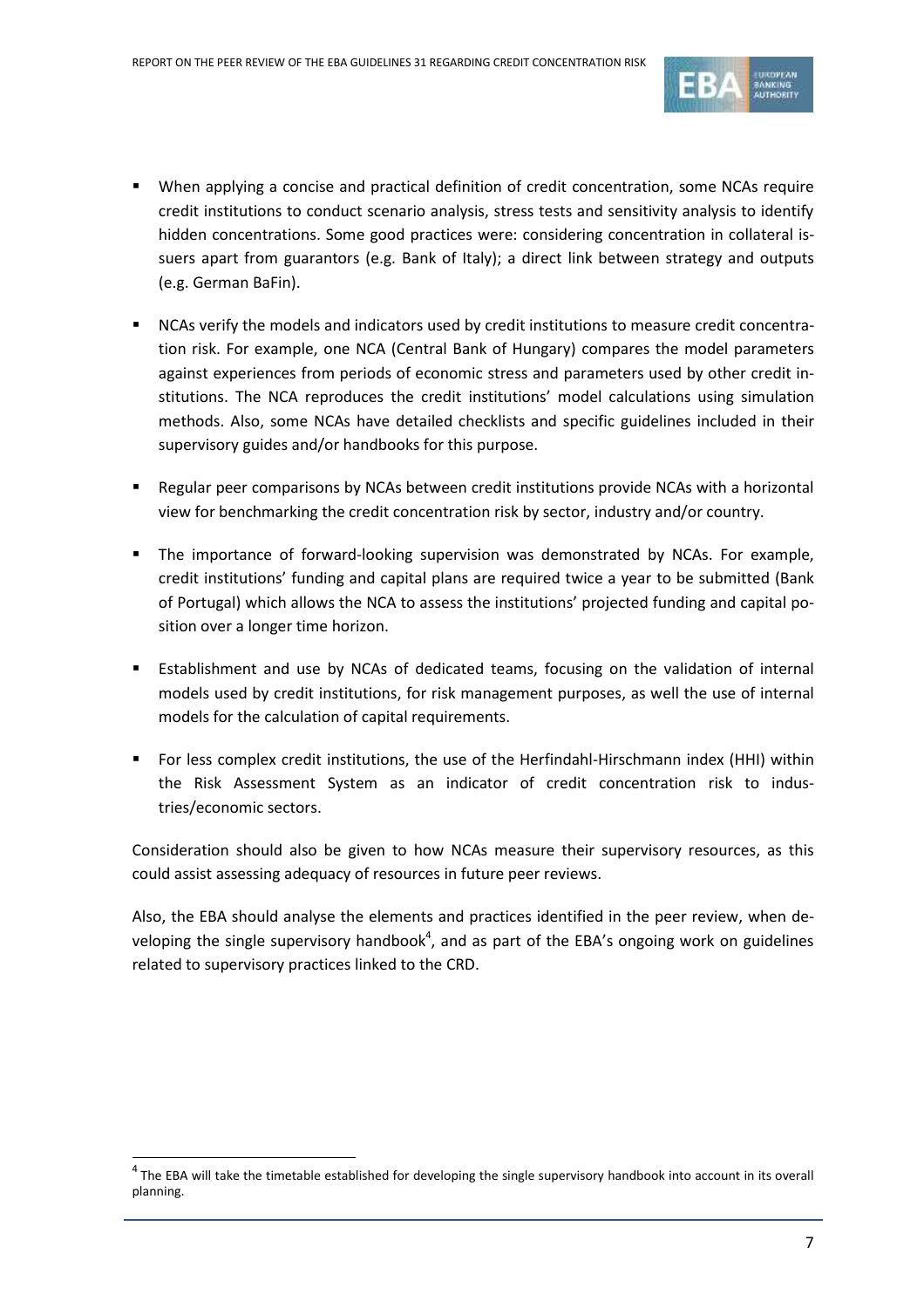

# 2. Background and rationale

## 2.1 Introduction

This document presents a summary of the EBA's assessment of the peer review on the [EBA Guide](http://www.eba.europa.eu/documents/10180/16094/Concentration.pdf)[lines on the management of concentration risk under the supervisory review process \(GL](http://www.eba.europa.eu/documents/10180/16094/Concentration.pdf) 31), regarding the management of credit concentration risk. The peer review was conducted in accordance with th[e EBA Review Panel Methodology](http://www.eba.europa.eu/documents/10180/15911/EBA-BS-2012-107--Proposed-Methodology-for-EBA-Review-Panel-.pdf) approved in June 2012.

Guideline 31 addresses all aspects of credit concentration risk and promotes a holistic approach to concentration risk management. It is expected that credit institutions will identify and assess all risk concentrations, as a single risk event may result in losses or have a negative impact in more than one risk category. Concentration risk refers not only to risk related to credit granted to individual or interrelated borrowers, but to any other significant interrelated asset or liability exposures which may threaten the soundness of a credit institution. Therefore, NCAs rarely make the assessment of credit concentration risk in isolation and it is recognised as an integral part of general credit risk reviews conducted by competent authorities.

Initially a self-assessment questionnaire (SAQ) containing five questions was issued on 11 December 2013 and NCAs were asked to submit their completed self-assessments to the EBA by 27 January 2014. The period between 1 January 2013 and the date of the self-assessment was chosen as the reference period.

## 2.2 Mandate

In June 2012, the EBA approved the Review Panel work programme. This included undertaking a peer review assessment of the application of the Guidelines on the management of concentration risk under the supervisory review process, in particular regarding the two guidelines of GL 31 relating to the management of credit concentration risk:

- Guideline 7: *'Institutions should employ methodologies and tools to systematically identify their overall exposure to credit risk with regard to a particular customer, product, industry or geographic location.'*
- Guideline 8: *'The models and indicators used by institutions to measure credit concentration risk should adequately capture the nature of the interdependencies between exposures.'*

Also, GL 31's paragraph 60 of the section on the management and supervision of credit concentration risk has been reviewed intensively, as it provides explanation for several requirements necessary for the effective application of Guidelines 7 and 8: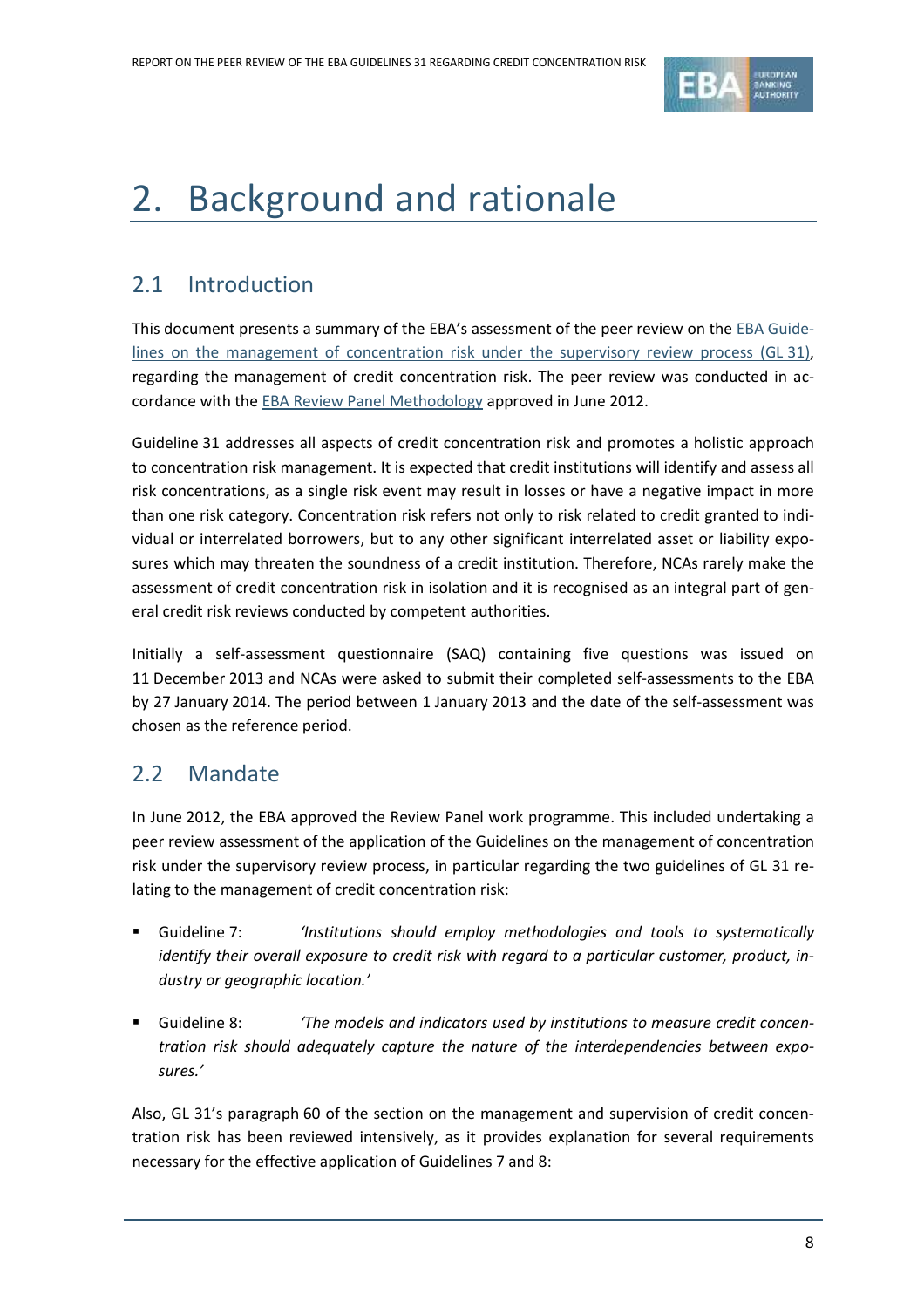

 *'Institutions should derive a concise and practical definition of what constitutes a credit concentration. The definition should encompass the sub-types of credit concentrations being addressed, including exposures to same counterparties, groups of connected counterparties, and counterparties in the same economic sector, geographic region or from the same activity or commodity, the application of credit risk mitigation techniques, and including in particular risks associated with large indirect credit exposures (e.g. to a single collateral issuer).'*

Concentration risk management was chosen as the topic, building on the EBA's findings following an implementation study on the [Guidelines for the joint assessment of the elements covered by](http://www.eba.europa.eu/documents/10180/15920/CEBS)  [the supervisory review and evaluation process \(SREP\) and the joint decision regarding the capital](http://www.eba.europa.eu/documents/10180/15920/CEBS)  [adequacy of cross-border groups \(GL39\).](http://www.eba.europa.eu/documents/10180/15920/CEBS) A systemic failure in this risk area could have a negative effect on the stability of the financial system and potentially cause reputational damage to supervisory authorities. At the time this topic was selected in mid-2012, the EBA was monitoring trends in risk concentration and deleveraging and their impact on the market.

A declared aim of the peer review is to share good or best practices by competent authorities, identify topical issues/problems encountered in the implementation, and propose amendments to the EBA Guidelines, where appropriate.

All of the 28 voting members of the EBA's BoS were subject to the peer review, plus the observers at the EBA BoS from the EEA/EFTA countries (FME Iceland, FMA Liechtenstein and Finanstilsynet, Norway). A complete list of the NCAs that participated in the peer review can be found in Annex I.

## 2.3 EBA Regulation

In line with its mandate to assess the degree of convergence by EEA countries with regard to the implementation of the EBA Guidelines, the EBA and its Review Panel conducted independent peer reviews based on self-assessments provided by competent authorities. In line with the so-called 'comply or explain' approach, should an authority not have implemented a given supervisory provision or practice, then it has to explain why.

Peer reviews are conducted in accordance with the provisions of Article 30 of the [EBA Regulation](http://eur-lex.europa.eu/legal-content/EN/TXT/?qid=1404295047953&uri=CELEX:02010R1093-20140320) and with the [EBA Decision establishing the Review Panel.](http://www.eba.europa.eu/documents/10180/16082/Decision-establishing-the-Review-Panel.pdf/20be9ae6-4a56-4ff1-acad-5e53140b6d3d) A peer review entails an assessment and comparison of the effectiveness of the supervisory activities and of the implementation of the provisions by competent authorities vis-à-vis those of their peers. The peer reviews include an assessment of:

- the adequacy of resources and governance arrangements of competent authorities especially regarding the application of regulatory technical standards and implementing technical standards (Article 30(2)(a));
- the degree of convergence reached in the application of European Community legislation and in supervisory practices (Article 30(2)(b));
- the best practices developed by competent authorities (Article 30(2)(c)).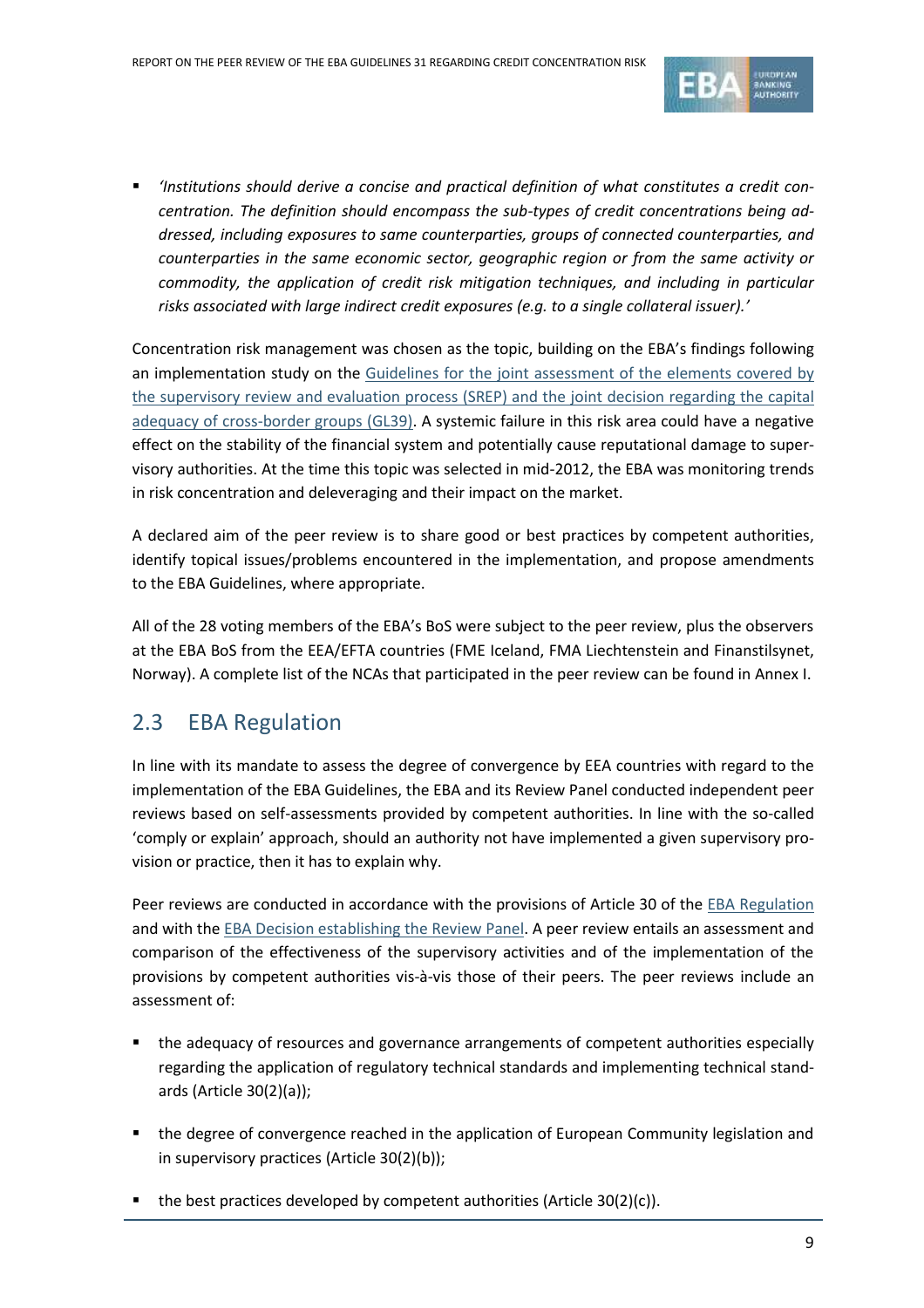

At the end of each peer review the EBA expects to:

- issue a report with a description and comparison of supervisory approaches and compliance of the same regards to the guidelines;
- identify examples of good or best practice for supervisors;
- express an opinion on the adequacy of the current guidelines; and
- express an opinion on the need for further guidance.

### 2.4 Methodology

The peer review followed the [EBA Review Panel methodology for the conduct of peer reviews,](http://www.eba.europa.eu/documents/10180/15911/EBA-BS-2012-107--Proposed-Methodology-for-EBA-Review-Panel-.pdf) (June 2012). Each peer review has four phases:

- Phase 1 preparatory
	- November/December 2013: preparation and finalisation of the SAQ, including benchmarking criteria to provide independent, objective and clear criteria to judge the degree of observance by competent authorities of the guidelines.
- Phase 2 self-assessment
	- December 2013/January 2014: the SAQ was rolled out to competent authorities, which were asked to submit their initial self-assessments.
	- March 2014: competent authorities were asked to respond to follow-up questions and reconsider their self-assessments.
- Phase 3 review by peers
	- February-May 2014: reviewers considered the questions, self-assessments and benchmarks revising them as necessary to promote consistency of responses across NCAs. The EBA considered proposed assessments of observance (e.g. from 'fully applied' to 'not applied').
- Phase  $4 -$  on-site visits
	- June 2014: small teams, typically one NCA expert in credit concentration risk and two EBA staff, visited a number of NCAs. The visits were to gather further examples of good/best practice at the NCA.

In the self-assessment phase of the peer review, a SAQ of five questions was issued to EBA BoS members and observers on 11 December 2013. Completed self-assessments were due by 27 January 2014. The EBA and the Review Panel followed up the first set of self-assessment questions with additional questions in March 2014 to clarify NCAs' approaches further.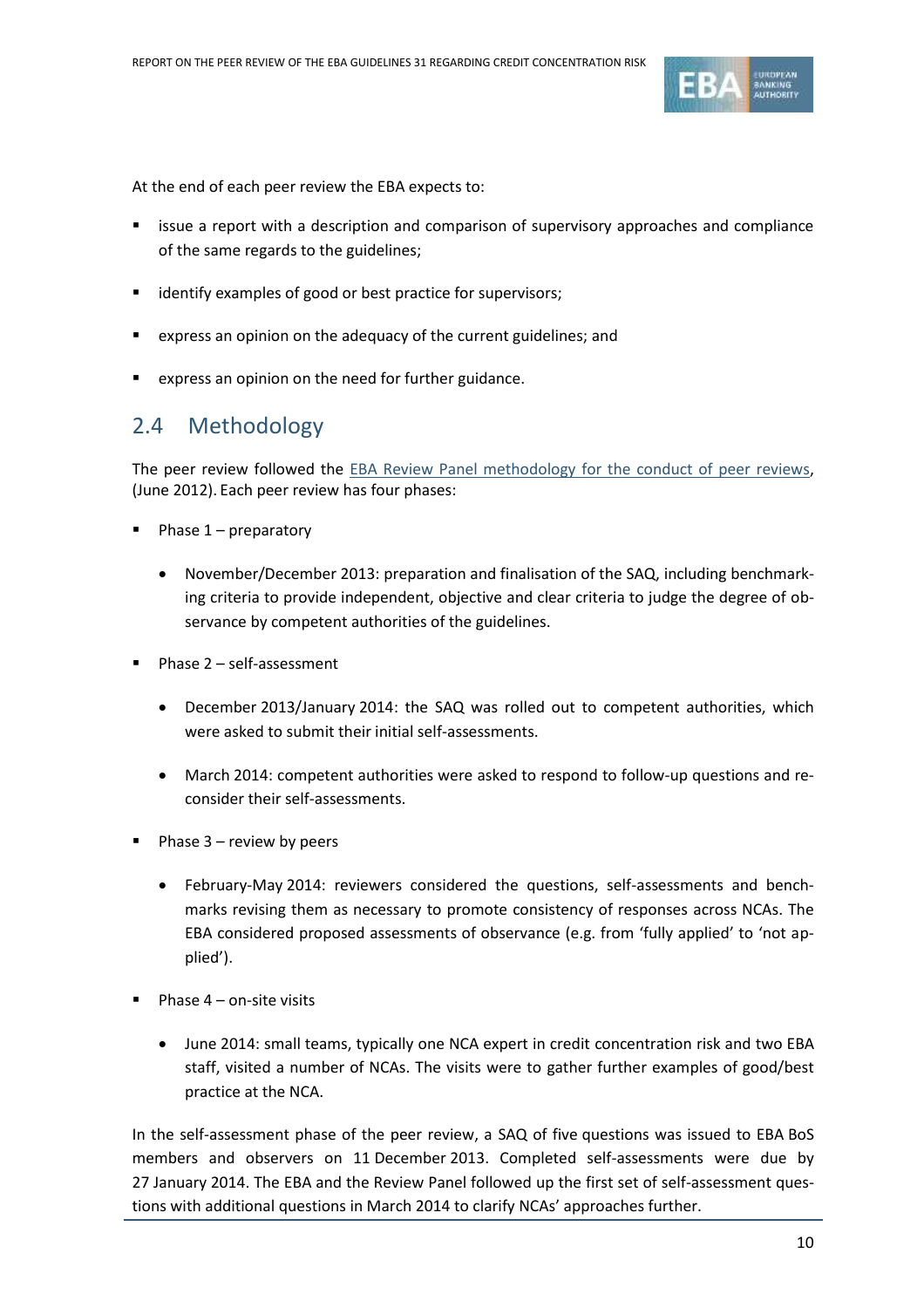

In the next phase of the peer review, the answers provided by competent authorities to the SAQ were scrutinised further and subjected to challenge by the Review Panel. For each supervisory provision or practice subject to peer review, 'benchmarking criteria' had been devised. These criteria consist of the essential elements and intended outcomes of the supervisory provision or practice. The period between 1 January 2013 and the date of the self-assessment was chosen as the reference period.

For benchmarking purposes, the following grade-scales were used regarding the assessment of paragraph 60 as well as Guidelines 7 and 8 of the overall GL 31 regarding credit concentration risk:

- **'Fully applied'**: A provision is considered to be 'fully applied' when all assessment criteria as specified in the benchmarks are met without any significant deficiencies.
- **'Largely applied'**: A provision is considered to be 'largely applied' when some of the assessment criteria are met with some deficiencies, which do not raise any concerns about the overall effectiveness of the competent authority, and no material risks are left unaddressed.
- **'Partially applied'**: A provision is considered to be 'partially applied' when some of the assessment criteria are met with deficiencies affecting the overall effectiveness of the competent authority, resulting in a situation where some material risks are left unaddressed.
- **'Not applied'**: A provision is considered to be 'not applied' when the assessment criteria are not met at all or to an extensive degree, resulting in a significant deficiency in the application of the provision.
- **'Not applicable'**: A provision under review is to be considered 'not applicable' when it does not apply given the nature of a competent authority's market.
- **'Non-contributing'**: A competent authority shall be classified as 'non-contributing' if it has not provided its contribution within the prescribed deadline.

## 2.5 Lessons learned

In its work the EBA took into account the main lessons learned from the earlier [Report on the](http://www.eba.europa.eu/documents/10180/482428/EBA+2013+Report+%28Report+on+the+Peer+Review+of+the+Stress+Testing+Guidelines%29.pdf/2dfa9d40-a2a7-4006-9c49-f883a4aa49cc)  peer review of [the EBA Stress Testing Guidelines](http://www.eba.europa.eu/documents/10180/482428/EBA+2013+Report+%28Report+on+the+Peer+Review+of+the+Stress+Testing+Guidelines%29.pdf/2dfa9d40-a2a7-4006-9c49-f883a4aa49cc) (GL32). Therefore:

- The number of questions was kept to the minimum possible so that observance of the guidelines could be tested.
- The criteria against which NCAs undertook their self-assessment, i.e. the 'benchmarks', were developed and made available before the start of the self-assessment phase of the peer review. In addition, the benchmarking criteria will be published in the final report on the peer review (e.g. see explanations in Sections 3.3-3.5).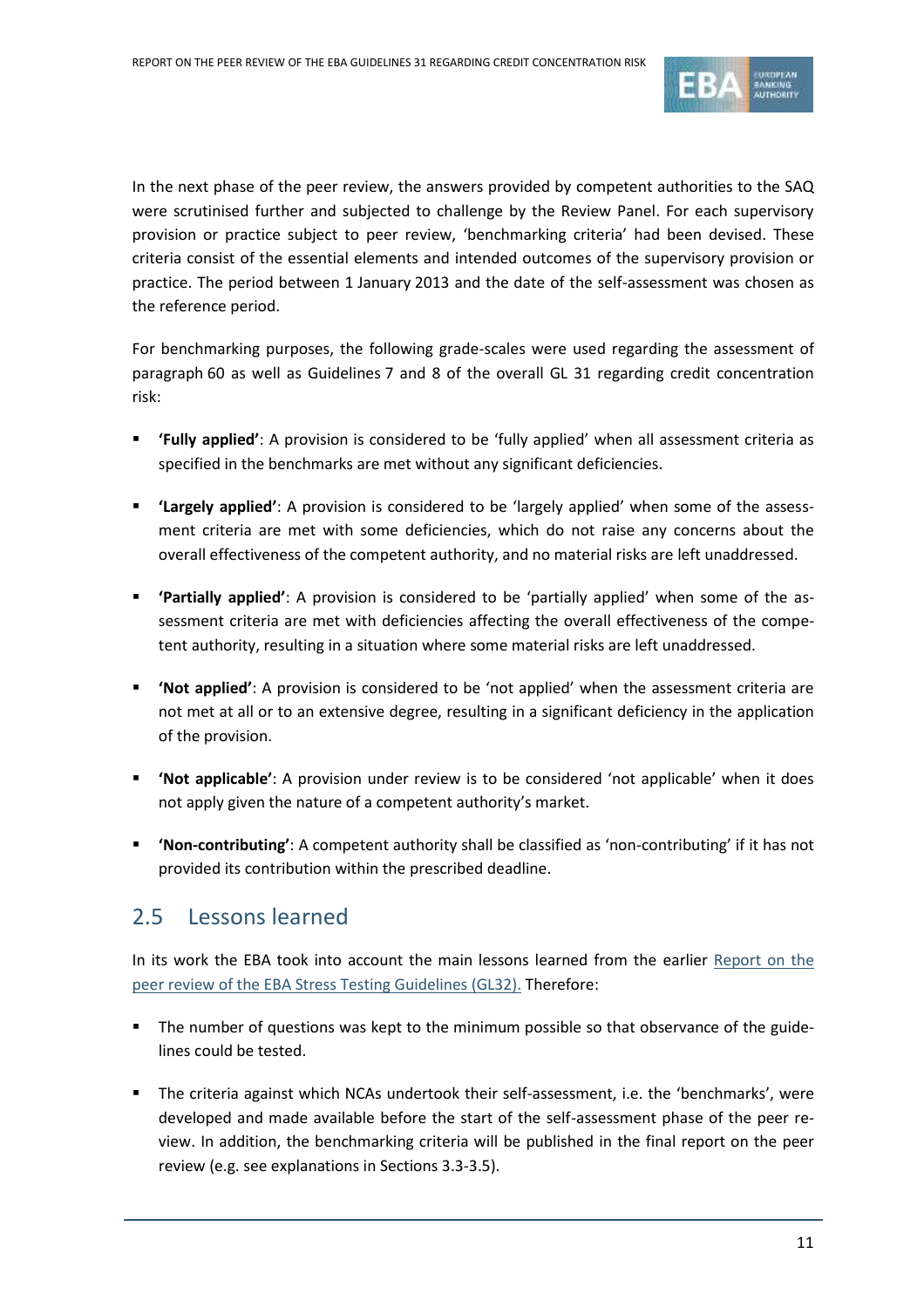

The differentiation between 'large and complex banks' (LCBs) and 'other banks' (OBs)<sup>5</sup> was simplified and proportionality was picked up by one of the self-assessment questions.

The benchmarking criteria avoided qualifying the existing, agreed guidelines above and beyond what they require, unless this was deemed necessary for clarity.

# 3. Main findings of the peer review regarding credit concentration risk

## 3.1 Overview

1

NCAs from 30 EEA countries<sup>6</sup> were peer reviewed by the EBA. Only the Icelandic Financial Supervisory Authority (FME) did not contribute to the peer review exercise. Below is a summary of the peer-reviewed assessments.

Overall, the final peer review results indicate that NCAs largely or fully apply paragraph 60, they require credit institutions to have concise and practical definitions for credit concentration risk as well as Guidelines 7 and 8 assessed from GL 31. On the basis of the individual assessments, 37.6% of all assessments would be considered 'fully applied', 47.3% as 'largely applied', 9.7% as 'partially applied', 2.2% as 'not applied' and 3.3% as 'non-contributing'.

Paragraph 60 and Guideline 7 are applied more widely than Guideline 8. The application of paragraph 60 and Guideline 7 is relatively similar. Considering the individual assessments, paragraph 60 is 'fully' or 'largely applied' by 90.3% of NCAs, while Guideline 7 is 'fully' or 'largely applied' by 87.1% and Guideline 8 by 77.4%. A more detailed breakdown by guideline, including by particular paragraphs can be seen in Sections 3.3-3.5. This also includes specific observations.

Below is a summary of the assessment performed by the EBA. Annex II gives a detailed summary of all peer-reviewed assessments.

<sup>&</sup>lt;sup>5</sup> The following definition was applied for these two groups: The [ECB's Financial Stability Review of December](http://www.ecb.europa.eu/pub/pdf/other/financialstabilityreview201012en.pdf??cd3d821010bce731ce2d7cdb7875d411) 2010 considers large and complex banking groups (LCBGs) as groups 'whose size and nature of business is such that its failure or inability to operate would most likely have adverse implications for financial intermediation, the smooth functioning of financial markets or other financial institutions operating within the financial system.' In the context of the SAQ, this definition relates first of all to the significance of the bank in connection with the domestic market of the particular Member State.

<sup>6</sup> The 28 EU Member States' competent authorities plus the FMA Liechtenstein and the Norwegian Finanstilsynet.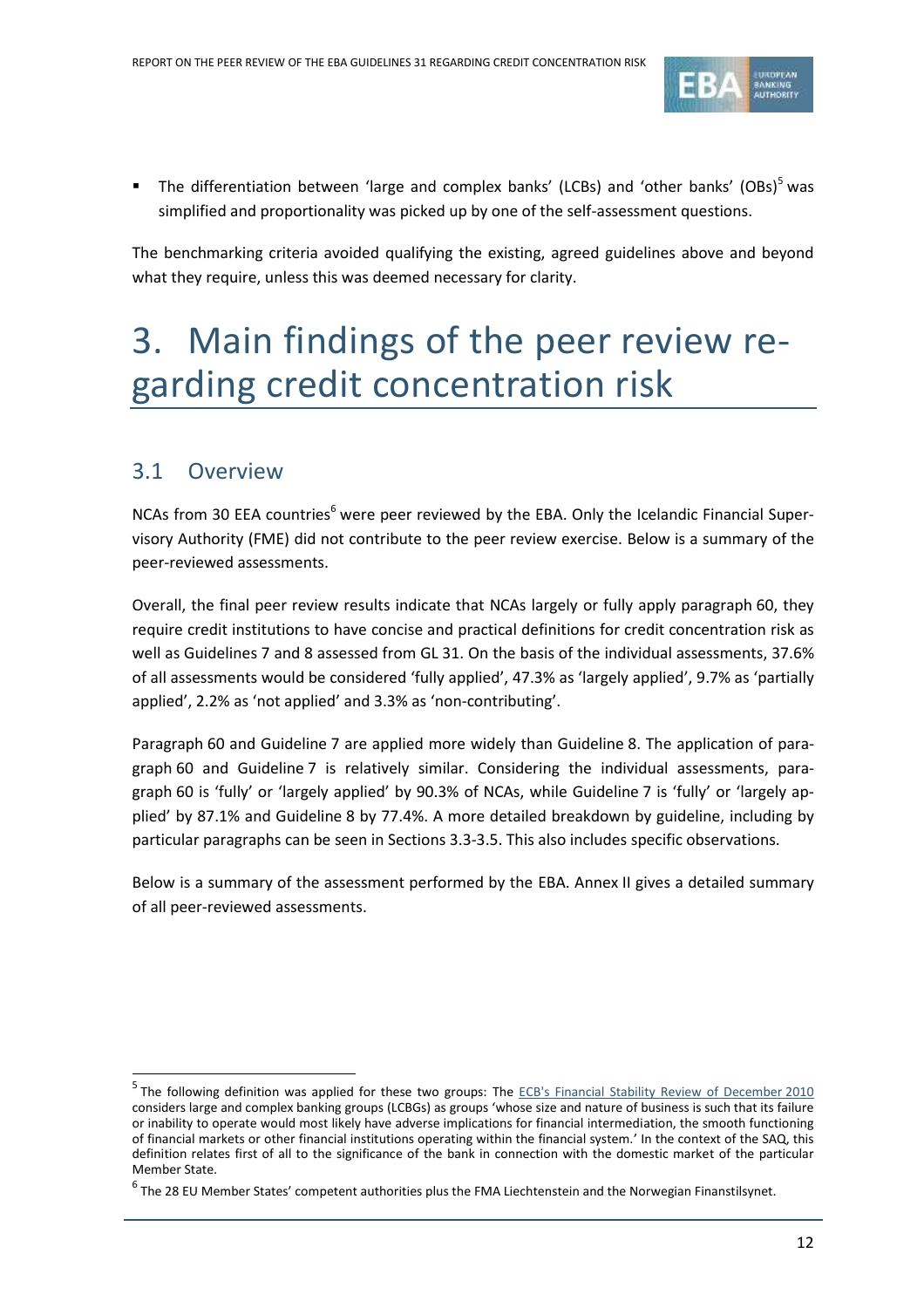

|                        | <b>Number of</b><br>observations<br><b>Fully applied</b> | <b>Number of</b><br>observations<br>Largely<br>applied | <b>Number of</b><br>observations<br><b>Partially</b><br>applied | <b>Number of</b><br>observations<br><b>Not-applied</b> | <b>Number of</b><br>observations<br>N/A | <b>Number of</b><br>observations -<br>Non-<br>contributing |
|------------------------|----------------------------------------------------------|--------------------------------------------------------|-----------------------------------------------------------------|--------------------------------------------------------|-----------------------------------------|------------------------------------------------------------|
| AT                     | $\mathbf 0$                                              | 3                                                      | 0                                                               | $\mathbf 0$                                            | $\mathbf 0$                             | $\mathbf 0$                                                |
| <b>BE</b>              | 0                                                        | 3                                                      | 0                                                               | 0                                                      | $\mathbf 0$                             | $\mathbf 0$                                                |
| BG                     | 0                                                        | $\overline{2}$                                         | $\mathbf 0$                                                     | $\mathbf{1}$                                           | 0                                       | $\mathbf 0$                                                |
| CY                     | 0                                                        | $\overline{2}$                                         | 0                                                               | $\mathbf{1}$                                           | 0                                       | $\mathbf 0$                                                |
| <b>CZ</b>              | 3                                                        | $\mathbf 0$                                            | 0                                                               | 0                                                      | $\mathbf 0$                             | $\mathbf 0$                                                |
| DE                     | 3                                                        | $\mathbf 0$                                            | 0                                                               | $\mathbf 0$                                            | 0                                       | $\mathbf 0$                                                |
| DK                     | $\overline{2}$                                           | $\mathbf{1}$                                           | 0                                                               | 0                                                      | 0                                       | $\mathbf 0$                                                |
| EE                     | $\overline{2}$                                           | $\mathbf{1}$                                           | $\mathbf 0$                                                     | 0                                                      | $\mathbf 0$                             | $\mathbf 0$                                                |
| EL.                    | $\mathbf 0$                                              | 3                                                      | $\mathbf 0$                                                     | 0                                                      | 0                                       | $\mathbf 0$                                                |
| <b>ES</b>              | 3                                                        | $\mathbf 0$                                            | 0                                                               | 0                                                      | $\boldsymbol{0}$                        | $\pmb{0}$                                                  |
| FI.                    | $\mathbf 0$                                              | 3                                                      | $\mathbf 0$                                                     | 0                                                      | 0                                       | $\mathbf 0$                                                |
| <b>FR</b>              | $\overline{2}$                                           | $\mathbf{1}$                                           | $\mathbf 0$                                                     | 0                                                      | 0                                       | $\mathbf 0$                                                |
| HR                     | $\mathbf 0$                                              | 3                                                      | $\mathbf 0$                                                     | $\mathbf 0$                                            | $\boldsymbol{0}$                        | $\mathbf 0$                                                |
| HU                     | 3                                                        | $\mathbf 0$                                            | 0                                                               | $\mathbf 0$                                            | $\mathbf 0$                             | $\mathbf 0$                                                |
| IE                     | $\mathbf{1}$                                             | $\mathbf{1}$                                           | $\mathbf{1}$                                                    | 0                                                      | 0                                       | $\mathbf 0$                                                |
| IS.                    | $\mathbf 0$                                              | $\mathbf 0$                                            | $\mathbf 0$                                                     | 0                                                      | $\boldsymbol{0}$                        | 3                                                          |
| IT                     | 3                                                        | $\mathbf 0$                                            | 0                                                               | 0                                                      | $\mathbf 0$                             | $\mathbf 0$                                                |
| $\mathsf{L}\mathsf{L}$ | $\mathbf{1}$                                             | $\overline{2}$                                         | 0                                                               | 0                                                      | 0                                       | $\mathbf 0$                                                |
| LT.                    | 3                                                        | $\mathbf 0$                                            | $\mathbf 0$                                                     | 0                                                      | 0                                       | $\mathbf 0$                                                |
| LU                     | $\mathbf 0$                                              | 3                                                      | $\mathbf 0$                                                     | $\mathbf 0$                                            | $\mathbf 0$                             | $\mathbf 0$                                                |
| LV                     | $\overline{2}$                                           | $\mathbf{1}$                                           | 0                                                               | 0                                                      | $\mathbf 0$                             | $\mathbf 0$                                                |
| MT                     | 0                                                        | $\mathbf 0$                                            | 3                                                               | $\mathbf 0$                                            | 0                                       | $\mathbf 0$                                                |
| NL                     | $\overline{2}$                                           | $\mathbf{1}$                                           | 0                                                               | 0                                                      | 0                                       | $\boldsymbol{0}$                                           |
| $\sf{NO}$              | $\pmb{0}$                                                | $\overline{\mathbf{c}}$                                | $\mathbf{1}$                                                    | 0                                                      | $\pmb{0}$                               | $\pmb{0}$                                                  |
| PL                     | $\pmb{0}$                                                | $\pmb{0}$                                              | $\overline{3}$                                                  | $\pmb{0}$                                              | $\pmb{0}$                               | $\pmb{0}$                                                  |
| ${\sf PT}$             | $\overline{\mathbf{3}}$                                  | $\pmb{0}$                                              | $\pmb{0}$                                                       | 0                                                      | $\pmb{0}$                               | $\pmb{0}$                                                  |
| <b>RO</b>              | $\pmb{0}$                                                | $\overline{2}$                                         | $\mathbf 1$                                                     | $\pmb{0}$                                              | $\pmb{0}$                               | $\pmb{0}$                                                  |
| SE                     | $\pmb{0}$                                                | 3                                                      | $\pmb{0}$                                                       | $\pmb{0}$                                              | 0                                       | $\pmb{0}$                                                  |
| SI                     | $\pmb{0}$                                                | 3                                                      | $\pmb{0}$                                                       | $\pmb{0}$                                              | $\pmb{0}$                               | $\pmb{0}$                                                  |
| SK                     | $\mathbf 1$                                              | $\overline{2}$                                         | $\pmb{0}$                                                       | $\pmb{0}$                                              | $\pmb{0}$                               | $\pmb{0}$                                                  |
| UK                     | $\mathbf 1$                                              | $\overline{2}$                                         | $\pmb{0}$                                                       | 0                                                      | $\pmb{0}$                               | $\pmb{0}$                                                  |
| <b>Total</b>           | 35                                                       | 44                                                     | 9                                                               | $\mathbf{2}$                                           | $\pmb{0}$                               | 3                                                          |

### Figure 1: Overall summary table by number of peer-reviewed assessments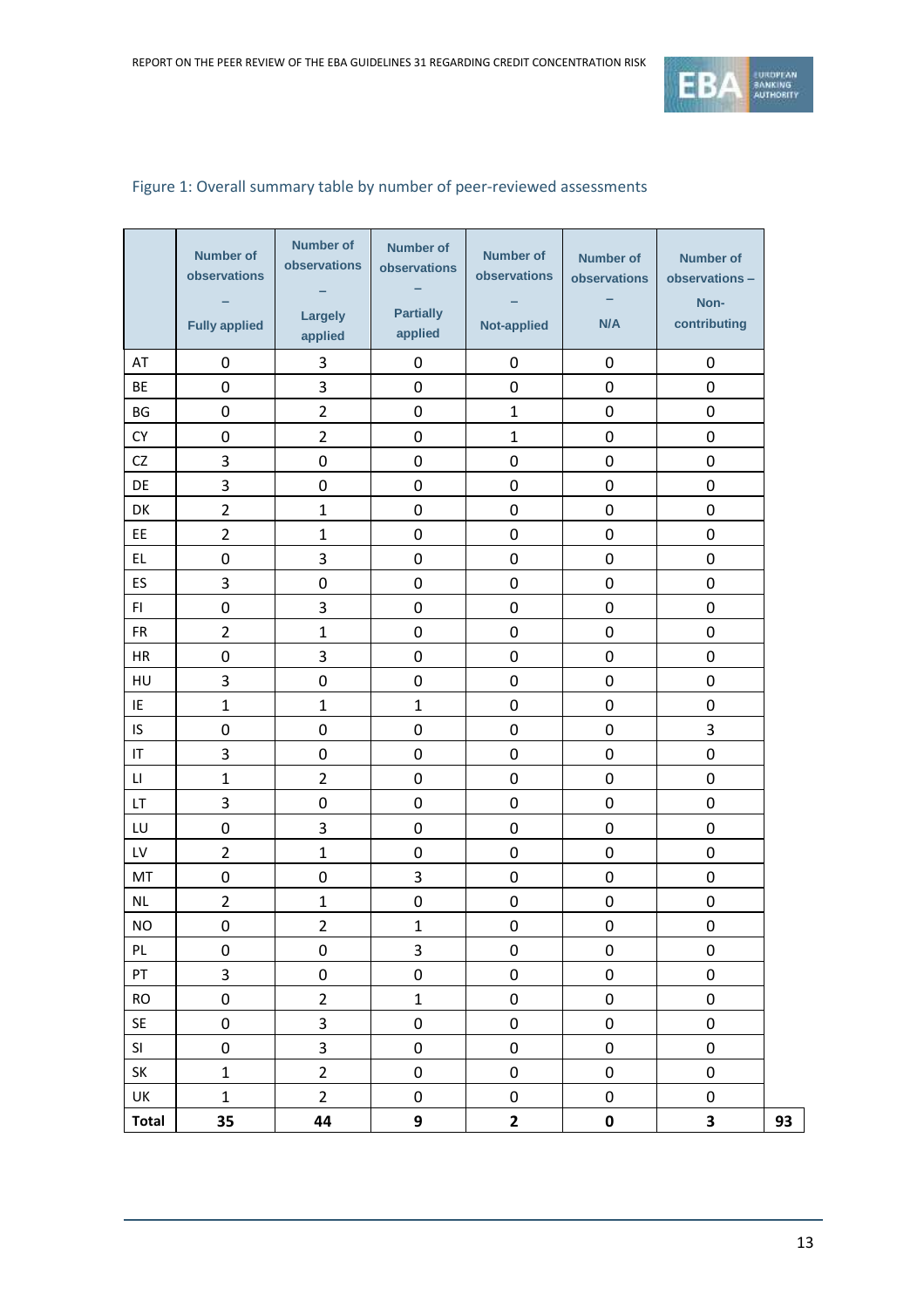

## 3.2 General implementation by NCAs

In accordance with paragraph 18 of GL 31, MS are expected to implement the guidelines into national supervisory guidelines and its content should be reflected in national supervisory manuals/handbooks. Ultimately, the national supervisory practices should be in line with the guidelines.

Question 1 of the SAQ collected information on how GL 31 has been implemented into the national supervisory frameworks of individual EEA countries with regard to credit concentration risk. The three main aspects of the implementation were assessed:

- how Member States transposed the guidelines in their legislative framework, i.e. whether the national parliament/government/ministry enacted any legislation (law, decree or any other legal act) and/or whether the NCAs issued any binding or non-binding instruments to implement GL 31 regarding credit concentration risk;
- to what extent the NCAs implemented the guidelines into supervisory manuals/handbooks and/or internal measures;
- whether the assessment of credit concentration risk forms part of the NCAs' supervisory review process, and if so, how.

#### **Implementation into national legislative frameworks**

The peer review concluded that all peer-reviewed EEA countries implemented GL 31 regarding credit concentration risk or parts of the guidelines in their national legislative framework, with the exception of the ACPR France and the FMA Liechtenstein. The EBA observed a variety of options for implementation, as can be seen from the table below.

In this context, 'legal basis and/or background' refers to the fundamental concepts of (credit) concentration risk laid down in national laws/regulations and should not be interpreted as the mere empowerment of the NCAs in respect to banking supervision.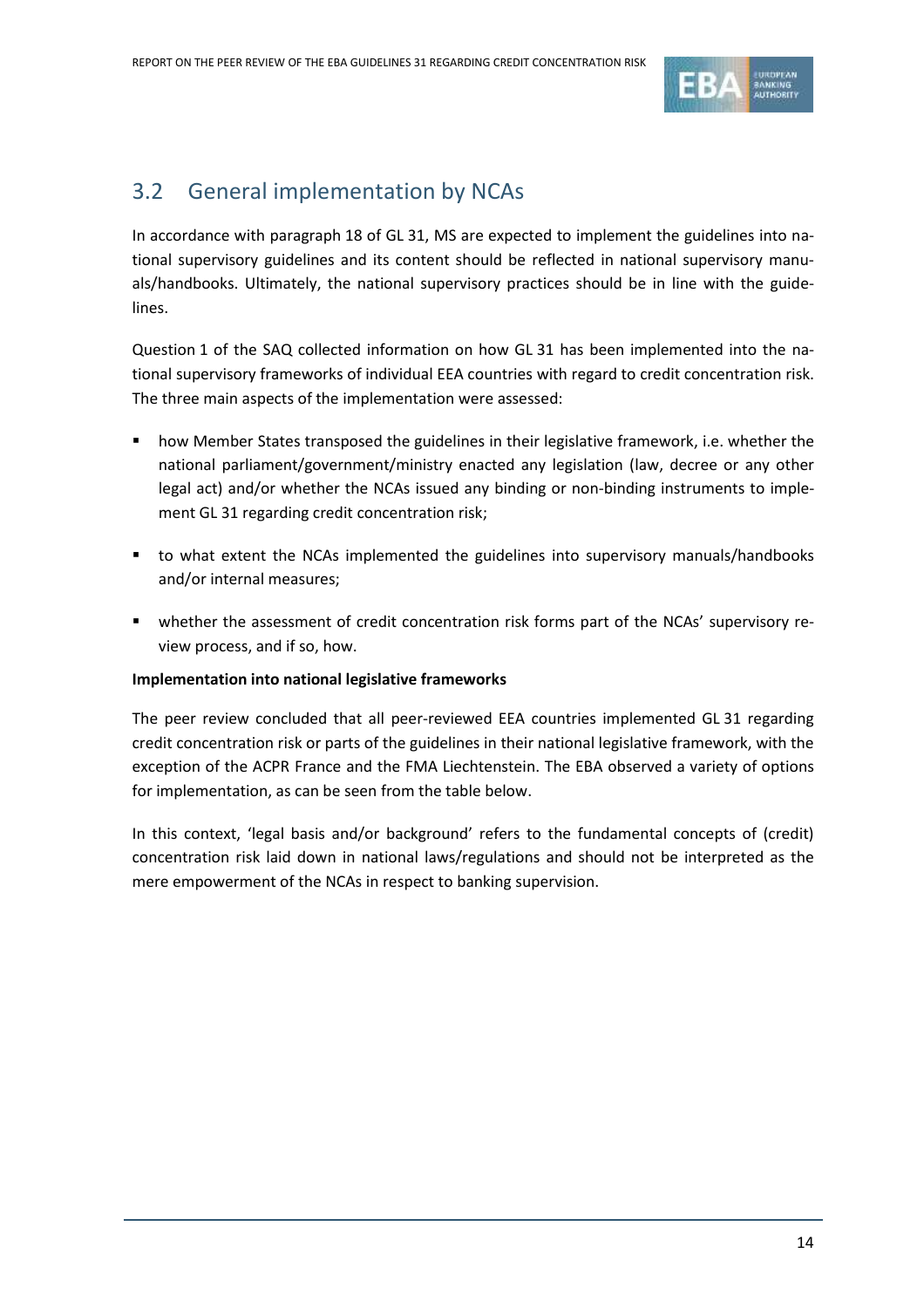

Figure 2: Summary table of NCAs' form of implementation of GL 31 regarding credit concentration risk

| <b>EEA Country</b>                                                    | <b>Forms of implementation</b>                                                                                                              |
|-----------------------------------------------------------------------|---------------------------------------------------------------------------------------------------------------------------------------------|
| HU, HR                                                                | National law or legislation provides the legal basis and/or background and                                                                  |
|                                                                       | The NCA issues a binding instrument and                                                                                                     |
|                                                                       | The NCA issues a further non-binding instrument.                                                                                            |
| DE, LU, MT, NL, SI, SK                                                | National law or legislation provides the legal basis and/or background and                                                                  |
|                                                                       | The NCA issues a binding instrument.                                                                                                        |
| $AT^7$ , BG, CZ, DK, EE,<br>EL, ES, FI, IT, LT, LV,<br>PL, PT, RO, UK | The NCA issues a binding instrument.                                                                                                        |
| BE, SE                                                                | The NCA issues a non-binding instrument.                                                                                                    |
| CY, IE, NO                                                            | A letter/circular was sent out by the NCA notifying credit institutions about the<br>issuance of GL 31 regarding credit concentration risk. |

A general conclusion is that the vast majority of Member States have transposed GL 31 regarding credit concentration risk in their existing domestic supervisory regulations/guidelines (most often ICAAP/SREP guidelines) and rarely have they issued a domestic regulation/guideline dedicated exclusively to concentration risk.

As the FMA Liechtenstein is an EEA/EFTA supervisory authority, and as the EEA/EFTA adaptation of the ESA regulations is pending, FMA Liechtenstein is not legally obliged to implement GL 31, and FMA Liechtenstein, until recently, lacked the legal basis for declaring CEBS/EBA guidelines as binding. As a result, GL 31 has not been officially implemented by the FMA Liechtenstein, nevertheless, the FMA Liechtenstein have informed the EBA that they informally encouraged their credit institutions to apply the GLs.

The French ACPR stated answers were not available for sub-questions Q1, Q1(i), Q1(ii) (see Annex III, Figure 12), since the French ACPR had neither enacted any legislation nor issued any binding or non-binding instructions to implement GL 31 regarding credit concentration risk. ${}^{8}$ 

<sup>&</sup>lt;sup>7</sup> Article 3(1) and Article 7 of the Austrian [Risk Management Regulation](http://www.fma.gv.at/typo3conf/ext/dam_download/secure.php?u=0&file=11327&t=1397057588&hash=832e4c43d682597d860f946a1a259a55) require that CEBS/EBA guidelines have to be fully applied by all credit institutions under supervision. Furthermore, Article 69(5) of the Austria[n Federal Banking Act](http://www.fma.gv.at/fileadmin/media_data/2_Rechtliche_Grundlagen/2_Gesetzliche_Grundlagen/Aufsichtsgesetze/Federal_Banking_Act_May_2014.pdf) requires the 'FMA shall take into account European convergence in respect of supervisory tools and supervisory practices. To this end the FMA shall participate in the activities of the EBA, cooperate with the ESRB, follow the guidelines and recommendations and other measures passed by the EBA, as well as comply with the warnings and recommendations issued by the ESRB under Article 16 of Regulation (EU) No 1092/2010. The FMA may deviate from those guidelines and recommendations where justified grounds exist, in particular in the event of a conflict with provisions of federal law.'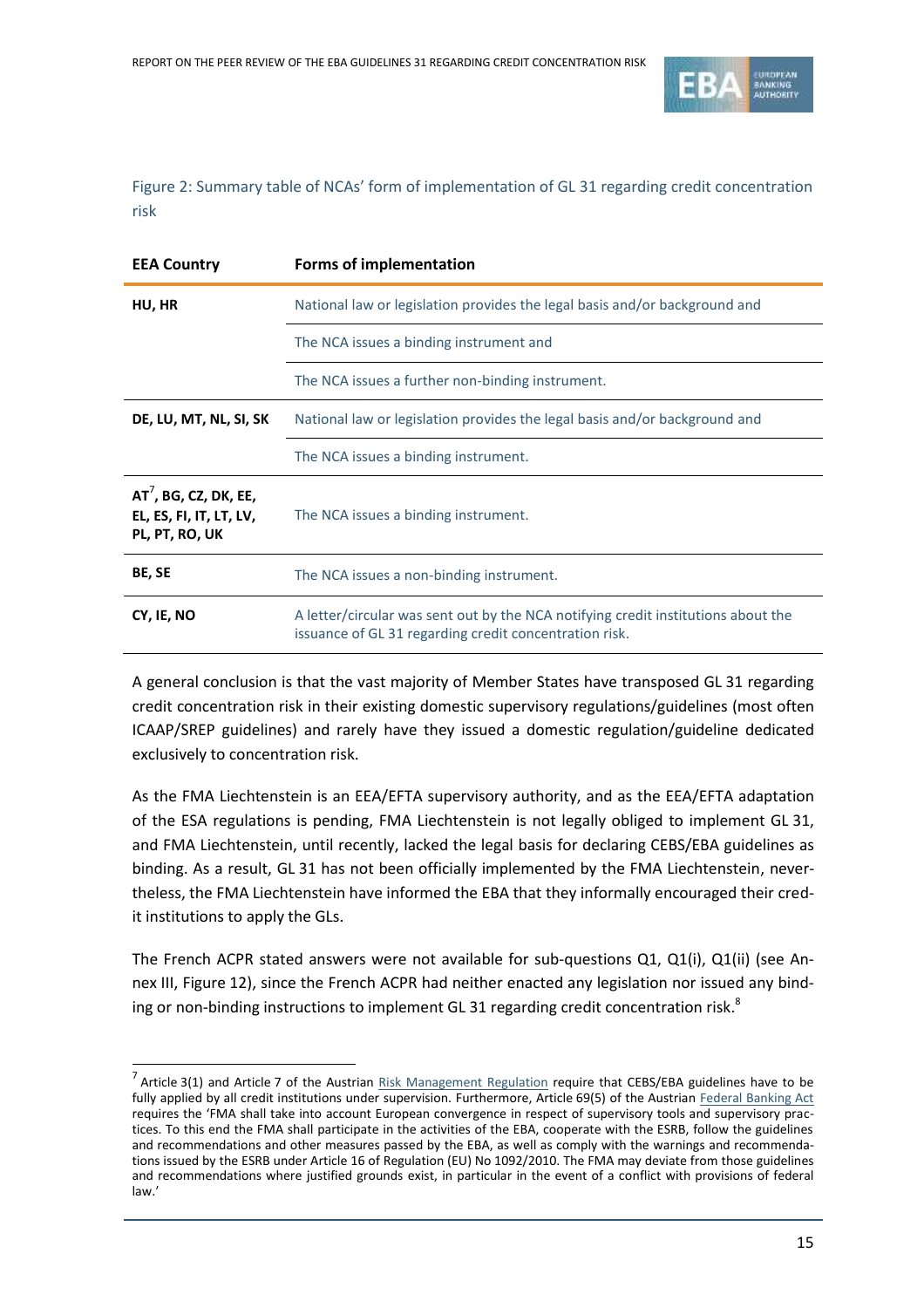

#### **Implementation into supervisory practices**

The EBA confirmed, based on the evidence provided by NCAs that the assessment of credit concentration risk forms an integral part of the NCAs' supervisory review and evaluation process (SREP), except regarding the FMA Liechtenstein (see below). Many NCAs indicated that the assessment of concentration risk goes beyond the annual SREP capital calculation and forms an integral part of their risk assessment system for individual institutions and/or ongoing off-site monitoring. On-site examinations also cover credit concentration risk regularly.

In Liechtenstein, while external audit companies perform certain plausibility checks on the credit portfolio, the FMA's assessment of credit concentration risk under its SREP is limited to only qualitative assessments.

The vast majority of EEA countries introduced the requirements on the concept of the assessment of concentration risk into their internal supervisory manuals/handbooks and provided guidance or other means of support to supervisors (AT, BE, CY, EL, ES, FI, HR, IT, LU, LV, NL, NO, PL, PT, SI, SK and UK).

## 3.3 General – paragraph 60

-

The Guidelines on the management of concentration risk under the supervisory review process (GL 31, paragraph 60) note that:

*'institutions should derive a concise and practical definition of what constitutes a credit concentration. The definition should encompass the sub-types of credit concentrations being addressed, including exposures to [the] same counterparties, groups of connected counterparties, and counterparties in the same economic sector, geographic region or from the same activity or commodity, the application of credit risk mitigation techniques, and including in particular risks associated with large indirect credit exposures (e.g. to a single collateral issuer).'*

The requirements set out in paragraph 60 of GL 31 have been deemed to be 'fully applied' by 12 NCAs, 'largely applied' by 16 and 'partially applied' by two.

 $^8$  The French ACPR explained that no specific law or guideline to implement GL 31 was enacted because other regulation had already been issued beforehand, e.g. regulations on large exposures and internal controls.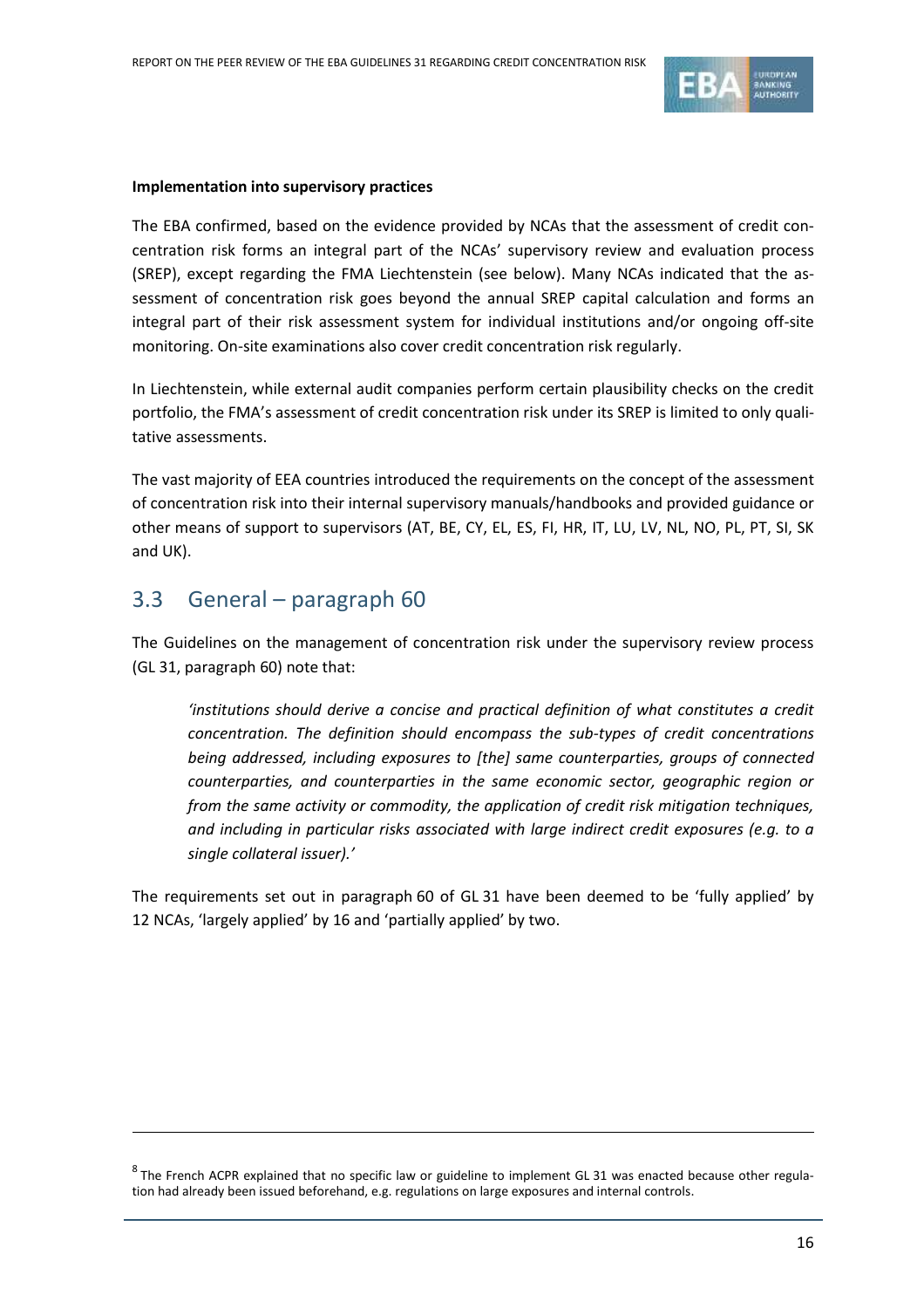

| <b>EBA GL</b><br><b>Paragraph</b><br><b>Reference</b> | Paragraph 60           |           |                          |  |
|-------------------------------------------------------|------------------------|-----------|--------------------------|--|
| <b>MS</b>                                             | <b>Assessment</b>      | <b>MS</b> | <b>Assessment</b>        |  |
| <b>AT</b>                                             | <b>Largely applied</b> | IT        | <b>Fully applied</b>     |  |
| BE                                                    | Largely applied        | LI        | <b>Largely applied</b>   |  |
| BG                                                    | <b>Largely applied</b> | LT        | <b>Fully applied</b>     |  |
| <b>CY</b>                                             | <b>Largely applied</b> | LU        | <b>Largely applied</b>   |  |
| <b>CZ</b>                                             | <b>Fully applied</b>   | LV        | Largely applied          |  |
| <b>DE</b>                                             | <b>Fully applied</b>   | MT        | <b>Partially applied</b> |  |
| <b>DK</b>                                             | <b>Fully applied</b>   | <b>NL</b> | <b>Fully applied</b>     |  |
| EE                                                    | <b>Fully applied</b>   | <b>NO</b> | Largely applied          |  |
| EL.                                                   | <b>Largely applied</b> | PL        | <b>Partially applied</b> |  |
| ES                                                    | <b>Fully applied</b>   | PT        | <b>Fully applied</b>     |  |
| FI.                                                   | <b>Largely applied</b> | <b>RO</b> | <b>Largely applied</b>   |  |
| <b>FR</b>                                             | <b>Fully applied</b>   | SE        | Largely applied          |  |
| HR                                                    | Largely applied        | SI        | Largely applied          |  |
| HU                                                    | <b>Fully applied</b>   | <b>SK</b> | <b>Largely applied</b>   |  |
| IE                                                    | <b>Fully applied</b>   | <b>UK</b> | Largely applied          |  |
| IS                                                    | Non-contributing       |           |                          |  |

#### Figure 3: Summary table of NCA peer-reviewed assessment responses – paragraph 60

#### Figure 4: Summary chart of NCA peer-reviewed assessments – paragraph 60



Paragraph 60 relates to whether the NCAs' review covers the assessment, whether credit institutions have a concise and practical definition of what constitutes a credit concentration in place, such that it covers the required sub-types of credit concentrations: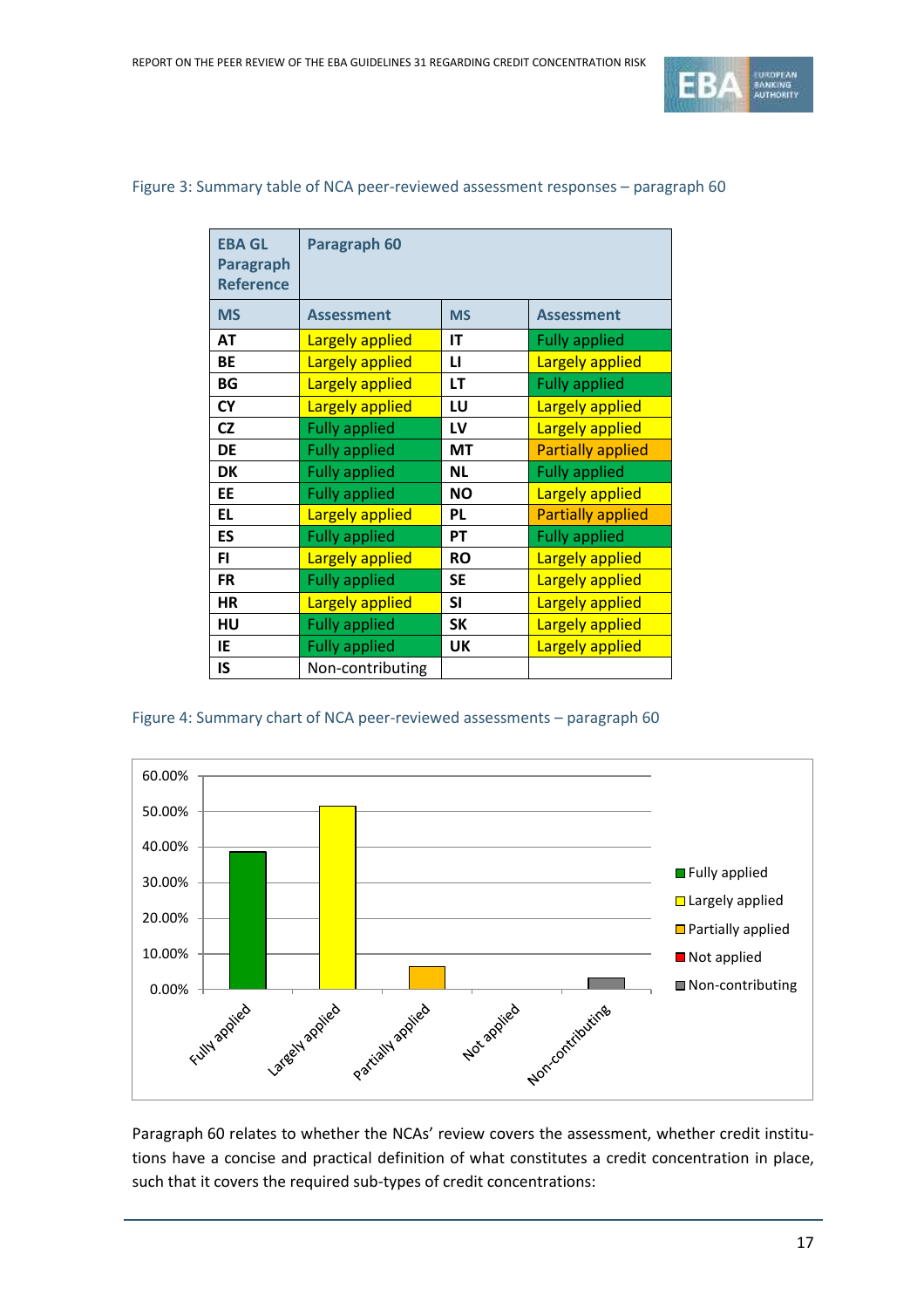

*'How does your supervisory assessment ensure that credit institutions have a concise and practical definition of what constitutes a credit concentration, such that it covers the subtypes of credit concentrations being addressed, including:*

- *exposures to the same counterparties,*
- *exposures to groups of connected counterparties,*
- *exposures to counterparties in the same economic sector, geographic region or from the same activity or commodity,*
- *the application of forward-looking credit risk mitigation techniques,*
- *in particular risks associated with large indirect credit exposures (e.g. to a single collateral issuer).'*

#### **Assessment of answers**

The independent review-by-peers of NCAs' self-assessments was performed in accordance with benchmarking criteria, in which three basic criteria were identified:

- the scope of the supervisory assessment;
- the range and frequency of the supervisory assessment;
- the process, procedures and methods of the supervisory assessment.

Below benchmarking criteria were defined for the possible level of compliance. For an assessment of 'fully applied', the following criteria must be satisfied:

- the supervisory assessment by the NCA includes an assessment of the definition of credit concentration used by banks.
- the NCA verifies if the bank's definition of credit concentration covers exposures to the same counterparties and to groups of connected counterparties.
- the NCA verifies if the bank's definition of credit concentration covers exposures to counterparties in the same economic sector, geographic region or from the same activity or commodity, the application of forward-looking credit risk mitigation techniques and risks associated with large indirect credit exposures (e.g. to a single collateral issuer).
- the NCA assesses the definition of credit concentration used by banks as part of the annual SREP in an off and/or on-site supervision context (or less than annually where proportionality is judged to apply).

For an assessment of 'largely applied', the following criteria must be satisfied:

- the supervisory assessment by the NCA includes an assessment of the definition of credit concentration used by banks.
- the NCA verifies if the bank's definition of credit concentration covers exposures to the same counterparties and to groups of connected counterparties.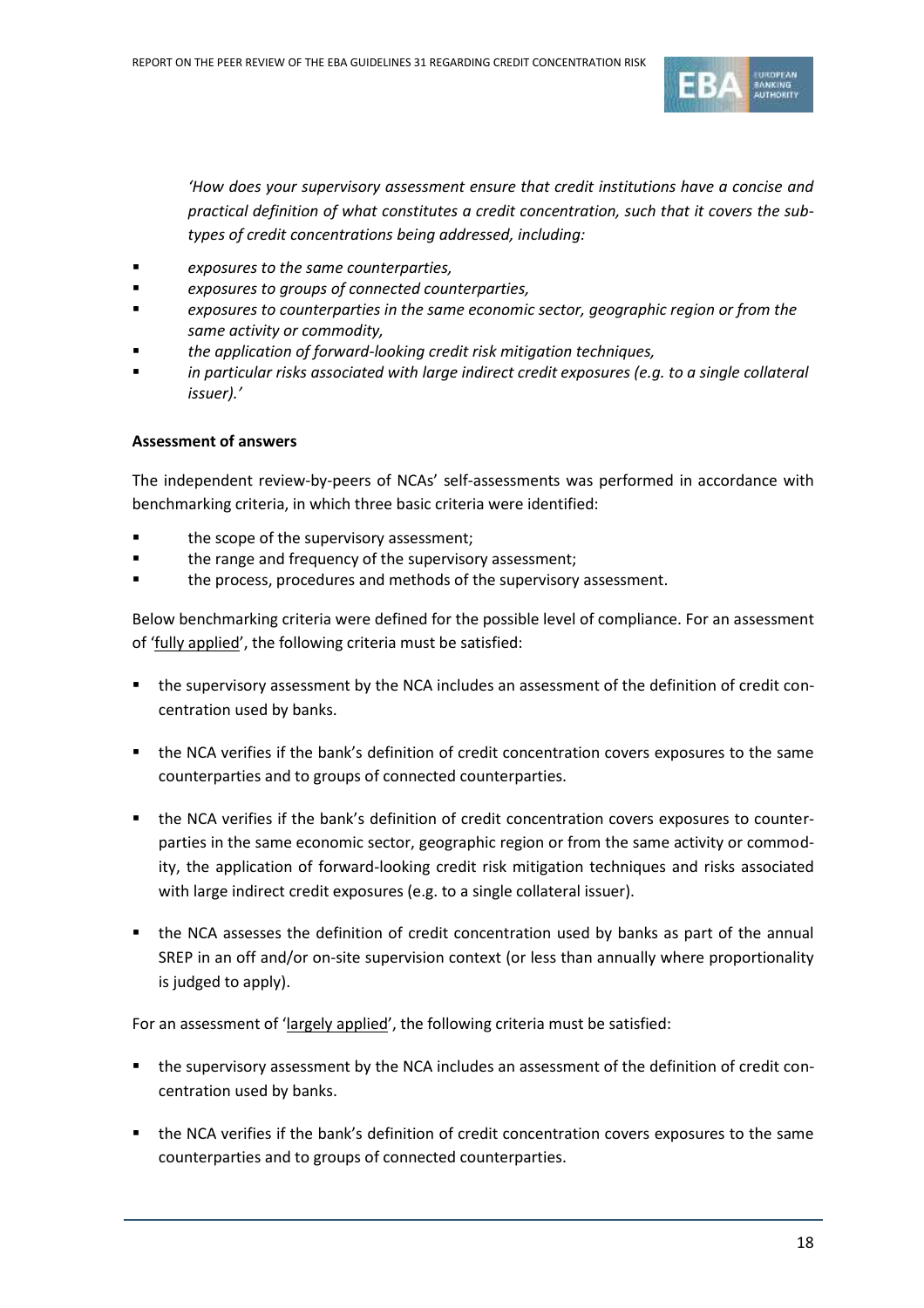

- the NCA verifies if the bank's definition of credit concentration covers exposures to counterparties in the same economic sector, geographic region or from the same activity or commodity.
- the NCA assesses the definition of credit concentration used by banks as part of the annual SREP in an off and/or on-site supervision context (or less than annually where proportionality is judged to apply) *if there are documented reasons to suspect that they may not be satisfactory.*

For an assessment of 'partially applied', the following criteria must be satisfied:

- the supervisory assessment by the NCA includes an assessment of the definition of credit concentration used by banks.
- the NCA verifies if the bank's definition of credit concentration covers exposures to the same counterparties and to groups of connected counterparties.
- the NCA assesses the definition of credit concentration used by banks on a less than annual basis as part of the SREP in an off and/or on-site supervision context *(or a less than relevant time scale for periodic reassessments of elements of the SREP where proportionality is judged to apply) if there are reasons to suspect that they may not be satisfactory.*

For an assessment of 'not applied':

Any of the criteria for 'partially applied' are not met.

In the initial NCA self-assessments of applying the requirements set out in paragraph 60 of GL 31, most NCAs considered themselves in their self-assessment as 'fully applied' (15 NCAs) or 'largely applied' (14 NCAs). Only one NCA self-assessed itself as 'partially applied'.

To ensure a fair assessment, the EBA addressed follow-up questions to 23 NCAs (AT, BE, BG, CY, CZ, DK, EE, EL, ES, FI, HR, IE, LI, LT, LU, LV, MT, NL, NO, PL, SE, SK and UK) with a view to obtain more detailed information or missing information. After the reassessment performed by the EBA's review-by-peers exercise, the allocation of the compliance with the benchmarks was changed in several cases.

The independent review-by-peers of the self-assessment by NCAs was made on the basis of given NCAs' self-assessments; it provided evidence in the form of detailed descriptions, reference materials and additional clarifications. As a result of the peer review, the self-assessments of 27 NCAs were confirmed by the EBA. The self-assessments of three NCAs have been revised by the EBA.

Regarding paragraph 60 of GL 31, it would seem that for the most part the assessed paragraph 60 was applied to a similar degree across NCAs. Generally, the supervisory approaches of all (30) peer-reviewed NCAs include an assessment of the definition of credit concentration used by credit institutions.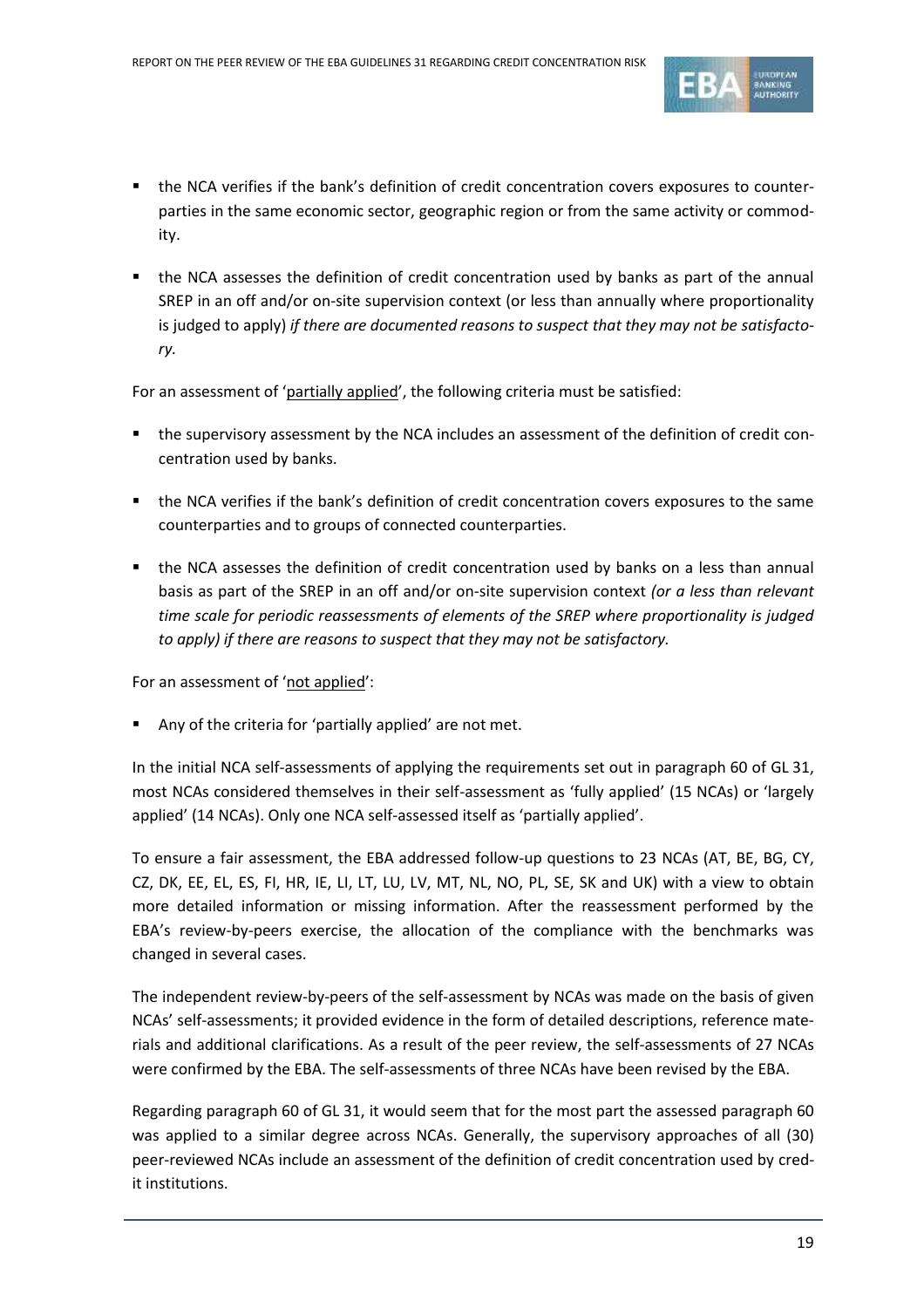

However, there are some differences in the approaches of individual NCAs, e.g. differences in the scope, range, or in the frequency of the assessment. There are also some differences regarding the level of application between 'large and complex banks' and 'other banks' and also regarding process and methods of the supervisory assessment.

For most NCAs the supervisory assessment of the definition of credit concentration used by credit institutions is a part of the annual ICAAP/SREP in off and/or on-site supervision.

Almost all NCAs assess whether the definition of credit concentration used by credit institutions is (largely) commensurate with the required scope. However, a number of NCAs did not verify sufficiently whether the credit institution's definition of credit concentration included the application of forward-looking credit risk mitigation techniques and risks associated with large indirect credit exposures (e.g. to a single collateral issuer). Improvements could still be made by virtually all NCAs that were deemed to be not applying the GL 31 'fully' in this area.

Most NCAs conduct their assessments of credit institutions annually for 'large and complex banks' and for 'other banks' less frequently. This is because a number of NCAs differentiate in their supervisory approaches between 'large and complex banks' and 'other banks', taking into account the principle of proportionality. The review of 'large and complex banks' is usually done more thoroughly. Only a few NCAs (i.e. the Croatian National Bank and the FMA Liechtenstein) involve external parties (such as auditing firms) in performing the assessments.

## 3.4 Guideline 7

The Guideline 7 of GL 31 states:

*'Institutions should employ methodologies and tools to systematically identify their overall exposure to credit risk with regard to a particular customer, product, industry or geographic location.'*

The requirements specified in Guideline 7 of GL 31 have been deemed to be 'fully applied' by 11 NCAs, 'largely applied' by 16 and 'partially applied' by three.

| <b>EBA GL</b><br>Paragraph<br><b>Reference</b> | <b>Guideline 7, Paragraphs 61-65</b>                   |    |                      |  |
|------------------------------------------------|--------------------------------------------------------|----|----------------------|--|
| <b>MS</b>                                      | <b>Assessment</b><br><b>Assessment</b><br><b>MS</b>    |    |                      |  |
| <b>AT</b>                                      | <b>Fully applied</b><br>Largely applied<br>IT          |    |                      |  |
| <b>BE</b>                                      | <b>Largely applied</b><br><b>Largely applied</b><br>Ц  |    |                      |  |
| <b>BG</b>                                      | <b>Largely applied</b>                                 | LТ | <b>Fully applied</b> |  |
| <b>CY</b>                                      | <b>Largely applied</b><br><b>Largely applied</b><br>LU |    |                      |  |
| CZ                                             | <b>Fully applied</b>                                   | LV | <b>Fully applied</b> |  |

Figure 5: Summary table of NCA peer-reviewed assessment responses – Guideline 7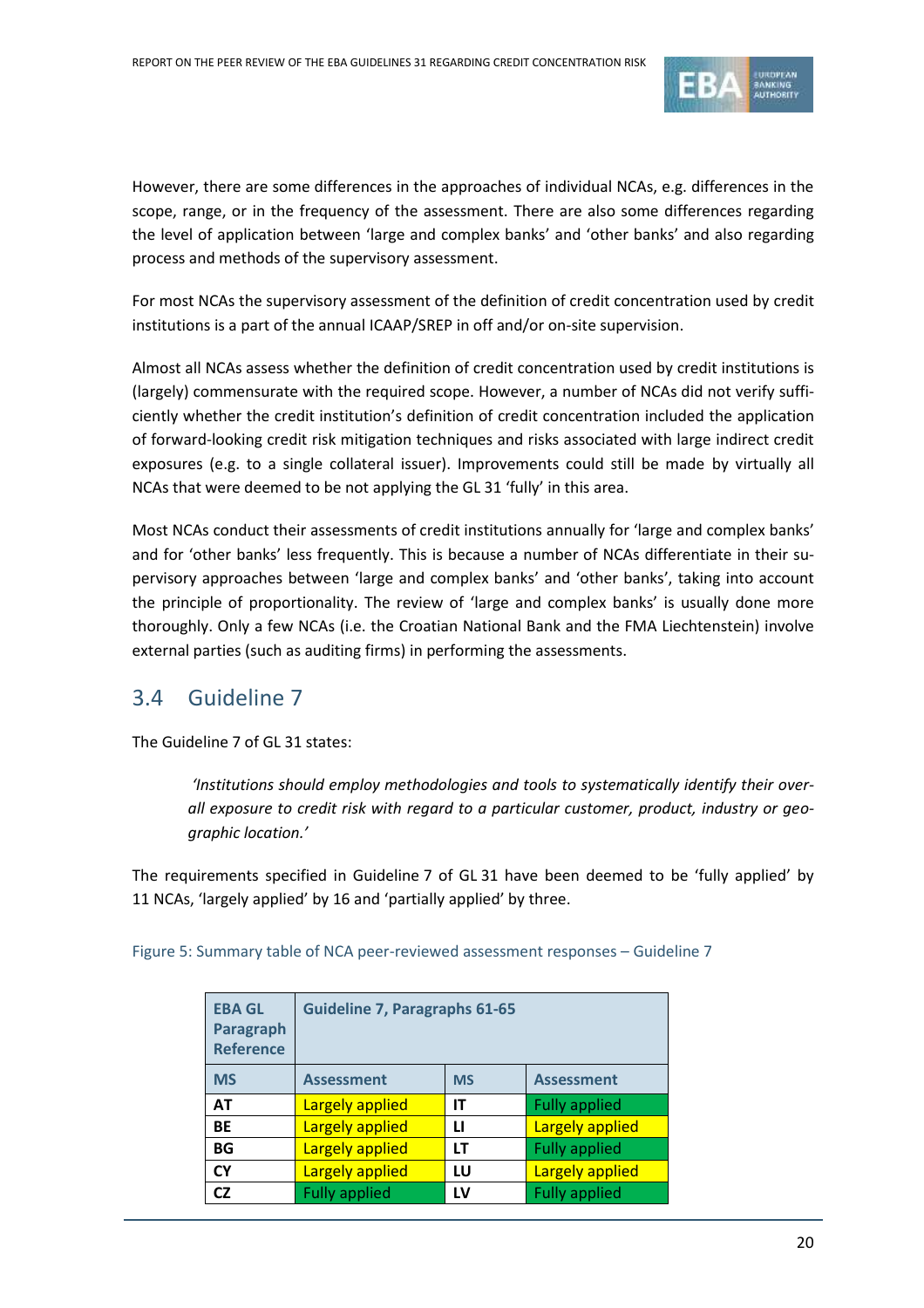

| <b>DE</b> | <b>Fully applied</b>     | МT        | <b>Partially applied</b> |
|-----------|--------------------------|-----------|--------------------------|
| <b>DK</b> | <b>Largely applied</b>   | <b>NL</b> | Largely applied          |
| <b>EE</b> | <b>Largely applied</b>   | <b>NO</b> | <b>Largely applied</b>   |
| <b>EL</b> | <b>Largely applied</b>   | <b>PL</b> | <b>Partially applied</b> |
| ES        | <b>Fully applied</b>     | <b>PT</b> | <b>Fully applied</b>     |
| FI        | <b>Largely applied</b>   | <b>RO</b> | <b>Largely applied</b>   |
| <b>FR</b> | <b>Fully applied</b>     | <b>SE</b> | <b>Largely applied</b>   |
| <b>HR</b> | Largely applied          | <b>SI</b> | <b>Largely applied</b>   |
| HU        | <b>Fully applied</b>     | <b>SK</b> | <b>Fully applied</b>     |
| IE        | <b>Partially applied</b> | UK        | <b>Fully applied</b>     |
| IS        | Non-contributing         |           |                          |

#### Figure 6: Summary chart of NCA peer-reviewed assessments – Guideline 7



Guideline 7, paragraphs 61-65 relate to whether the NCAs' supervisory assessment covers the use of methodologies and tools by credit institutions to identify their overall credit risk exposure:

*To what extent does your supervisory assessment take into account the following (please refer to subparagraphs (i) to (vi)) when assessing whether a credit institution employs methodologies and tools to systematically identify their overall exposure to credit risk with regard to a particular customer, product, industry or geographic location:*

*In answering this question, explain how your supervisory authority:*

*(i) assesses whether the credit institution's setting of internal controls and credit risk limits adequately reflects the credit concentration risk appetite relative to the credit institution's size, complexity and nature of its business;*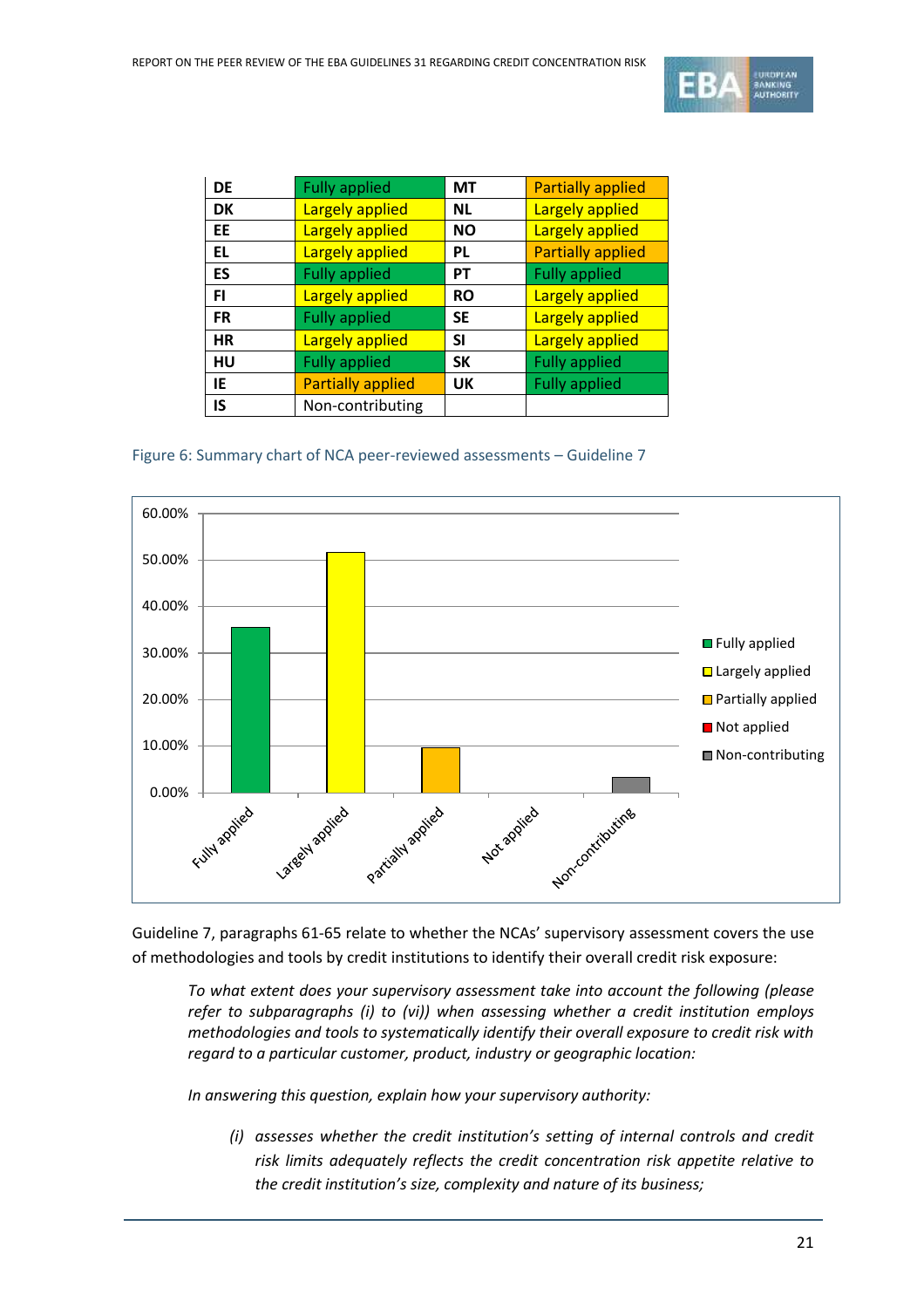

- *(ii) assesses whether the credit institution's infrastructure used to aggregate and consolidate credit exposures and manage credit risk limits is sufficiently robust to capture, on an institution-wide basis, the complexity of the credit portfolio from an obligor relationship and subordination perspective;*
- *(iii) assesses whether the credit institution's framework takes into account the interobligor relationships that may arise from exposures having the support of guarantees or utilising other forms or credit enhancement;*
- *(iv) assesses whether the credit institution's framework takes into account the underlying exposures to credit concentration risks that may arise from the structure of the underlying complex products, such as securitised products;*
- *(v) assesses whether the credit institution's framework takes into account the banking and trading book and requires institutions to identify significant exposures in the trading book to instrument types exposed to the same idiosyncratic risk;*
- *(vi) assesses whether the credit institution's framework takes into account the output of the credit institution's stress test to further identify hidden areas of credit concentration risk, and interconnectedness not previously identified.*

#### **Assessment of answers**

Below benchmarking criteria were defined for the possible level of compliance. For an assessment of 'fully applied', the following criteria must be satisfied:

- the adequacy of a firm's methodologies and tools to systematically identify their overall exposure to credit risk is assessed as part of the annual SREP in an off and/or on-site supervision context (or less than annually where proportionality is judged to apply).
- **EXECT** in assessing a firm's methodologies and tools to systemically identify their overall exposure to credit risk, all criteria (i)–(vi) are assessed (see above).

For an assessment of 'largely applied', the following criteria must be satisfied:

- the adequacy of a firm's methodologies and tools to systematically identify their overall exposure to credit risk is assessed as part of the annual SREP in an off and/or on-site supervision context (or less than annually where proportionality is judged to apply) *if there are documented reasons to suspect that they may not be satisfactory*.
- **EXECT** in assessing a firm's methodologies and tools to systematically identify their overall exposure to credit risk, at least all of *(i)-(iii) and (v)* are assessed.

For an assessment of 'partially applied', the following criteria must be satisfied:

 the above specified elements involved in assessing the adequacy of a firm's methodologies and tools to systematically identify their overall exposure to credit risk are assessed on a lessthan-annual basis as part of the SREP in an off and/or on-site supervision context *(or a less*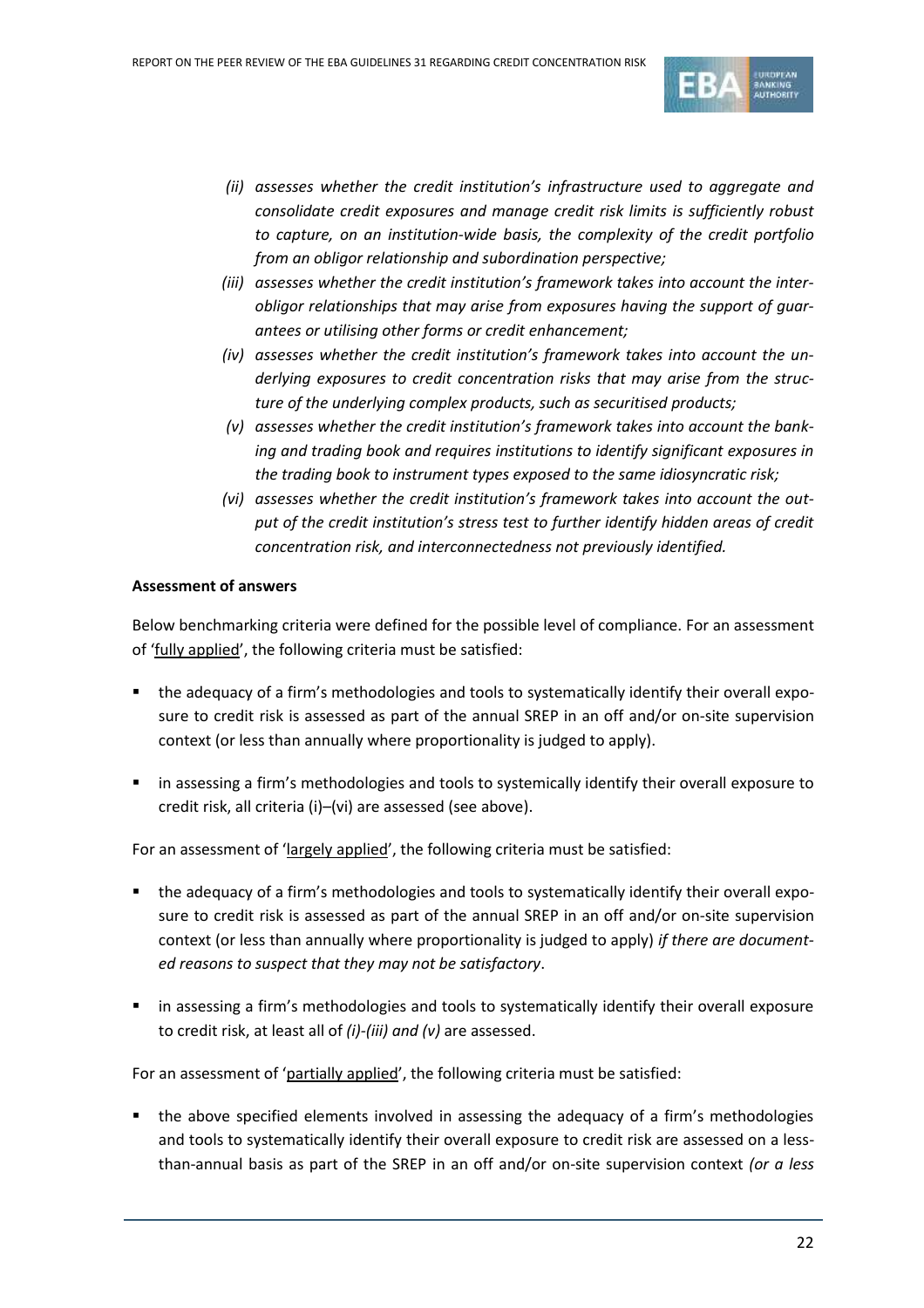

*than relevant time scale for periodic reassessments of elements of the SREP where proportionality is judged to apply) if there are reasons to suspect that they may not be satisfactory*; and

 in assessing a firm's methodologies and tools to systematically identify their overall exposure to credit risk, at least *(i) and (ii)* are assessed.

For an assessment of 'not applied':

Any of the criteria for 'partially applied' are not met.

In the initial self-assessments, 14 NCAs (45.2%) considered they had 'fully' applied the requirements set out in Guideline 7 of GL 31, 'largely applied' by 13 NCAs (41.9%) and 'partially applied' by three NCAs (9.7%). According to their self-assessed answers, almost all the NCAs 'fully' or 'largely' applied the related Guideline 7 provisions.

To ensure a fair assessment, the EBA addressed follow-up questions to 25 NCAs (AT, BE, BG, CY, CZ, DE, DK, EE, EL, ES, FI, FR, HR, HU, IE, LI, LT, LV, MT, NL, NO, PL, SE, SI and UK) with a view to obtain more detailed information or missing information. After the reassessment performed by the EBA's review-by-peers exercise, the allocation of the compliance with the benchmarks was changed in several cases.

As a result of the peer review, two NCAs' assessments were upgraded from 'partially applied' to 'largely applied', two NCAs assessments were downgraded from 'fully' to 'largely applied', one from 'largely' to 'partially applied' and one from 'fully applied' to 'partially applied'.

Almost all NCAs' approaches take into account whether credit institutions employ methodologies and tools to identify their overall credit risk exposure, including internal controls and credit risk limits; the credit institution's infrastructure; inter-obligor relationships and whether credit institutions take into account both the banking and the trading book.

However, the 16 NCAs that have been deemed to 'largely' apply Guideline 7 have not been able to demonstrate that they apply criteria (iv) and/or (vi). Accordingly, it is assumed that those NCAs do not assess whether the credit institution's framework takes into account the underlying exposures to credit concentration risks that may arise from the structure of the underlying complex products, such as securitised products. Furthermore, they do not assesses whether the credit institution's framework takes into account the output of the credit institution's stress test to identify hidden areas of credit concentration risk, and interconnectedness not previously identified.

Furthermore, three NCAs have been deemed to 'partially' apply Guideline 7 (Central Bank of Ireland, Malta FSA and KNF Poland). These NCAs did not fulfil the requirements specified for being 'largely applied' but showed further room for improvement. Regarding the Central Bank of Ireland, this NCA was not able to demonstrate fully that it assesses whether the credit institution's infrastructure used to aggregate and consolidate credit exposures and manage credit risk limits is sufficiently robust to capture, on an institution-wide basis, the complexity of the credit portfolio from an obligor relationship and subordination perspective. However, the EBA noted that the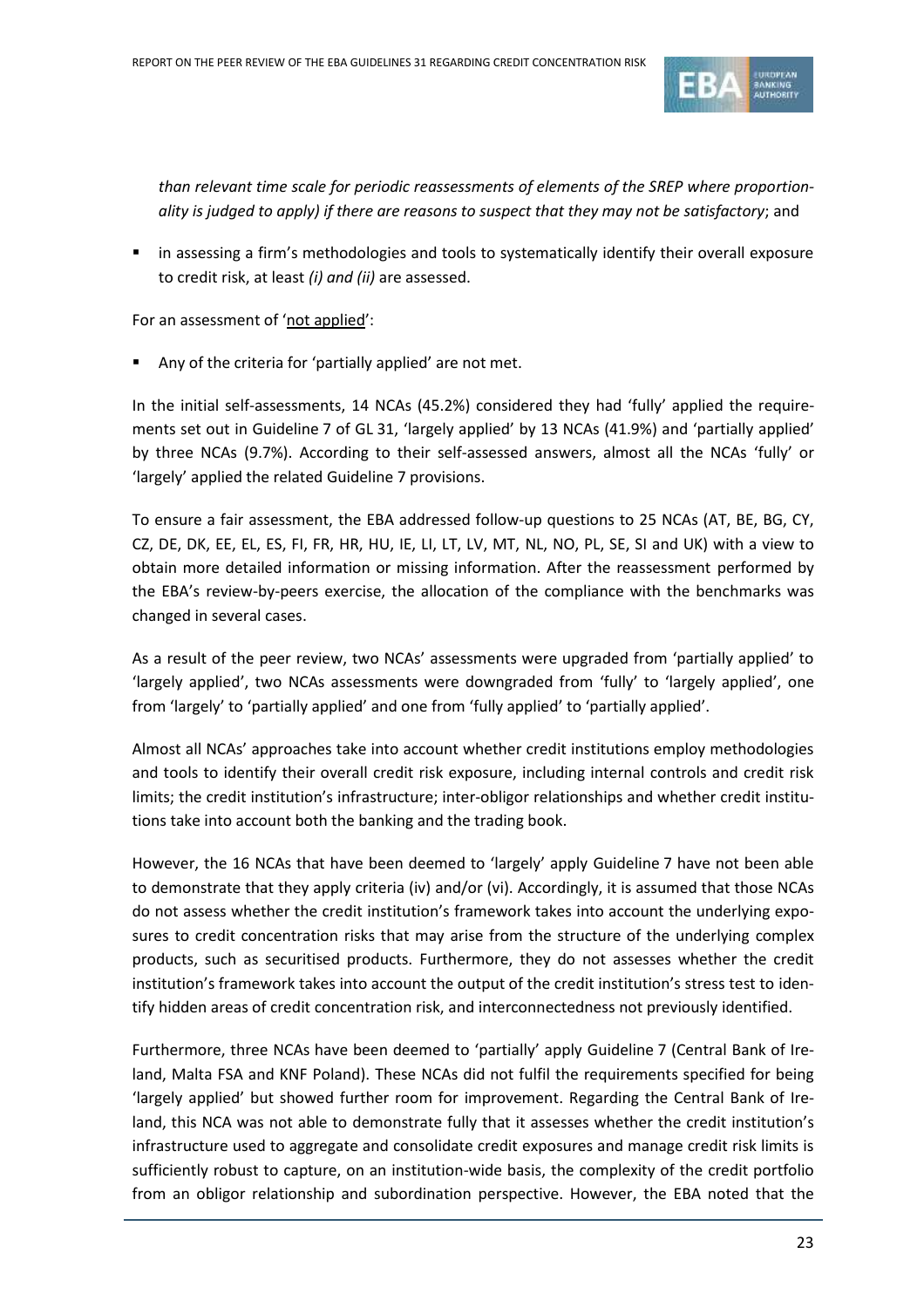

frameworks of the Central Bank of Ireland for credit concentration risk assessment is adequate overall and, therefore, assigned these to 'partially applied'.

In the case of the Maltese FSA, the overall supervisory framework that has been implemented did not appear to be comprehensive. The assessment on whether the credit institution's framework takes into account the inter-obligor relationships was deemed to be lacking as well as the consideration of both banking and trading book exposures.

The Polish KNF was unable to demonstrate that it sufficiently assesses whether the frameworks employed by credit institutions take into account inter-obligor relationships and underlying exposures to credit concentration risks that may arise from the structure of the underlying complex products, such as securitised products, and both banking and trading book exposure.

## 3.5 Guideline 8

Guideline 8 lays down the requirements that NCAs should include in their supervisory practices when reviewing credit institutions' management of their credit concentration risk, regarding the assessment of the credit institutions' ability to capture the nature of interdependencies. It states:

*'The models and indicators used by institutions to measure credit concentration risk should adequately capture the nature of the interdependencies between exposures.'*

After the peer review the requirements specified in Guideline 8 of GL 31 have been deemed to be 'fully applied' by 12 NCAs, 'largely applied' by 12, 'partially applied' by four and 'not applied' by two.

| <b>EBA GL</b><br><b>Paragraph</b><br><b>Reference</b> | <b>Guideline 8, Paragraphs 66-70</b>                            |              |                      |  |
|-------------------------------------------------------|-----------------------------------------------------------------|--------------|----------------------|--|
| <b>MS</b>                                             | <b>Assessment</b>                                               | <b>MS</b>    | <b>Assessment</b>    |  |
| <b>AT</b>                                             | Largely applied                                                 | IT           | <b>Fully applied</b> |  |
| BE                                                    | <b>Largely applied</b>                                          | $\mathbf{u}$ | <b>Fully applied</b> |  |
| BG                                                    | <b>Not applied</b>                                              | LT           | <b>Fully applied</b> |  |
| <b>CY</b>                                             | Largely applied<br><b>Not applied</b><br>LU                     |              |                      |  |
| <b>CZ</b>                                             | <b>Fully applied</b><br><b>Fully applied</b><br>LV              |              |                      |  |
| <b>DE</b>                                             | <b>Fully applied</b><br><b>Partially applied</b><br>MT          |              |                      |  |
| <b>DK</b>                                             | <b>Fully applied</b>                                            | <b>NL</b>    | <b>Fully applied</b> |  |
| EE                                                    | <b>Partially applied</b><br><b>Fully applied</b><br><b>NO</b>   |              |                      |  |
| <b>EL</b>                                             | <b>Largely applied</b><br><b>Partially applied</b><br><b>PL</b> |              |                      |  |
| ES                                                    | <b>Fully applied</b><br><b>Fully applied</b><br><b>PT</b>       |              |                      |  |
| FI.                                                   | <b>Partially applied</b><br><b>Largely applied</b><br><b>RO</b> |              |                      |  |
| <b>FR</b>                                             | <b>Largely applied</b><br>Largely applied<br><b>SE</b>          |              |                      |  |
| <b>HR</b>                                             | <b>Largely applied</b>                                          | <b>SI</b>    | Largely applied      |  |

Figure 7: Summary table of NCA peer-reviewed assessment responses – Guideline 8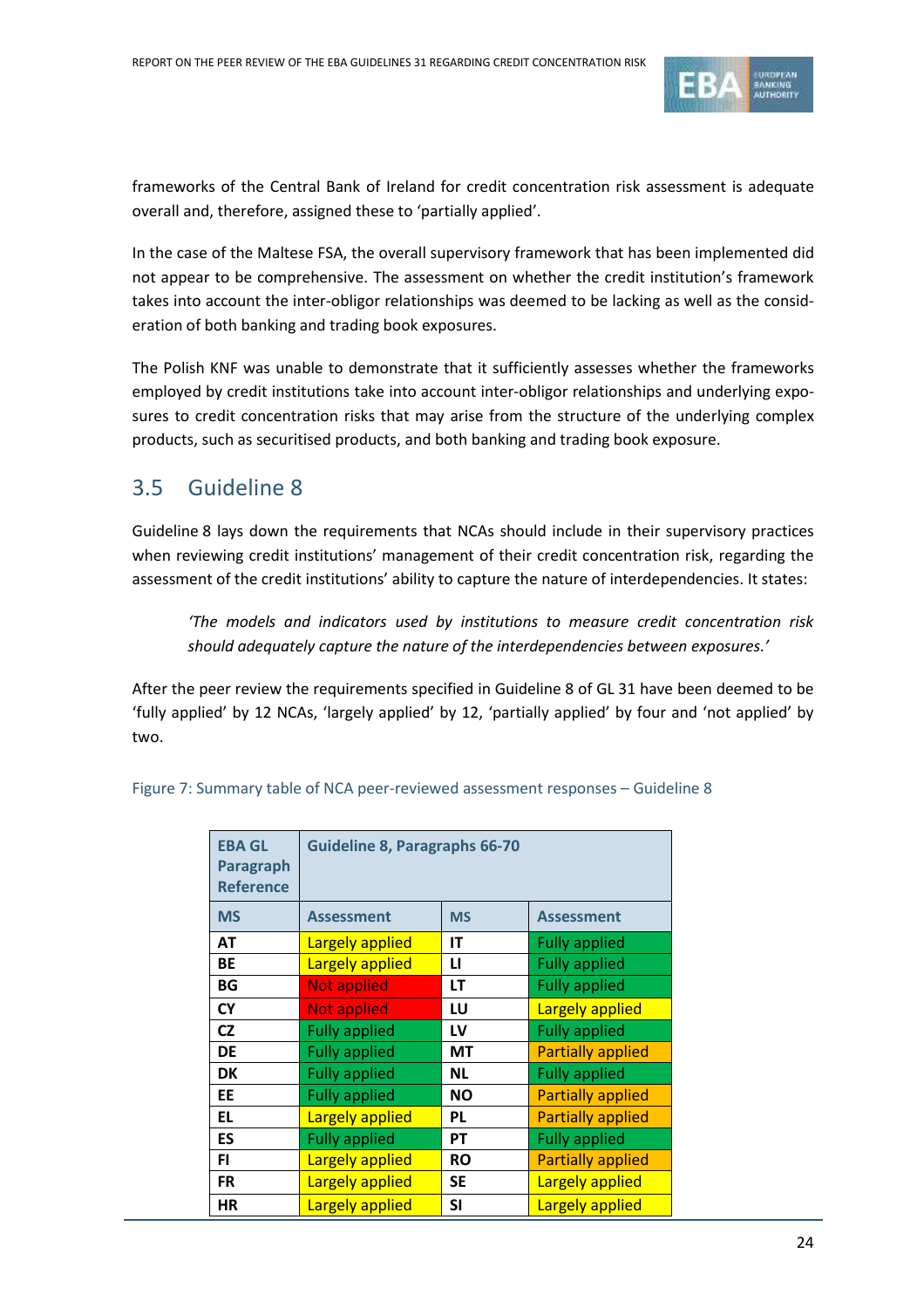

| HU | <b>Fully applied</b>   | SΚ | <b>Largely applied</b> |
|----|------------------------|----|------------------------|
|    | <b>Largely applied</b> | UΚ | <b>Largely applied</b> |
|    | Non-contributing       |    |                        |

#### Figure 8: Summary chart of NCA peer-reviewed assessments – Guideline 8



To assess the way competent authorities evaluate the models and indicators that are used by credit institutions to measure credit concentration risk adequately capture the nature of the interdependencies between exposures, they had to explain how they:

- *(i) assess whether the credit institution's model takes into account interdependencies between exposures;*
- *(ii) assess whether the credit institution's model is fully understood by the credit institution and whether its structure fits the characteristics of the institution's portfolios;*
- *(iii) assess the conservatism of any model's underlying assumptions and techniques, including: the quality of any data used to measure exposures; the sample period used to calibrate the model; and the principles used to aggregate different types of exposures across the business lines of an institution; and*
- *(iv) assess whether the credit institution takes account of the outputs of any models/indicators in formulating its credit policies and limits.*

#### **Assessment of answers**

Below benchmarking criteria were defined for the possible level of compliance. For an assessment of 'fully applied', the following criteria had to be satisfied:

- concentration risk is assessed as part of the annual SREP in an off and/or on-site supervision context (or less than annually where proportionality is judged to apply).
- in assessing concentration risk, all criteria (i)–(iv) are assessed.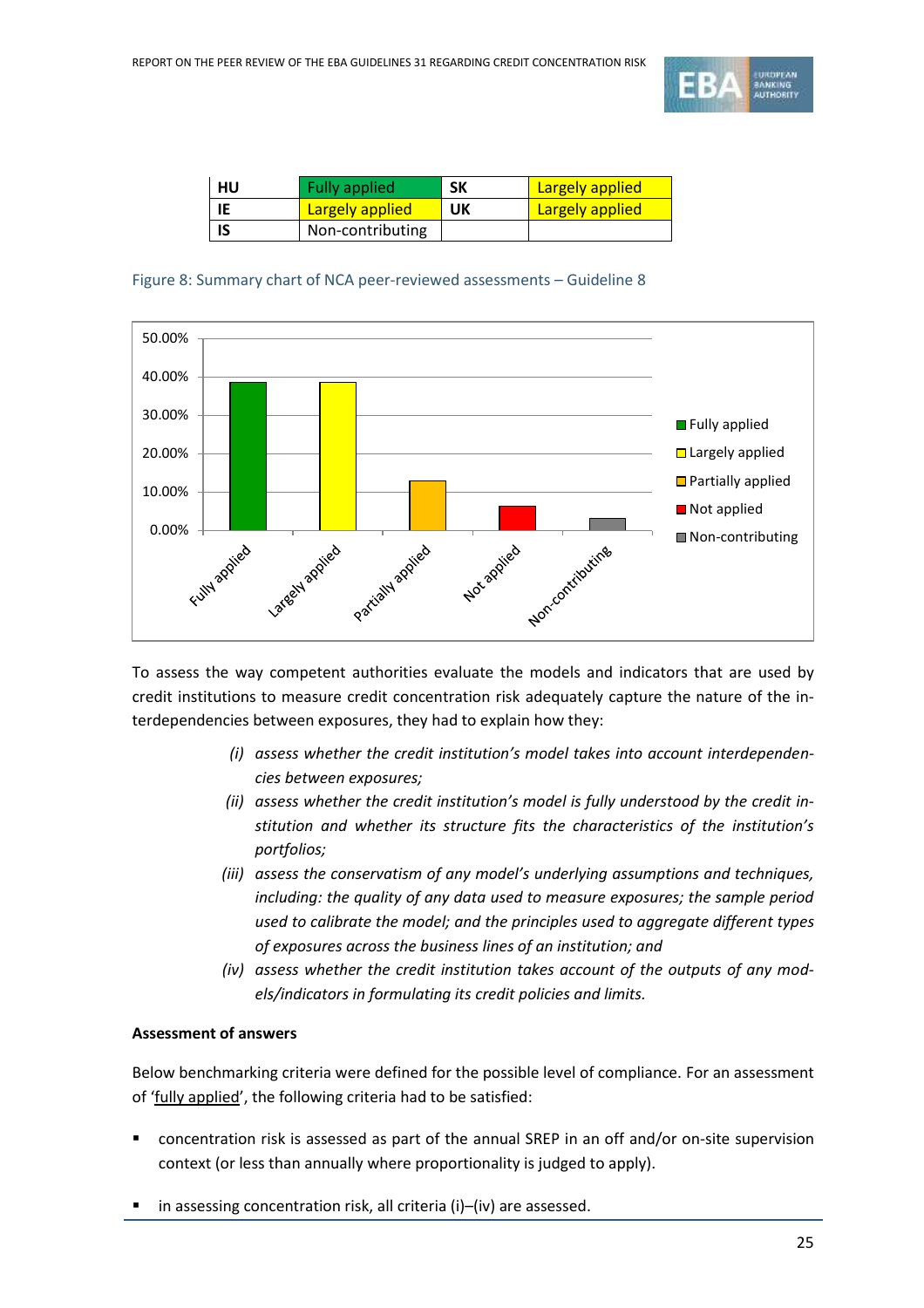

For an assessment of 'largely applied', the following criteria must be satisfied:

- concentration risk is assessed as part of the annual SREP in an off and/or on-site supervision context (or less than annually where proportionality is judged to apply) *if there are documented reasons to suspect that they may not be satisfactory.*
- in assessing concentration risk, at least *(i) and (ii)* are assessed.

For an assessment of 'partially applied', the following criteria must be satisfied:

- concentration risk is assessed on a less than annual basis as part of the SREP in an off and/or on-site supervision context *(or a less than relevant time scale for periodic reassessments of elements of the SREP where proportionality is judged to apply) if there are reasons to suspect that they may not be satisfactory*; and
- in assessing concentration risk, at least *(i)* is assessed.

For an assessment of 'not applied':

Any of the criteria for 'partially applied' are not met.

In the initial self-assessments, 14 NCAs (45.2%) considered they 'fully' apply requirements set out in Guideline 8 of GL 31, 'largely applied' by 13 NCAs (41.9%) and 'partially applied' by three NCAs (9.7%). According to their self-assessed answers, almost all NCAs 'fully' or 'largely' apply the related Guideline 8 provisions.

To ensure a fair assessment, the EBA addressed follow-up questions to 23 NCAs (AT, BE, BG, CY, CZ, DE, DK, ES, FI, FR, HR, HU, IE, LI, LT, LU, MT, NL, NO, PL, RO, SI and UK) to obtain more detailed or missing information. After the reassessment by the EBA's review-by-peers exercise, the level of compliance with the benchmarks was changed in several cases.

As a result of the peer review, two NCAs assessments were downgraded from 'fully' to 'largely applied', a further three from 'largely' to 'partially applied' and two from 'partially applied' to 'not applied'.

After the review-by-peers, it was concluded that a vast majority of the NCAs in the EEA (almost four out of five) assess concentration risk in 'large and complex banks' at least annually in the framework of SREP when unsatisfactory, taking into account interdependencies between exposures.

Most NCAs check whether the credit institutions fully understand their models and whether the structure of the models takes into account the characteristics of the portfolio. However, only half of the NCAs (i.e. just two out of five competent authorities which are assessed as 'largely applied' or below) are able to assess the conservatism of the models' underlying assumptions and techniques as well as how a credit institution uses their resulting outputs when it formulates credit policies and limits.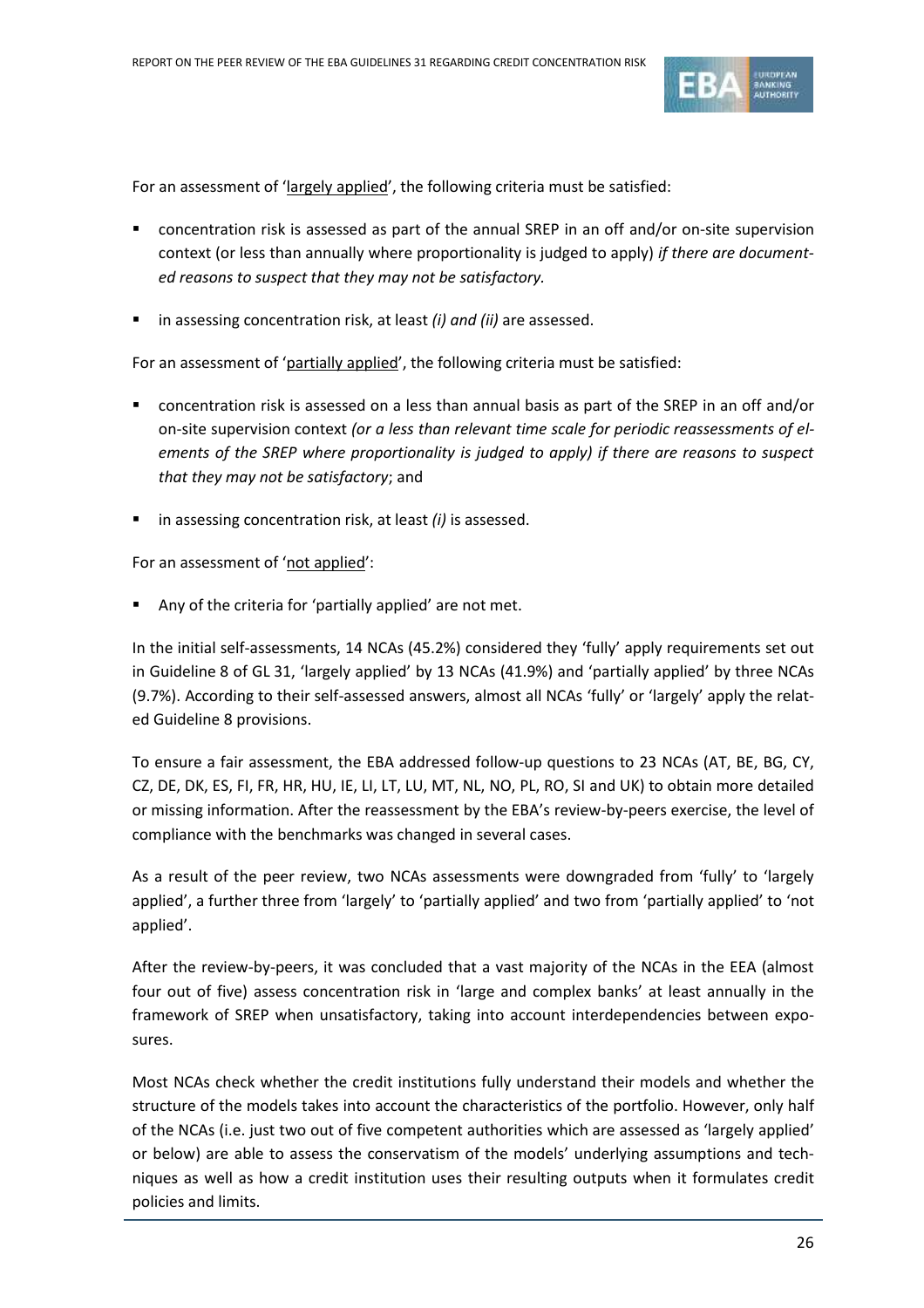

In some cases, NCAs require credit institutions to assess all their material risks and create a risk profile, taking into account exposures, countries, customers, etc. (inter- and intra-risk concentration). In parallel, credit institutions have to implement a risk control unit which is responsible for the risk assessment, the risk limitation and the risk reporting to the management board. Whenever required to implement an adequate business and risk strategy taking risk concentration explicitly into account, NCAs conduct an assessment of that strategy during on-site inspections.

It was deemed pertinent to have issued regulation containing specific provisions which allow for a simplified implementation depending on the size of the institution, its core business activities and its risk profile, i.e. to implement the proportionality principle. In this regard, it is expected that larger credit institutions with complex business activities and complex business models implement more complex and refined risk management systems.

A minority of national supervisors (i.e. one out of eight) assess concentration risk on a less than annual basis and limit their analysis to the interdependencies between exposures. Four NCAs (Maltese FSA, Norwegian Finanstilsynet, KNF Poland and the National Bank of Romania) have been deemed to 'partially' apply Guideline 8. In addition to the above regarding NCAs that 'largely' apply the guideline, these NCAs were not able to demonstrate whether they assess that a credit institution's model is fully understood by the credit institution and whether its structure fits the characteristics of the institution's portfolios.

Moreover, two additional NCAs (the Bulgarian National Bank and Central Bank of Cyprus) responses do not demonstrate that they meet at least these criteria. These NCAs had further room for improvement. These NCAs did not fully assess whether the credit institution's model takes into account interdependencies between exposures. However, in Bulgaria most of the banks do not use models but apply simpler approaches for the measurement of credit concentration risk. Those credit institutions that do use models are subsidiaries of cross-border banking groups.

## 3.6 Analysis of resource and governance arrangements

This section provides an approximate overview of resources committed by NCAs on appropriate processes and governance arrangements regarding the management of credit concentration risks, noting differing national supervisory practices and lack of consistency in available data on NCA staffing levels. As noted above, GL 31 addresses all aspects of concentration risk; credit institutions are expected to identify and assess all risk concentrations. However, NCAs rarely make the assessment of credit concentration risk in isolation and it is recognised as an integral part of general credit risk reviews. Furthermore, specific national issues (e.g. differences in business models) must also be accounted for in NCAs' resource commitments and governance arrangements.

For most NCAs, the review of institutions' management of credit concentration risk is an integral part of their SREP and in particular the review of the ICAAP of credit institutions. Accordingly, the review is usually not a separate and quantifiable function but an integrated part of the NCAs' on-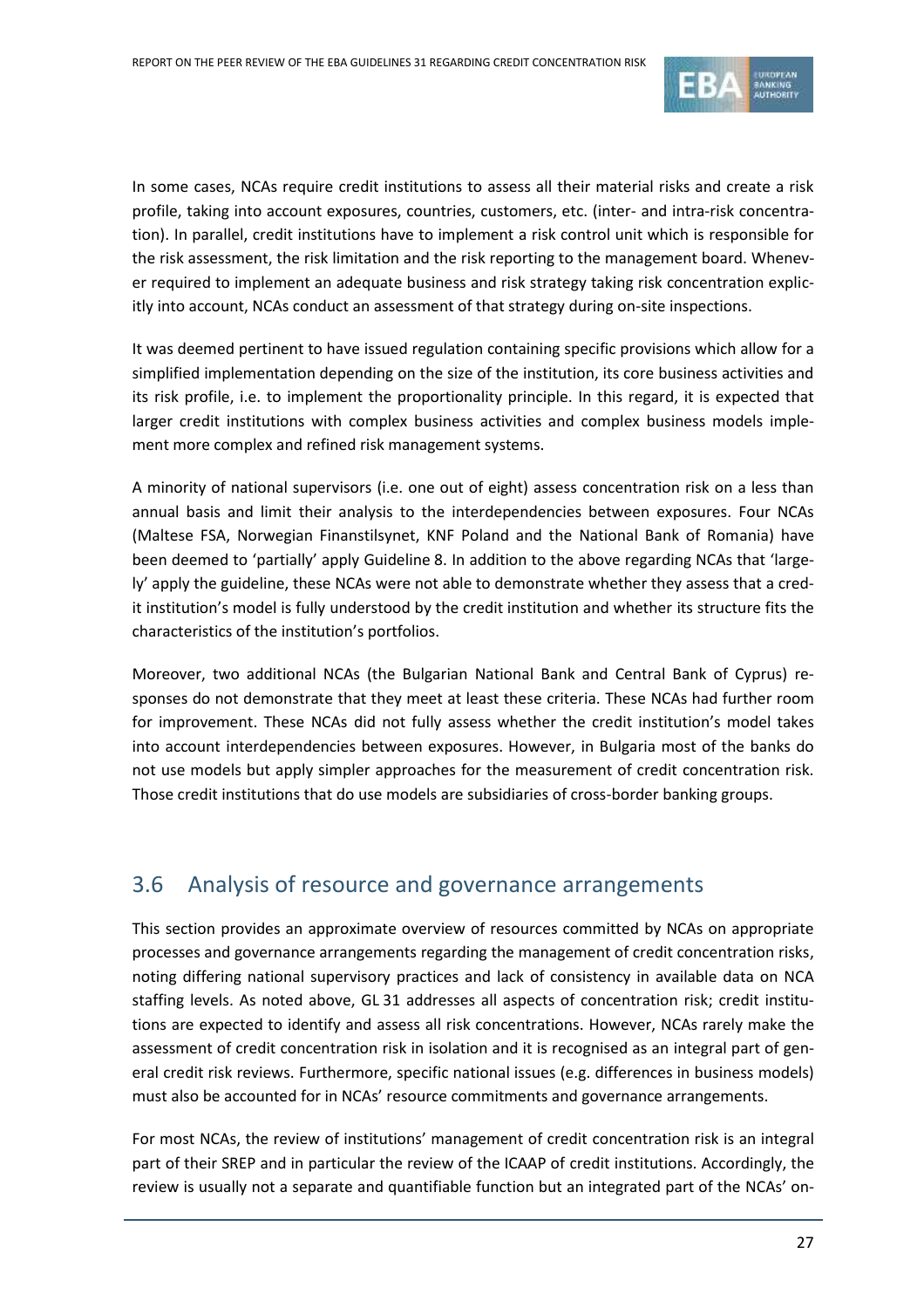

going supervision of credit institutions. Hence, most NCAs have not been able to quantify, for instance, the number of FTEs committed to the review of the management of credit concentration risk.

The frequency for the SREP is typically annual. Though, the review of the management of concentration risk is not necessarily covered in full annually. Furthermore, typically NCAs review the management of credit concentration risk both on-site and off-site. However, the frequency of onsite visits differs substantially and is often rather on an ad hoc basis, if off-site supervision or other indicators point towards deficiencies at institutions. Additionally, most NCAs differentiate in their approach between 'large and complex banks' and 'other banks', taking into account the proportionality principle. Therefore, the review of 'large and complex banks' is usually more intense (i.e. including more frequent on-site visits) than for 'other banks'.

Only a few NCAs mention that they involve external parties (such as auditing firms) at various stages in the supervisory review process. Furthermore, the reporting frequency seems to differ between NCAs. Some NCAs, for example, receive dedicated concentration risk reports, which could lend themselves towards good practices. In some countries, the off-site supervision relies on the testified annual financial statements, which comprise an evaluation of the whole risk management by an external auditor to assess the adequacy and compliance of the credit institution's risk management with the current legislation.

#### **Resources and time committed**

As noted above, for most NCAs an assessment of the resource and time committed towards this topic has not been possible. However, for those that have provided estimates, the numbers seem to differ substantially, which is also due to different bases for these estimates. Estimates varied considerably in terms of man-days per bank per year. This is due to different intensities of supervision but in some cases also due to the use of external parties or the different risk profile of credit institutions.

#### **Proportion of institutions covered**

Most NCAs have provided numbers regarding the proportion of credit institutions covered regarding the supervisory assessment of credit concentration risk in terms of total assets for 2012 and 2013. For most NCAs this number is around 80-100%, which would mostly just represent where the supervisory review is conducted off-site and/or on-site. A few NCAs, however, reported a lower coverage, sometimes below 50%.

#### **Outputs of assessment**

Regarding the output of the supervisory assessment, almost all NCAs include these in their SREP reports. On-site inspection reports are specifically mentioned as well by AT, BE, CZ, DE, DK, EL, FI, HR, IT, LV, MT, NO, PT and SK. The Risk Assessment System (RAS) is mentioned by AT, BE, CZ, DE, DK, ES, HR, IE, IT, LU, LV, MT, PT, RO, SK and UK.

Individual credit concentration risk reports are produced by AT, CZ, DE, EL, ES, FI, HR, LU and PT. Reports on the fulfilment of supervisory measures are undertaken by HR, IT, LU and LT. Further-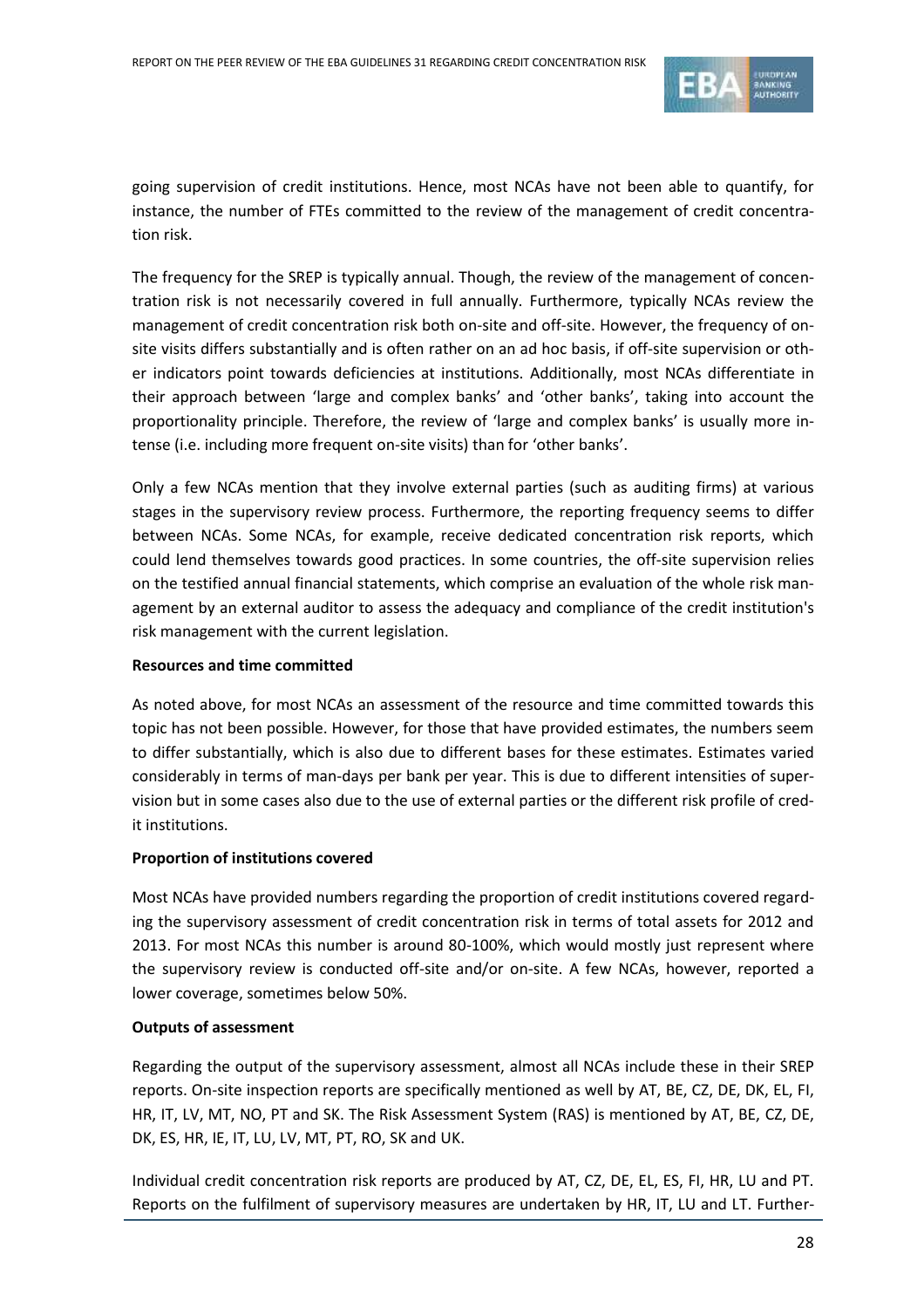

more, the Croatian National Bank, for example, includes concentration risks in its quarterly Reports on the banking system for the management of its supervision department (including specific topics like information on distribution, exposure on loans by activities on an individual level as well as on a system level).

The dissemination of the SREP typically takes place within NCAs and institutions are normally informed with regards to the outcomes, and the resulting supervisory measures directed towards them.

#### **Measures applied**

Generally, the need for follow-up measures would also depend on the nature, size, risk profile, business model and complexity of the credit institution, and on whether the SREP is performed on or off-site.

Some NCAs provided examples of the supervisory measures they had taken. For instance, the Czech National Bank noted that in several cases they applied a capital add-on under Pillar 2 to cover risks connected with credit concentrations and went into further detail with regards to the withdrawal of authorisation in a specific case of a smaller credit union where a few customers constituted almost its entire credit portfolio. The Swedish Finansinspektionen seemed to have had a similar case at a larger credit institution, where also a Pillar 2 capital add-on was applied.

The Bank of Italy explained further their interventions on credit risk concentration involving both the categories of 'large and complex banks' and 'other banks'. Regarding 'large and complex banks', for example:

- The holding company's internal control functions were requested to perform specific controls on the effectiveness of large exposures limits;
- Specific intervention on organisation and IT systems was requested; formalisation of internal rules on the granting by the holding company of a guarantee within risk participation agreements where the regulatory limit was exceeded; implementation of specific information flows to the holding company; clear and specific responsibilities of managers where there are exposures of different entities within the Group.

Furthermore, many NCAs noted that credit concentration risk is linked to housing markets or mortgage lending, and that in some MS consideration is given to employ macro-prudential measures beyond the supervisory toolkit to address the risk to property markets.

#### **Specialist supervisory resources**

The assessment of the management of credit concentration risk is usually not a separate and quantifiable function but an integrated part of the on-going supervision of credit institutions. However, some NCAs had developed more expertise regarding the supervision of this area or employ other specific tools. For example, the Bank of Spain forms specific teams responsible for reviewing credit risk and its management. In the organisational structure of the Bank of Spain,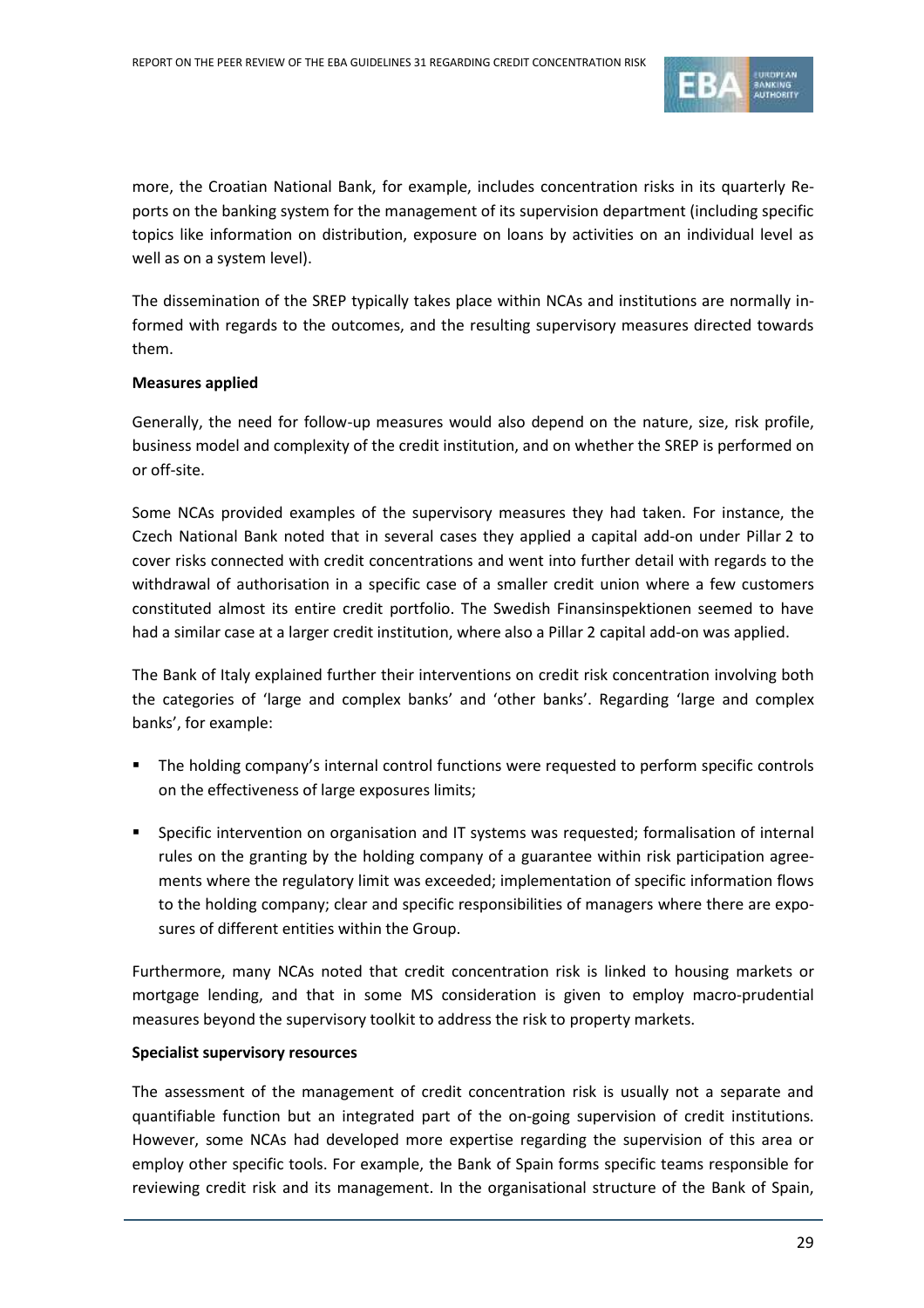

there are horizontal teams dedicated to reviewing models of credit risk in both its regulatory and economic side, including, among other aspects, concentration risk.

As another example, the UK PRA has a capital management team within the risk specialists division which supports supervisors in carrying out the SREP for 'large and complex banks'.

The Croatian National Bank explained that in its supervision department approximately 20% of total supervisory resources can be associated with credit risk specialists that experienced specific training and education regarding credit risk management including concentration risk issues.

# 4. Specific findings from on-site visits

The EBA conducted two on-site visits in connection with the peer review of GL 31 regarding credit concentration risk.<sup>9</sup> These took place in early June 2014. The visiting teams consisted of one NCA expert (experts nominated by their NCA) in credit risk and two EBA staff. The visits were to gather further examples of good/best practice at the NCA and each visit lasted one day. The Bank of Portugal and the Czech National Bank were subject to the visits.

The visits took place on the premises of the NCAs, and were based on interviews and a review of the NCA's documentation of the credit concentration risk assessments. The staff interviewed at the NCAs were chosen before the visit, and included a mixture of senior management and credit concentration risk specialists/line supervisors. NCAs were asked to provide the visiting teams with relevant documentation on the application of GL 31 regarding credit concentration risk. Confidentiality was guaranteed either by a 'dark room' environment or by redaction (striking out certain passages) of documents.

The EBA noted that the evaluation of evidence on the ground helped to understand the individual situation better, in particular as follows:

- The EBA on-site visit teams and NCAs had useful discussions on the benefits of centralised resources versus dispersed resources. Similar to the conclusions of the peer review of GL 32, it was viewed that generally both have benefits. Furthermore, dedicating staff to individual credit institutions with a close managerial overview was identified as having a positive impact on the overall quality of NCAs' supervision.
	- Comprehensive and clear supervisory methodologies/handbooks were noted as being of particular importance to guide line supervisors.

 $^9$  The EBA undertook in the peer review of GL 31 regarding credit concentration risk only two on-site visits due to resource constraints faced by NCAs given the comprehensive assessment led by the European Central Bank related to the establishment of the Single Supervisory Mechanism.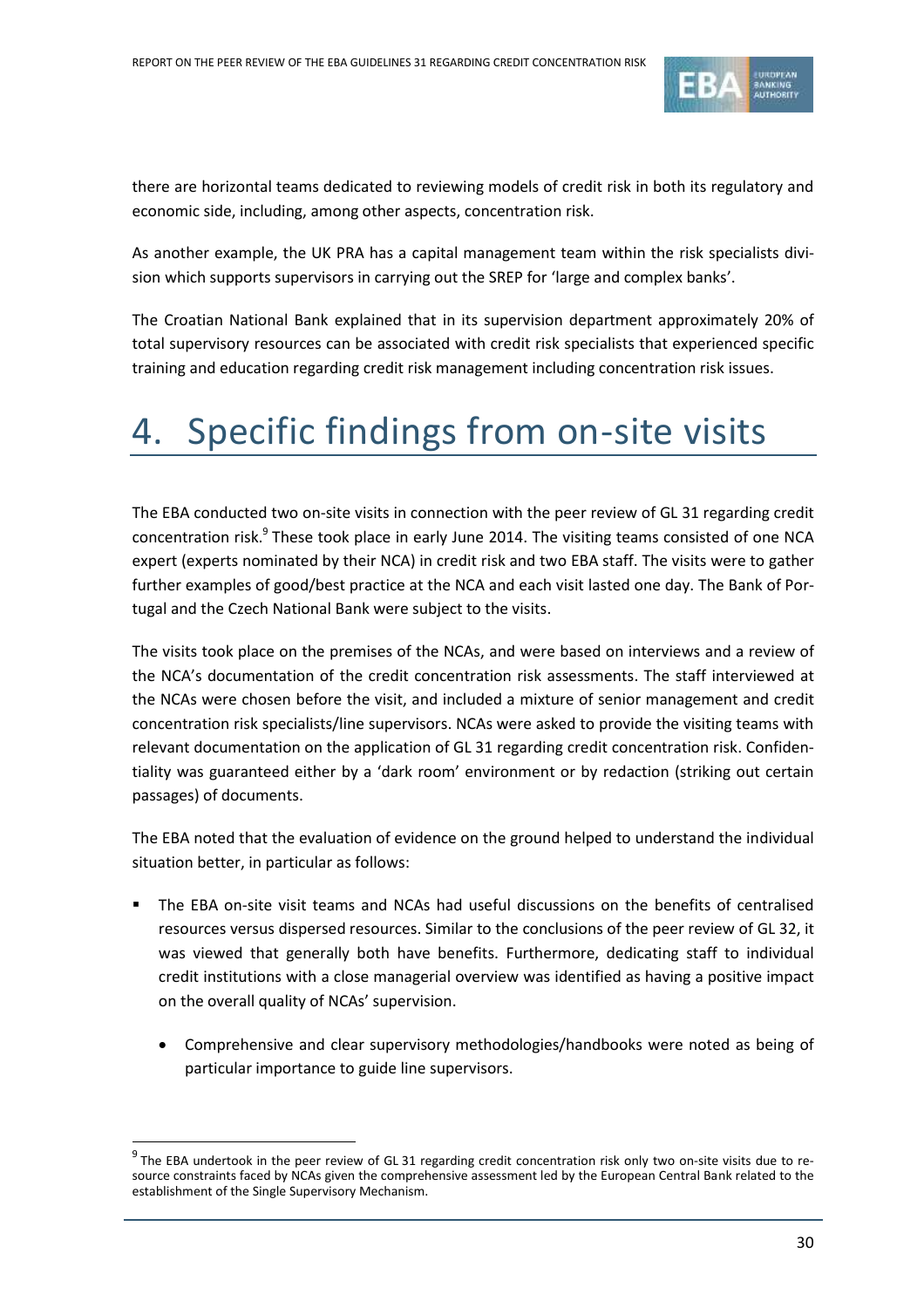

- NCAs' specialist functions (e.g. regarding ICAAP analysis and credit risk) can usefully support line supervisors in their assessment of credit institutions' credit concentration risk, e.g. through the use of multidisciplinary teams.
- The RAS with all its components form an integral part of the ICAAP/SREP assessment. Both indicators and models are assessed and tested under adverse circumstances in the SREP process. Regarding credit risk models, the Bank of Portugal examines whether the model takes into account concentrations in certain activities, geographies, types of products and furthermore whether correlation matrixes or other aggregation techniques properly capture these relations between exposures. The conservatism of the model is very important and the scenarios used are compared with historical data to make sure they are appropriately severe.
- Intense on-site inspections: at the Czech National Bank, on-site inspection teams consist of 25 staff (including credit risk specialists) and inspections often last around 3-4 months. Altogether, including the preparation of the inspections and ex post analysis, a single on-site inspection process can take up to six months. On-site inspections feature an intense review of a substantial sample of the bank's credit portfolio, including the comprehensive review of all relevant files containing to a sample of individual loans. At on-site inspections, the CNB also assesses groups of interconnected parties.
- The importance of forward-looking supervision was demonstrated by NCAs. For example, funding and capital plans are required twice a year by the Bank of Portugal to be submitted by credit institutions which allow the NCA to assess the institutions' projected funding and capital position over a longer time horizon. Within the framework of this forward-looking plan, the HHI is computed to include all credit exposures to corporate clients. The changes in name concentrations tested under an adverse scenario are reflected in a percentage add-on to the RWAs of the exposures considered in the calculation of the HHI. As the Czech Republic's macroprudential authority, the CNB has at its board level quarterly discussions of the appropriateness of national macroprudential measures, which are also attended by microprudential supervisors.
- Central credit registers (both public and private) can provide valuable reference information to NCAs for assessing credit concentration and credit risk, subject to the granularity of the register's data. Information on clients, collaterals, off-balance items, write-offs can be used during on-site examinations.
- **Data regarding economically related groups is also analysed by NCAs. As a result of the RAS,** Pillar 2 capital add-ons may be required from the credit institution in some cases. The capability of large credit institutions to capture adequate credit data, analyse and monitor their credit concentrations, and produce a comprehensive set of automated supervisory reporting strengthen NCAs' risk analysis. Ideally, advanced risk analysis systems are used by NCAs to ex-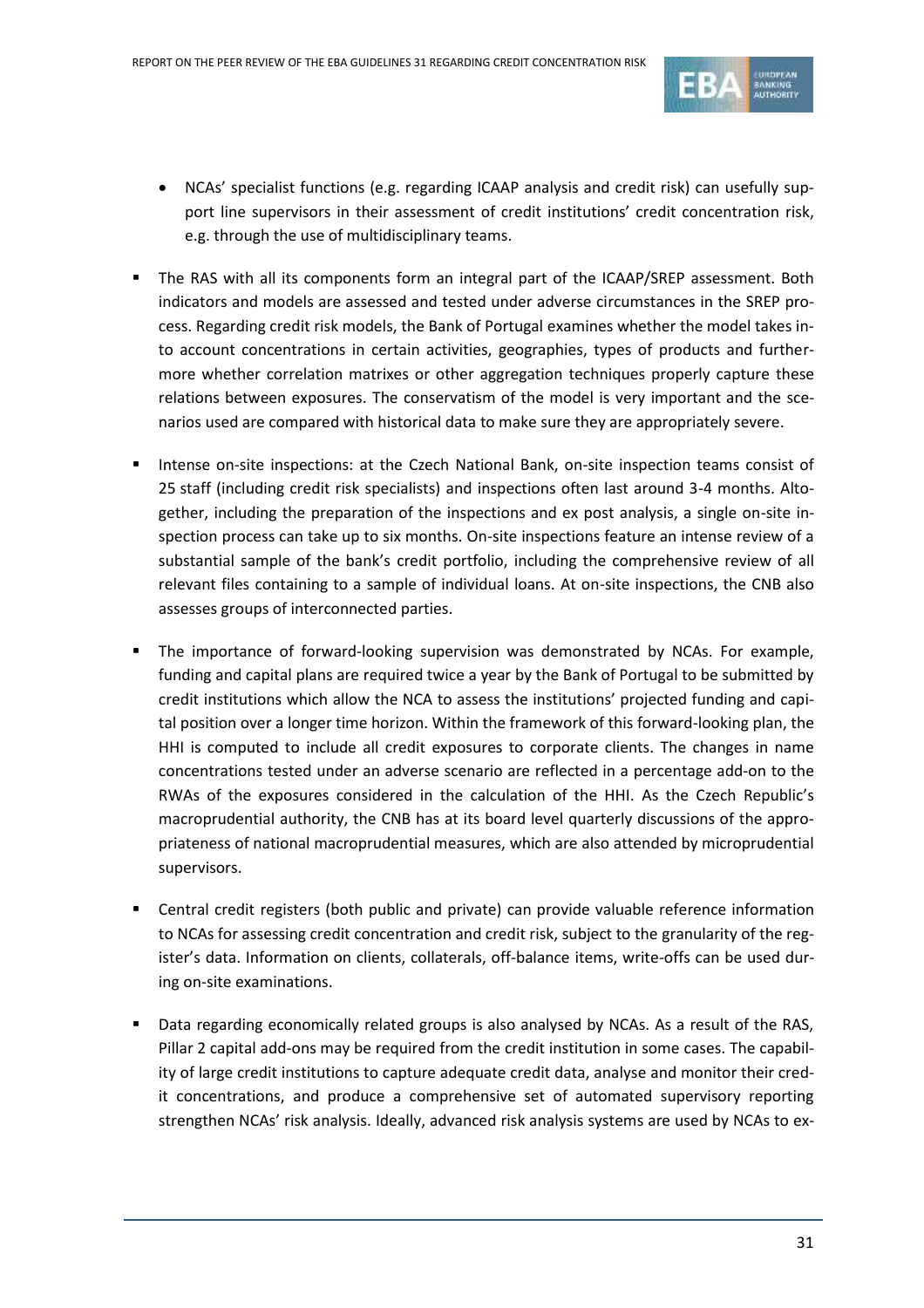

tract the relevant information automatically from the reporting to support supervisors in analysing inherent risks.<sup>10</sup>

- Indirect credit exposures (based on e.g. collateral) are considered automatically when total exposures by clients/counterparties are determined. Collaterals are being taken into account in the form of off-balance sheet items.
- Regular peer comparisons by NCAs between credit institutions provide NCAs with a horizontal view for benchmarking credit concentration risk by sector, industry and/or country. This can be usefully supported by data on individual loans contained in the central credit register. The systematic follow-up of NCAs' recommendations for credit institutions was monitored closely by NCAs so that shortcomings are addressed.

Further information about the specific on-site visits is expressed in the examples of good practice below.

# 5. Examples of good practice

## 5.1 General practices identified across NCAs

1

Below is an overview of some examples of good practice identified in the peer review of the EBA's GL 31 regarding credit concentration risk. This is a non-exhaustive list. In some cases, the examples provide illustrations of good practice in only some NCAs although similar practice could also be observed in other NCAs.

Concerning the general legal form of implementation of GL 31 regarding credit concentration risk, no clear relationship between this and the final peer-reviewed assessments has been found. Nonetheless, the review of credit institutions' frameworks for the management of credit concentration risk should be part of the annual SREP.

A large coverage by NCAs of their supervised credit institutions on the application of GL 31 regarding credit concentration risk in the NCAs' annual SREP, both through on-site and off-site supervision, constitutes good practice. It would be even better if the supervisory approach facilitates the integration of both the on-site and off-site analyses to a high degree, e.g. by closely involving off-site supervisors in on-site inspections. NCAs should also include in their on-site examinations the review of concentration risk management. In addition, a detailed review of a comprehensive sample of individual credit files takes place in some cases.

<sup>&</sup>lt;sup>10</sup> Reference can be made to the BCBS's *'[Principles for effective risk data aggregation and risk reporting](http://www.bis.org/publ/bcbs239.pdf)'*, published in January 2013.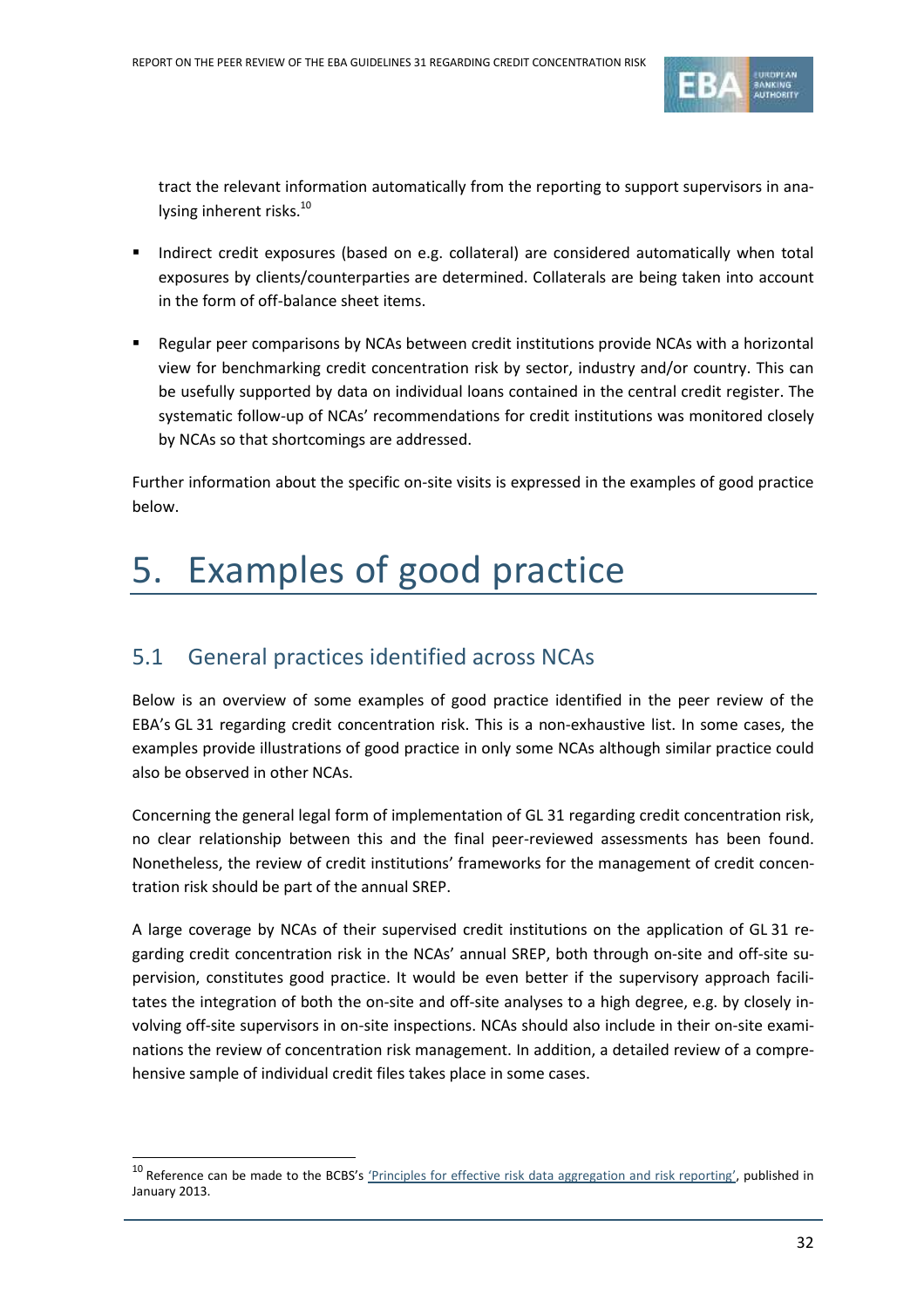

When applying a concise and practical definition of credit concentration, some NCAs require credit institutions to conduct scenario analysis, stress tests and sensitivity analysis to identify hidden concentrations. Furthermore, correlations also have to be taken into account.

NCAs should also require credit institutions to have tools in place to systematically identify their overall exposure to credit risk with regard to a particular customer, groups of economically connected groups, product, industry or geographic location. NCAs should assess whether the credit institution's infrastructure used to aggregate and consolidate credit exposures and manage credit risk limits is sufficiently robust to capture, on an institution-wide basis, the complexity of the credit portfolio from an obligor relationship and subordination perspective. A comprehensive set of automated supervisory reports was noted as being beneficial for NCAs' risk analysis.

Central credit registers (both public and private) can provide valuable information to NCAs depending on the amount of available granular data. Regular peer comparisons between credit institutions provide NCAs with a horizontal view for benchmarking credit concentration risk. This can be usefully supported by data on individual loans contained in the central credit register.

NCAs should verify the models and indicators used by credit institutions to measure credit concentration risk. For example, some NCAs have detailed checklists and specific guidelines included in their supervisory guides/handbooks for this purpose.

Establishment and use by NCAs of dedicated teams focusing on the validation of internal models used by credit institutions for risk management purposes as well the use of internal models for the calculation of capital requirements was considered good practice.

For less complex credit institutions, the use of the HHI within the Risk Assessment Systems as an indicator of concentration risk to industries/economic sectors was also considered good practice.

## 5.2 Specific practice per topic

### **5.2.1 General implementation by NCAs**

Regarding the general implementation of GL 31 regarding credit concentration risk, the supervisory practices below are examples of good practice:

- GL 31 regarding credit concentration risk was taken into account when the NCA developed the audit software being used for conducting on-site examinations (FMA Austria).
- **The on-site supervisory manual includes a separate questionnaire for credit concentration risk** (Bank of Greece), or a questionnaire was developed to facilitate supervisors in the assessment of different forms of concentration risk (Central Bank of Cyprus).
- In terms of implementation, the DNB (Netherlands) was selected as an example of good practice, because the NCA went beyond strictly implementing GL 31 regarding credit concentra-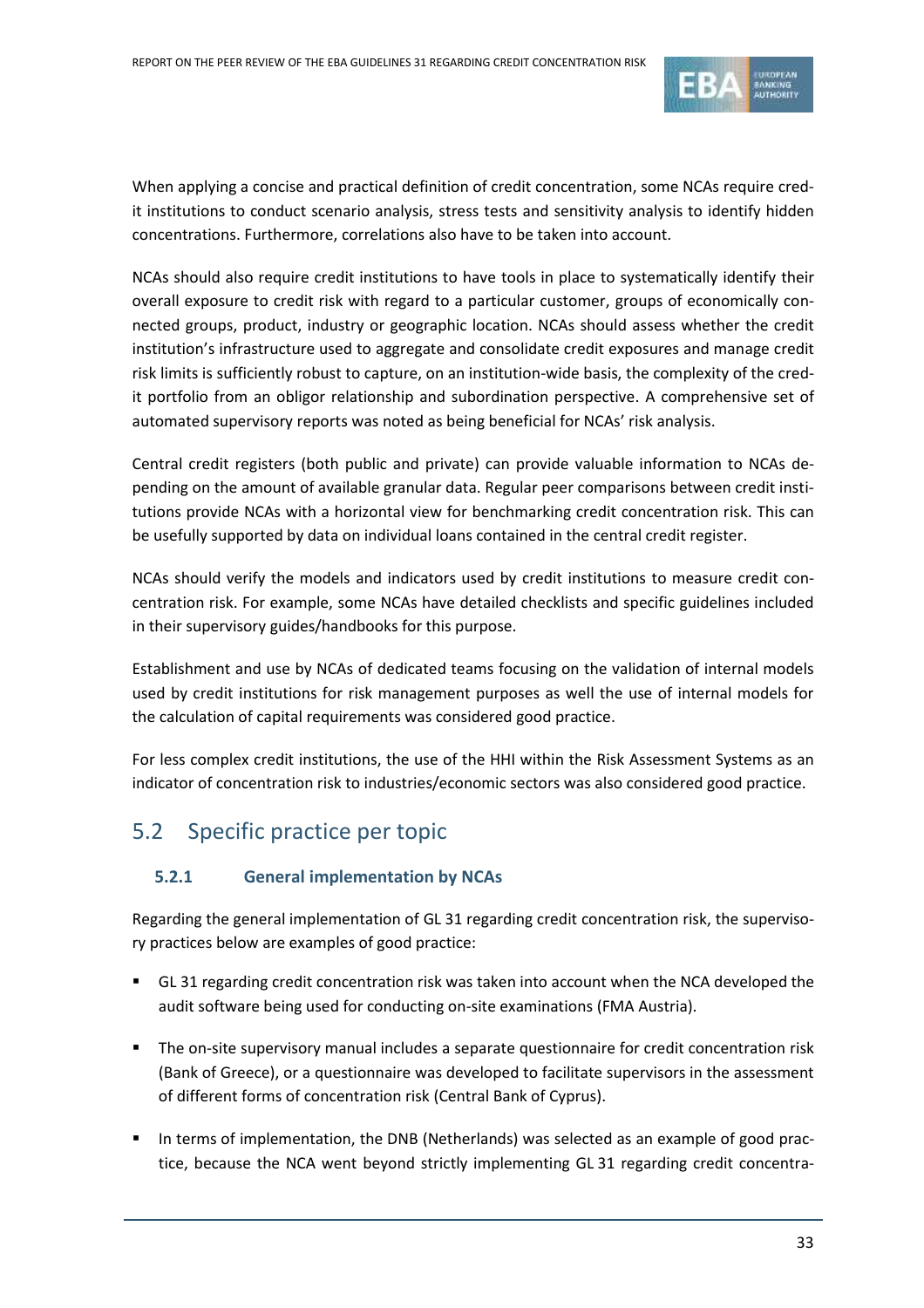

tion risk and issued rules which covered specific concentrations that were relevant locally (e.g. regarding emerging market exposures).

- Specific risk cards have been developed for internal use providing more explanation and guidance to supervisors on assessing country/sector concentration risk (DNB Netherlands).
- An internal risk matrix assessment guide addresses concentration risk explicitly (Bank of Spain). The criteria included in this guide are shared with the credit institutions' risk officers at meetings held during the annual review process of their ICAAP reports.
- On-going in-house training on the supervisory standards with regard to the Pillar 2 requirements including concentration risk (CSSF Luxembourg) or initial training courses (NBB Belgium, Croatian National Bank).

#### **5.2.2 Paragraph 60**

The good (individual) practices were identified mainly in five NCAs (DE, ES, FR, IT and PT) and individual good practices relating to basic criteria (the scope/range and frequency/process, procedures and methods of supervisory assessment) were summarised into one general good practice:

*'The supervisory assessment of the definition of credit concentration used by banks is conducted:*

- *to assess the internal policies on concentration risk, the implementation of techniques compliant with prudential requirements, the correct application of the definition of credit concentration risk and its consistency with the general framework*
- *in required scope, such that the assessment covers all required sub-types of credit concentrations:*
	- o *exposures to the same counterparties*
	- o *exposures to groups of connected counterparties*
	- o *exposures to counterparties in the same economic sector, geographic region or from the same activity or commodity*
	- o *the application of forward-looking credit risk mitigation techniques*
	- o *risks associated with large indirect credit exposures (e.g. to a single collateral issuer)*
	- o *annually in range of all banks or annually in range of all 'large and complex banks' and less than annually where proportionality is judged to apply*
- *in a duly formalised process, (incl. procedures and methods) as a part of the annually SREP in an off-site and/or on-site supervision context (and if assessment is a part of annually off-site SREP, the frequency of on-site supervision depends on the institution's SREP score).'*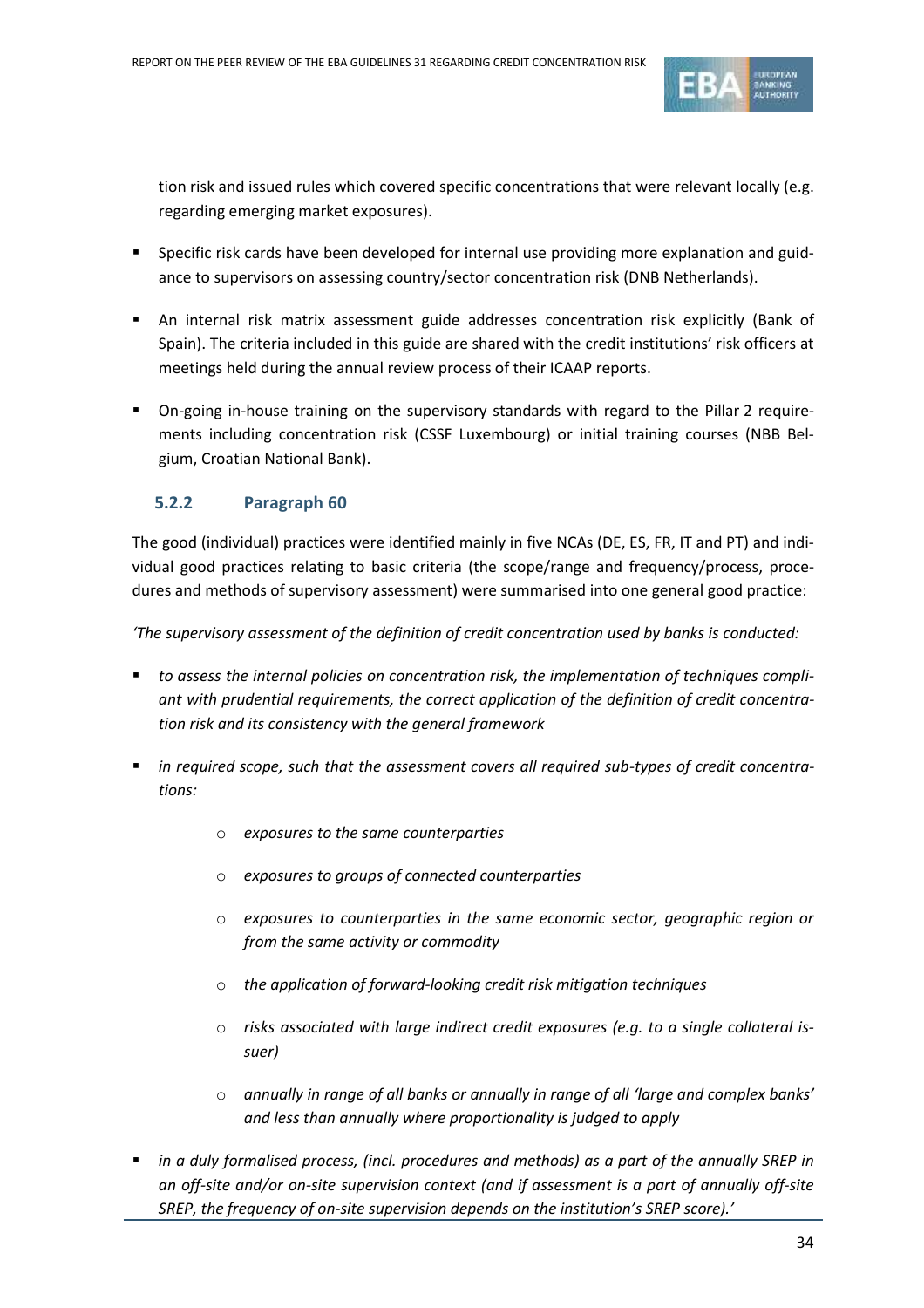

The EBA noted other specific examples of good practice. Credit institutions are required by the Estonian Financial Supervision Authority to conduct scenario analysis, stress tests and sensitivity analysis to identify hidden concentrations and correlations also have to be taken into account.

The Bank of Spain explained that credit institutions have to consider all their direct risk exposures in the EU regardless of the portfolio (trading, available-for-sale or long-term) in which they are included to calculate sectorial and individual concentration indices. Exposures include discounted commercial paper, credit, loans, fixed-income securities, equity securities, liquid assets, offbalance-sheet exposures, guarantees including CDSs. Since 2014 the sector concentration definition has taken into account provisions and value chain dependencies. In addition, credit institutions must calculate a sectoral concentration index based on 12 sectoral groupings.<sup>11</sup>

As another example of a potential good practice, the Bank of Portugal requires credit institutions to establish appropriate prudential provisions for significant exposures to individual counterparties or a group of connected counterparties; significant exposures to groups of counterparties whose probability of default arises from common underlying risk drivers (e.g. economic sector, geographic area or currency); and indirect credit exposures stemming from the application of indirect risk mitigation techniques.

#### **5.2.3 Guideline 7**

1

In the re-assessment process, based on the NCAs' answers the following good practices regarding the assessment of the adequacy of an institution's methodologies and tools to systematically identify its overall exposure to credit risk with regard to a particular customer, product, industry or geographic location, were identified:

- One NCA (Czech National Bank) has developed a comprehensive framework for credit risk concentration assessment whereby the on-site and off-site analyses are appreciably integrated to fulfil a best review performed under the SREP/ICAAP. The Czech National Bank in its onsite examinations includes the review of concentration risk management. Furthermore, a detailed review of a large sample of individual credit files takes place. This includes the assessment of which limits are in place (e.g. single name concentrations, sector concentrations) and whether they are in line with the business model of the credit institution as well as with the regulatory limits. The Czech National Bank reviews whether the credit institution performs any industry analyses to identify potential risk in certain sectors and whether the credit institution has in place a classification of industries/economic sectors.
- Another NCA (Bank of Portugal) has also developed a comprehensive framework for credit risk concentration assessment as well as considerable practices concerning the institutions' infrastructures used to aggregate and consolidate credit exposures and manage credit risk limits and stress testing. The Bank of Portugal assesses whether the credit institution's infrastruc-

 $11$  These are real estate; basic materials; non-banking finance; industries; consumer discretionary; information technologies & telecommunication services; transport & logistics; business & professional services; staples; utilities; health & social work activities; fossil energy.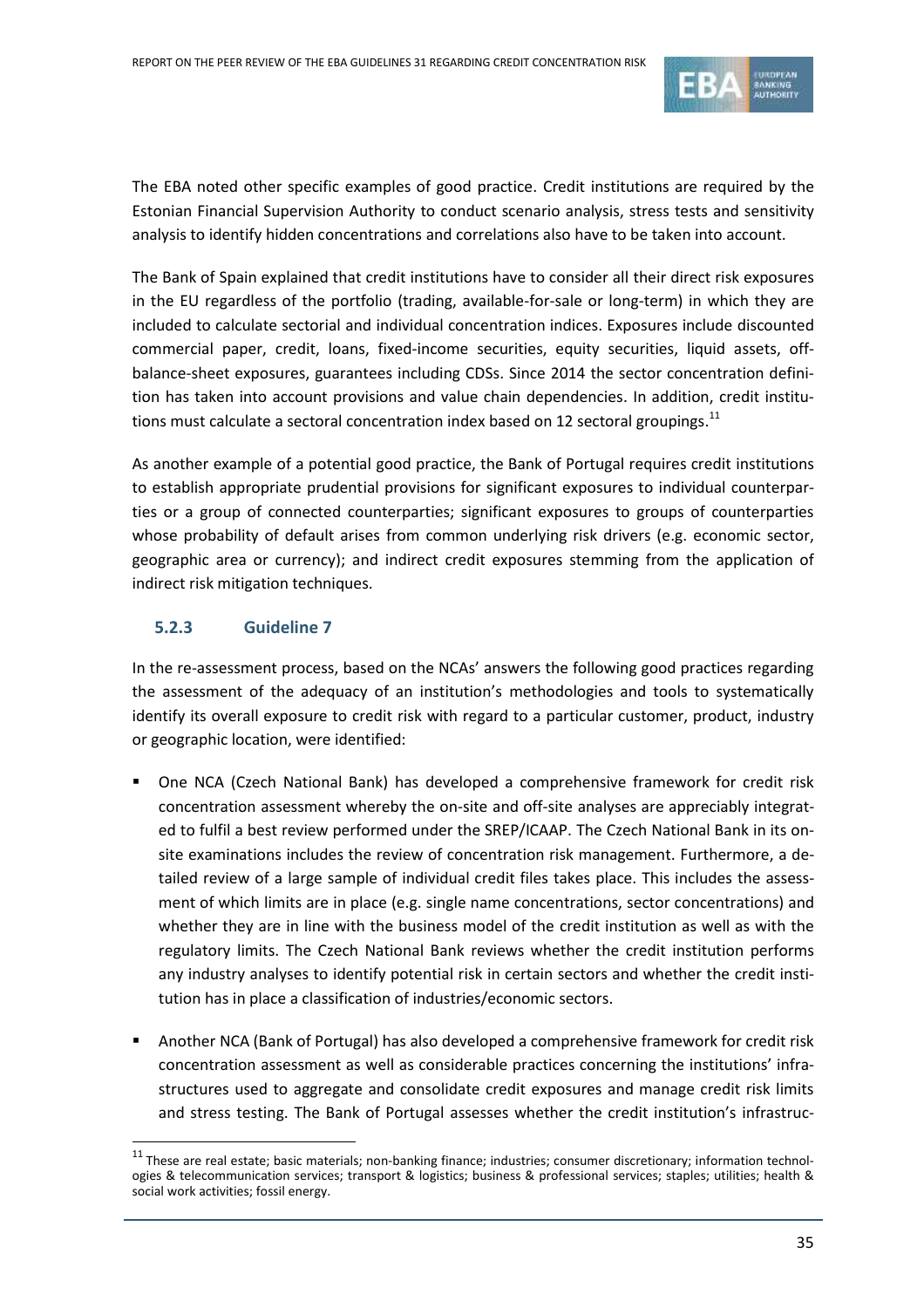

ture used to aggregate and consolidate credit exposures and manage credit risk limits is sufficiently robust to capture, on an institution-wide basis, the complexity of the credit portfolio from an obligor relationship and subordination perspective. Also, an assessment on whether the credit institution's framework takes into account the underlying exposures to credit concentration risks that may arise from the structure of the underlying complex products, such as securitised products, takes place.<sup>12</sup>

The EBA noted other specific examples of good practice, for example, the Bank of Spain has recently introduced the requirement that risks with institutions of collective investment on movable assets, non-mortgage backed securitisation funds and other vehicles of investment (including holding societies) have to be included in the main grouping of the underlying assets, if this grouping exceeds four-fifths of the total. Risks will be distributed to their content proportionally ('lookthrough').

Furthermore, the ACPR France explained that, as part of the annual SREP, concentration risk is first assessed through its off-site SREP, which is at least annual, and second through on-site supervision. The ACPR's SREP contains a list of indicators for analysis: i) concentration risk by counterparty, using notably the prudential reporting for large exposures; ii) sectorial concentration risk, using notably the reporting to the French Credit Risk Register; iii) geographical concentration risk, using notably the reporting for the balance of payments.

The Bank of Italy provides for its on-site supervision specific guidelines regarding complex situations/specific markets (e.g. leasing, factoring, guarantees, corporate finance, retail finance, securitisation products, credit default swaps) to better understand concentration risk exposures.

#### **5.2.4 Guideline 8**

1

The peer review of the answers given by NCAs in their self-assessments allowed the identification of several good practices regarding the assessment of models and indicators used by credit institutions to measure credit concentration risk. However, NCAs rarely make the assessment of credit concentration risk in isolation, which is especially relevant for the assessment of models used by credit institutions. Some good practices, like considering concentration in collateral issuers apart from guarantors (e.g. Bank of Italy) or a direct link between strategy and outputs (e.g. by the German BaFin), as well as compelling relevant institutions to use models (e.g. at the Czech National Bank), tended to be, on the contrary, the exception.

In fact, some NCAs verify the models and indicators used by credit institutions to measure credit concentration risk as part of the annual SREP in an off-site and on-site supervision context at least annually. For example, the Central Bank of Hungary compares the model parameters against experiences from periods of economic stress and parameters used by other credit institutions. This NCA reproduces the credit institution's model calculations using simulation methods. Some NCAs

<sup>&</sup>lt;sup>12</sup> The importance of risk aggregation has also been noted in other reports, e.g. the BCBS's *'Principles for effective risk* [data aggregation and risk reporting](http://www.bis.org/publ/bcbs239.pdf)', published by BCBS in January 2013.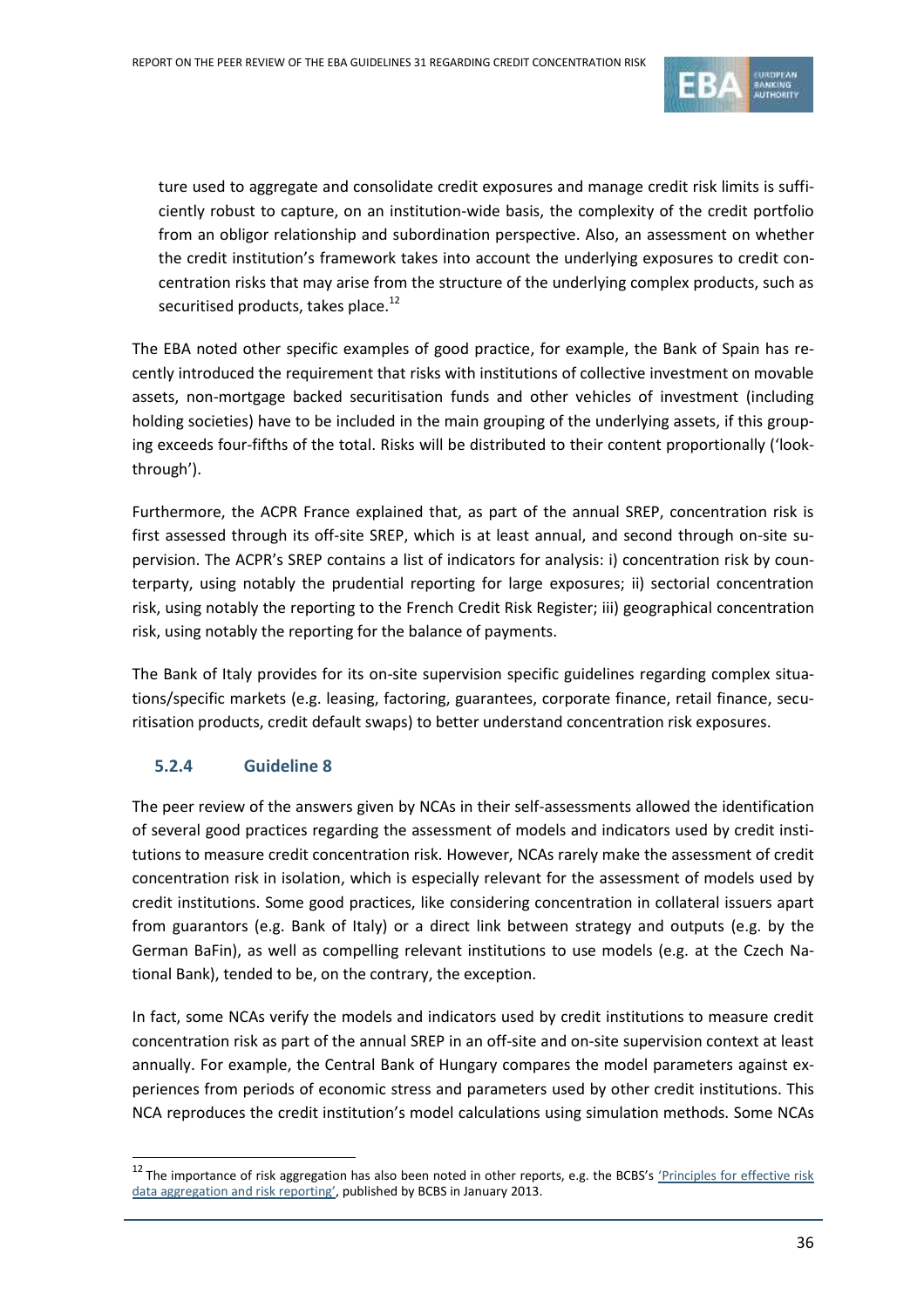

even assess all risks twice a year if a credit institution is assigned a negative-area score in a preliminary review (Bank of Italy).

To assess the concentration risk models, some NCAs have detailed checklists and specific guidelines included in the supervisory guides (Bank of Italy).

NCAs have dedicated teams focusing on the validation of internal models used by credit institutions for risk management purposes, as well the use of internal models for calculating capital requirements.

The use of the HHI within credit institutions' risk assessment systems as one of the indicators of concentration risk of individual credit institutions to industries/economic sectors was also considered a good practice (Czech National Bank). In addition to concentration/diversification indices, the use of other related indicators (e.g. Gini coefficients, concentration curves) was also noted positively.

NCAs that assessed both quantitative instruments (e.g. limit or traffic light systems) and qualitative instruments (e.g. regular risk assessments) used by credit institutions also qualified as good practices (BaFin Germany). The EBA identified other specific examples of good practices. For instance, the Croatian National Bank was noted for giving special attention to the local customisation of group-wide models used by credit institutions regarding credit concentration risk (both qualitatively and quantitatively as well as their integration to internal reporting systems).

The Dutch Central Bank (DNB) calculates risk indicators from various regulatory reports to benchmark concentration risk add-ons by credit institutions. Furthermore, the DNB calculates the HHI based on the risk weighted assets per sectors/industry classification. The ranges for the various HHIs' outputs are coupled to capital add-ons. Similarly, this is also done for the HHI regarding credit concentrations to various countries, and for single-name concentrations.

The Swedish Finansinspektionen explained that the methodology they employ to a separate capital charge is calculated for name concentration, industry (line of business) concentration and geographical concentration. Credit institutions are required to split their total credit exposure across a number of predefined industries. On this basis, the Finansinspektionen calculates the HHI in order provide a measure of the industry concentration of the credit institution. To convert the HHI to a capital charge, the Swedish methodology contains a table with intervals for HHI, each interval corresponding to a capital charge expressed as a percentage of the Pillar 1 capital requirement for credit risk. This is similarly done for name concentration, industry concentration and geographical concentration. Finally, the Finansinspektionen sums the three resulting separate capital charges to a total charge for credit concentration risk.

The National Bank of Hungary assesses the conservatisms of credit institutions' models and the quality of the data. Comparisons of model parameters against historical experiences (e.g. financial crises) are made by the NCAs.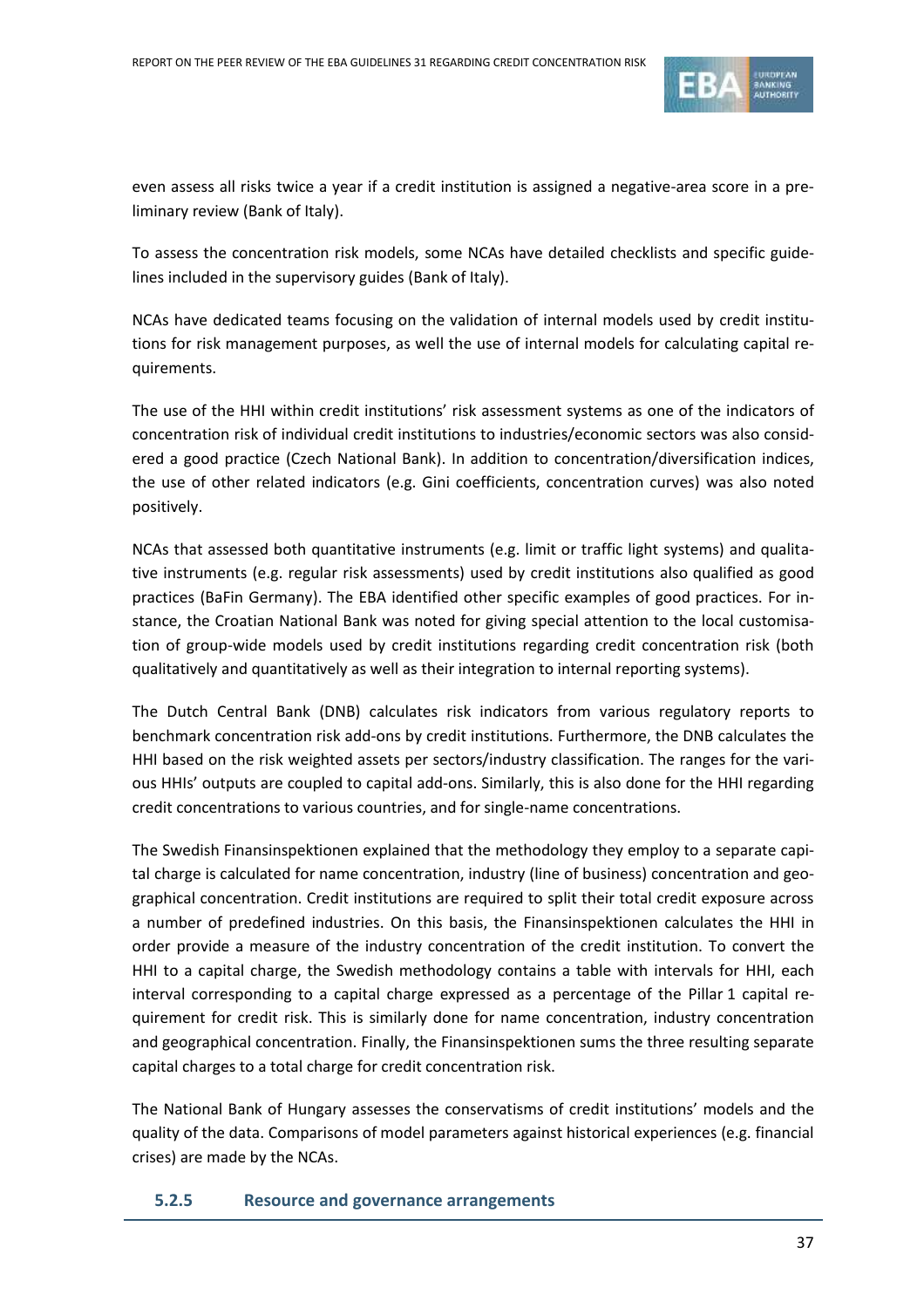

Regarding the resource commitment by NCAs, some NCA's approaches covered the whole banking sector in the off-site review of credit concentration risk and, to a very large extent, through on-site inspections which review credit concentration risks, albeit not on an annual basis.

One NCA was also noted for the macroprudential measures that it has taken during the financial crisis, although these were due to the specific nature of its banking sector.

A number of NCAs have undertaken thematic reviews especially focusing on the management of credit concentration risk. For example, one NCA undertook thematic reviews on the credit risk embedded in the mortgage loan portfolios, the corporate loan portfolios and the sovereign loan portfolios of domestic credit institutions. Apart from these thematic reviews, three specific onsite assignments have been performed during the period under scrutiny. Also, another NCA conducted thematic reviews in selected credit institutions or on selected issues in all credit institutions. In recent years, this NCA has conducted thematic reviews of concentration of loans to commercial property, agriculture and private customers. Similarly, another NCA has conducted a separate thematic review in the context of credit risk assessment.

Some NCAs carry out the analysis of credit concentration risk on an on-going basis, using the quarterly prudential reports and, if necessary, data coming from their national central credit register.

# 6. Conclusions and recommendations

The analysis of the peer review results on the Guidelines on the management of concentration risk under the supervisory review process (document known as GL 31) found that, overall, competent authorities in Europe (EU Member States and EEA/EFTA countries) largely apply the existing guidelines regarding credit concentration risk. The vast majority of Member States have implemented GL 31 in their existing domestic supervisory regulations/guidelines and domestic regulations/guidelines dedicated exclusively to concentration risk are rare. The NCAs' assessment of credit concentration risk forms an integral part of the NCAs' SREP. Consideration should also be given to how NCAs measure their supervisory resources, as this could assist in assessing the adequacy of resources in future peer reviews.

Also, the EBA should analyse the elements and practices identified in the peer review when developing the single supervisory handbook<sup>13</sup>, and as part of the EBA's ongoing work on guidelines related to supervisory practices linked to the CRD.

 $13$  The EBA will take the timetable established for developing the single supervisory handbook into account in its planning.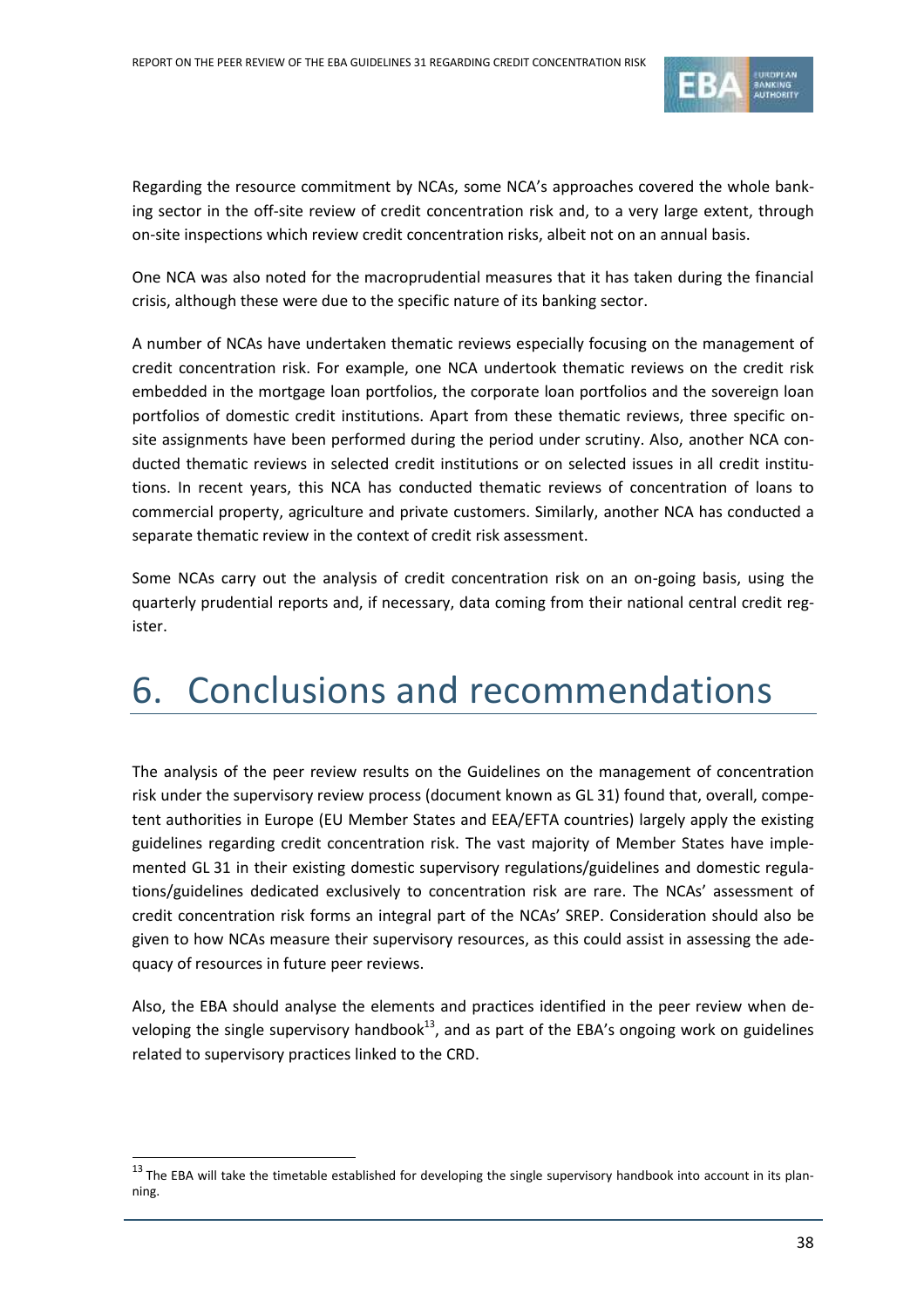

# Annex I

#### Figure 9: Table of country codes and acronyms of competent authorities

| <b>Country Code</b> | <b>Country</b>  | <b>Competent Authority<sup>14</sup></b>                                                                                  |  |
|---------------------|-----------------|--------------------------------------------------------------------------------------------------------------------------|--|
| AT                  | Austria         | Finanzmarktaufsicht (Financial Market Authority, FMA),<br>Oesterreichische Nationalbank (OeNB)                           |  |
| BE                  | <b>Belgium</b>  | National Bank of Belgium (NBB)                                                                                           |  |
| BG                  | <b>Bulgaria</b> | Българска народна банка (Bulgarian National Bank)                                                                        |  |
| CY                  | Cyprus          | Κεντρική Τράπεζα της Κύπρου (Central Bank of Cyprus)                                                                     |  |
| <b>CZ</b>           | Czech Republic  | Ceska Narodni Banka (Czech National Bank, CNB)                                                                           |  |
| DE                  | Germany         | Bundesanstalt für Finanzdienstleistungsaufsicht (Federal Financial<br>Supervisory Authority, BaFin), Deutsche Bundesbank |  |
| DK                  | Denmark         | Finanstilsynet (Danish Financial Supervisory Authority, Danish FSA)                                                      |  |
| EE                  | Estonia         | Finantsinspektsioon (Financial Supervision Authority)                                                                    |  |
| EL.                 | Greece          | Τράπεζα της Ελλάδος (Bank of Greece)                                                                                     |  |
| ES                  | Spain           | Banco de España (Bank of Spain)                                                                                          |  |
| FI                  | Finland         | Finanssivalvonta (Finnish Financial Supervisory Authority)                                                               |  |
| <b>FR</b>           | France          | Autorité de Contrôle Prudentiel et de Résolution (Prudential Su-                                                         |  |
|                     |                 | pervisory & Resolution Authority, ACPR)                                                                                  |  |
| <b>HR</b>           | Croatia         | Hrvatska Narodna Banka (Croatian National Bank)                                                                          |  |
| HU                  | Hungary         | Magyar Nemzeti Bank (National Bank of Hungary)                                                                           |  |
| IE                  | Ireland         | Central Bank of Ireland                                                                                                  |  |
| IT                  | Italy           | Banca d'Italia (Bank of Italy)                                                                                           |  |
| IS                  | Iceland         | Fjármálaeftirlitið (Icelandic Financial Supervisory Authority - FME)                                                     |  |
| u                   | Liechtenstein   | Finanzmarktaufsicht - FMA (Financial Market Authority)                                                                   |  |
| LT.                 | Lithuania       | Lietuvos Bankas (Bank of Lithuania)                                                                                      |  |
| LU                  | Luxembourg      | Commission de Surveillance du Secteur Financier (Commission for<br>the Supervision of Financial Sector, CSSF)            |  |
| LV                  | Latvia          | Finansu un Kapitala Tirgus Komisija (Financial and Capital Market<br>Commission)                                         |  |
| МT                  | Malta           | Malta Financial Services Authority                                                                                       |  |
| ΝL                  | Netherlands     | De Nederlandsche Bank (Dutch Central Bank, DNB)                                                                          |  |
| ΝO                  | Norway          | Finanstilsynet (Norwegian Financial Supervisory Authority)                                                               |  |
| PL                  | Poland          | Komisja Nadzoru Finansowego (Polish Financial Supervision Au-<br>thority, KNF)                                           |  |
| PΤ                  | Portugal        | Banco de Portugal (Bank of Portugal)                                                                                     |  |
| <b>RO</b>           | Romania         | Banca Națională a României (National Bank of Romania)                                                                    |  |
| SE                  | Sweden          | Finansinspektionen (Swedish Financial Supervisory Authority)                                                             |  |
| SI                  | Slovenia        | Banka Slovenije (Bank of Slovenia)                                                                                       |  |
| SΚ                  | Slovakia        | Narodna Banka Slovenska (National Bank of Slovakia)                                                                      |  |
| <b>UK</b>           | United Kingdom  | <b>Prudential Regulation Authority (PRA)</b>                                                                             |  |

 $\frac{1}{14}$  Also includes central banks with supervisory tasks.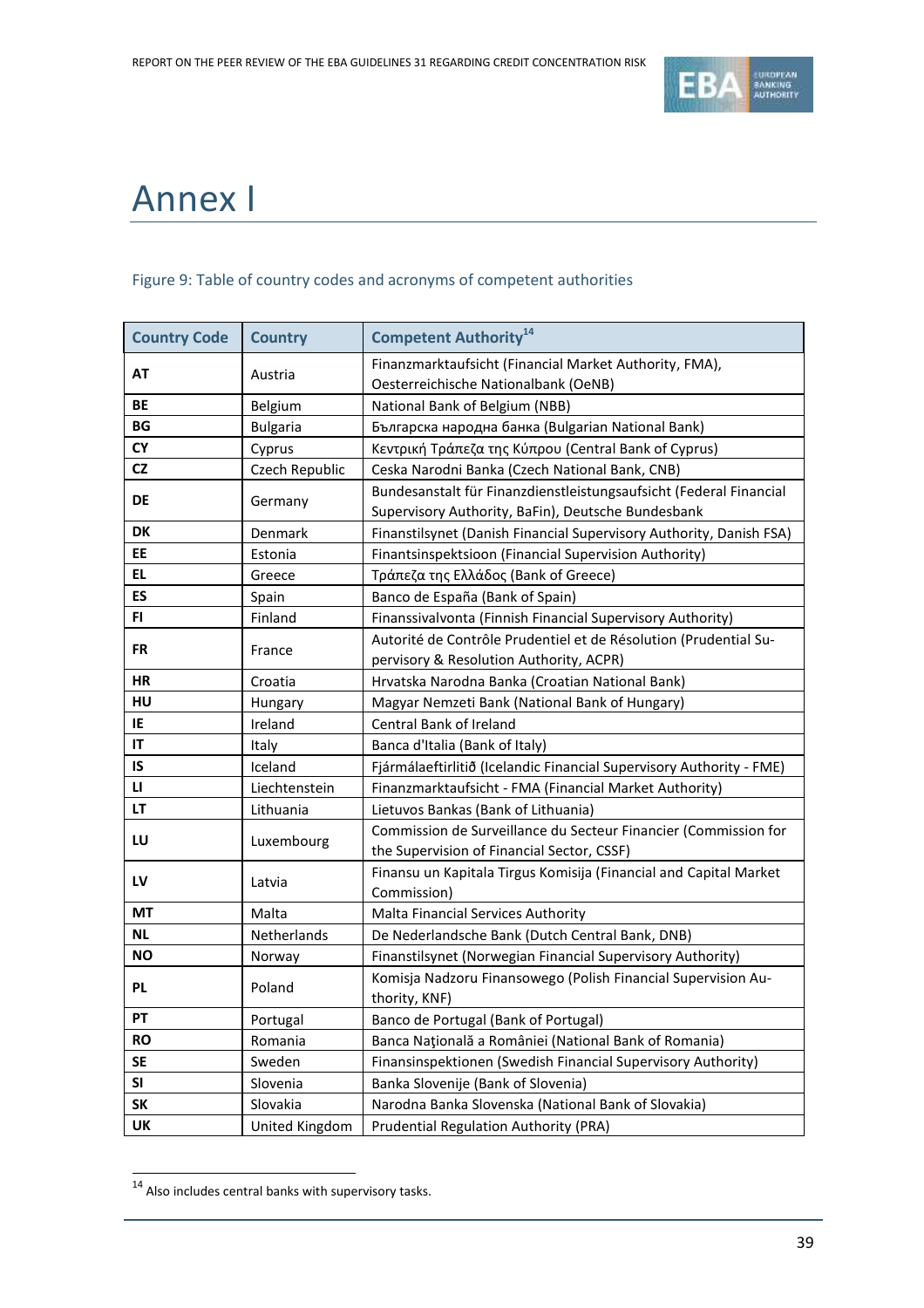

# Annex II

#### Figure 10: Complete summary table

| <b>MS</b>    | <b>Question 2 (Para-</b><br>graph 60) | <b>Question 3 (Guideline 7)</b> | <b>Question 4 (Guideline 8)</b> |
|--------------|---------------------------------------|---------------------------------|---------------------------------|
| <b>AT</b>    | <b>Largely applied</b>                | <b>Largely applied</b>          | <b>Largely applied</b>          |
| <b>BE</b>    | Largely applied                       | <b>Largely applied</b>          | <b>Largely applied</b>          |
| BG           | Largely applied                       | <b>Largely applied</b>          | <b>Not applied</b>              |
| <b>CY</b>    | Largely applied                       | <b>Largely applied</b>          | <b>Not applied</b>              |
| CZ           | <b>Fully applied</b>                  | <b>Fully applied</b>            | <b>Fully applied</b>            |
| DE           | <b>Fully applied</b>                  | <b>Fully applied</b>            | <b>Fully applied</b>            |
| <b>DK</b>    | <b>Fully applied</b>                  | <b>Largely applied</b>          | <b>Fully applied</b>            |
| EE           | <b>Fully applied</b>                  | <b>Largely applied</b>          | <b>Fully applied</b>            |
| <b>EL</b>    | <b>Largely applied</b>                | Largely applied                 | <b>Largely applied</b>          |
| <b>ES</b>    | <b>Fully applied</b>                  | <b>Fully applied</b>            | <b>Fully applied</b>            |
| FI.          | Largely applied                       | <b>Largely applied</b>          | Largely applied                 |
| <b>FR</b>    | <b>Fully applied</b>                  | <b>Fully applied</b>            | Largely applied                 |
| <b>HR</b>    | <b>Largely applied</b>                | <b>Largely applied</b>          | <b>Largely applied</b>          |
| HU           | <b>Fully applied</b>                  | <b>Fully applied</b>            | <b>Fully applied</b>            |
| IE           | <b>Fully applied</b>                  | <b>Partially applied</b>        | <b>Largely applied</b>          |
| IS           | Non-contributing                      | Non-contributing                | Non-contributing                |
| IT           | <b>Fully applied</b>                  | <b>Fully applied</b>            | <b>Fully applied</b>            |
| $\mathbf{L}$ | Largely applied                       | Largely applied                 | <b>Fully applied</b>            |
| LT           | <b>Fully applied</b>                  | <b>Fully applied</b>            | <b>Fully applied</b>            |
| LU           | Largely applied                       | Largely applied                 | Largely applied                 |
| LV           | Largely applied                       | <b>Fully applied</b>            | <b>Fully applied</b>            |
| <b>MT</b>    | <b>Partially applied</b>              | <b>Partially applied</b>        | <b>Partially applied</b>        |
| <b>NL</b>    | <b>Fully applied</b>                  | <b>Largely applied</b>          | <b>Fully applied</b>            |
| <b>NO</b>    | <b>Largely applied</b>                | <b>Largely applied</b>          | <b>Partially applied</b>        |
| <b>PL</b>    | <b>Partially applied</b>              | <b>Partially applied</b>        | <b>Partially applied</b>        |
| PT           | <b>Fully applied</b>                  | <b>Fully applied</b>            | <b>Fully applied</b>            |
| <b>RO</b>    | <b>Largely applied</b>                | <b>Largely applied</b>          | <b>Partially applied</b>        |
| <b>SE</b>    | Largely applied                       | Largely applied                 | Largely applied                 |
| <b>SI</b>    | <b>Largely applied</b>                | Largely applied                 | <b>Largely applied</b>          |
| <b>SK</b>    | Largely applied                       | <b>Fully applied</b>            | <b>Largely applied</b>          |
| <b>UK</b>    | Largely applied                       | <b>Fully applied</b>            | Largely applied                 |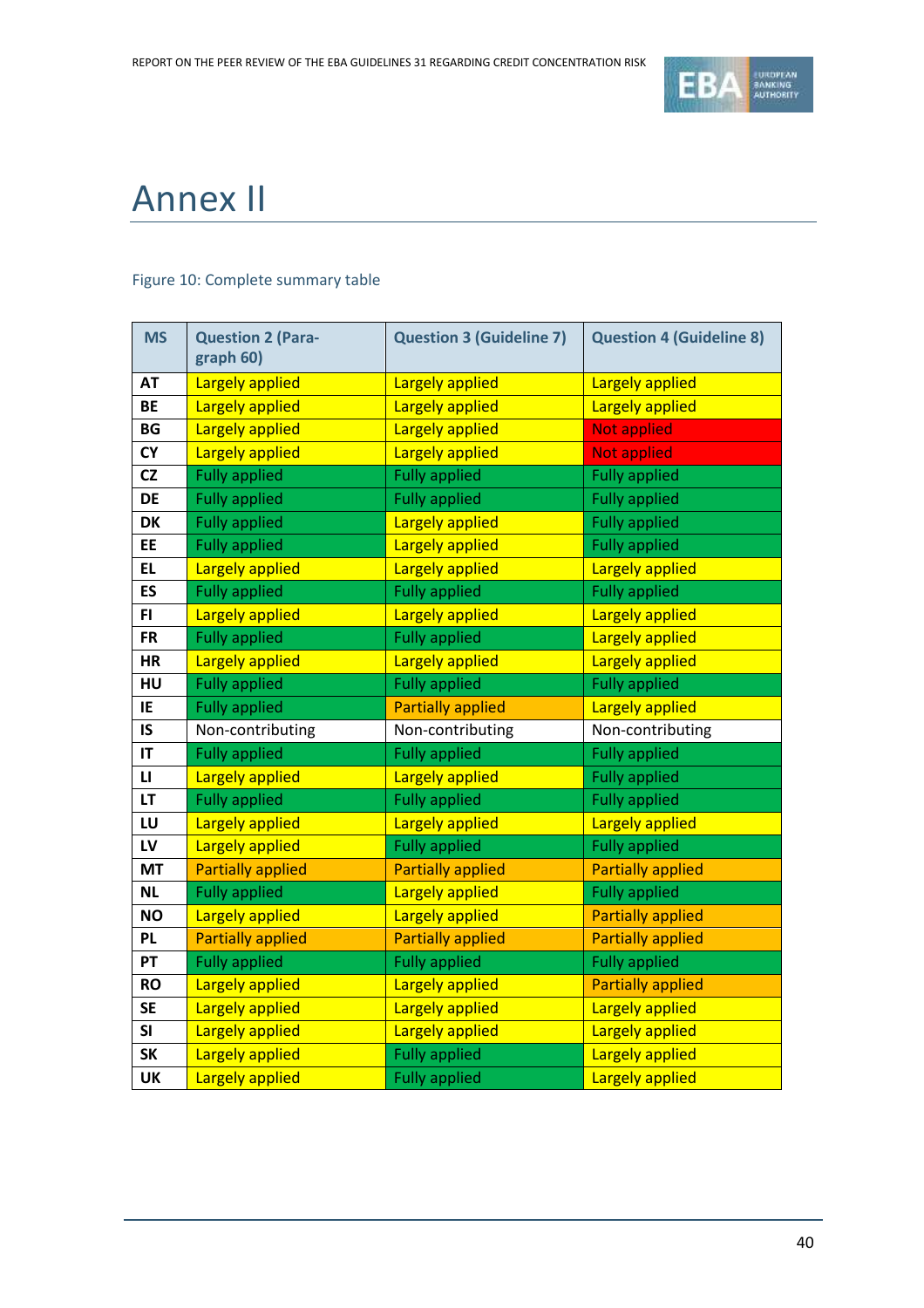

## Annex III

#### Figure 11: Self-assessment questionnaire

| No. <sup>15</sup> | <b>Self-Assessment Question</b>                                                                                                                                                                                                                                                                                                                                                                                                                                                                                                                                                                                                                                                                                                                                  |
|-------------------|------------------------------------------------------------------------------------------------------------------------------------------------------------------------------------------------------------------------------------------------------------------------------------------------------------------------------------------------------------------------------------------------------------------------------------------------------------------------------------------------------------------------------------------------------------------------------------------------------------------------------------------------------------------------------------------------------------------------------------------------------------------|
| 1                 | To what extent has your national parliament/government/ministry enacted any legislation (law,<br>amendment to a former law, decree or any other legal act) to implement GL 31? If yes, please<br>provide a link to the specific regulatory framework, a short description and the date of imple-<br>mentation.                                                                                                                                                                                                                                                                                                                                                                                                                                                   |
| $\boldsymbol{i}$  | To what extent has your NCA issued any (other) instruments (e.g. soft law, codes, etc.) to im-<br>plement GL 31? If yes, please provide a link to this as well as a short description.                                                                                                                                                                                                                                                                                                                                                                                                                                                                                                                                                                           |
| ii                | To what extent has your NCA issued a non-binding instruction (soft law) to implement GL 31? If<br>yes, please provide a link to the specific regulation as well as a short description of the instruc-<br>tion.                                                                                                                                                                                                                                                                                                                                                                                                                                                                                                                                                  |
| iii               | To what extent has your NCA implemented GL 31 in supervisory manuals/handbooks and/or<br>internal measures (e.g. supervisory practices, specialist resource, workshops or training)? If yes,<br>please provide a link to the specific regulation (if applicable) as well as a short description of the<br>supervisory manuals/handbooks/internal measures.                                                                                                                                                                                                                                                                                                                                                                                                       |
| iv                | How does an assessment of the credit institution's comprehensive processes to identify, man-<br>age, monitor and report credit concentration risk form part of your supervisory review?                                                                                                                                                                                                                                                                                                                                                                                                                                                                                                                                                                          |
| $\mathbf{2}$      | How does your supervisory assessment ensure that credit institutions have a concise and practi-<br>cal definition of what constitutes a credit concentration, such that it covers the sub-types of<br>credit concentrations being addressed, including:                                                                                                                                                                                                                                                                                                                                                                                                                                                                                                          |
|                   | - exposures to the same counterparties,<br>- exposures to groups of connected counterparties,<br>- exposures to counterparties in the same economic sector, geographic region or from the same<br>activity or commodity,<br>- the application of forward-looking credit risk mitigation techniques,<br>- in particular risks associated with large indirect credit exposures (e.g. to a single collateral                                                                                                                                                                                                                                                                                                                                                        |
| 3                 | issuer).<br>To what extent does your supervisory assessment take into account the following (please refer<br>to subparagraphs i to vi) when assessing whether a credit institution's employs methodologies<br>and tools to systematically identify their overall exposure to credit risk with regard to a particu-<br>lar customer, product, industry, or geographic location:                                                                                                                                                                                                                                                                                                                                                                                   |
|                   | In answering this question, explain how your supervisory authority:<br>(i.) assesses whether the credit institution's setting of internal controls and credit risk limits<br>adequately reflects the credit concentration risk appetite relative to the credit institution's size,<br>complexity and nature of its business;<br>(ii.) assesses whether the credit institution's infrastructure used to aggregate and consolidate<br>credit exposures and manage credit risk limits is sufficiently robust to capture, on an institution-<br>wide basis, the complexity of the credit portfolio from an obligor relationship and subordination<br>perspective;<br>(iii.) assesses whether the credit institution's framework takes into account the inter-obligor |
|                   | relationships that may arise from exposures having the support of guarantees or utilising other<br>forms or credit enhancement;<br>(iv.) assesses whether the credit institution's framework takes into account the underlying expo-                                                                                                                                                                                                                                                                                                                                                                                                                                                                                                                             |

 <sup>15</sup> Please note that the quantitative grade-scales for benchmarking purposes (see Section 2.4) were only applied for questions 2-4.